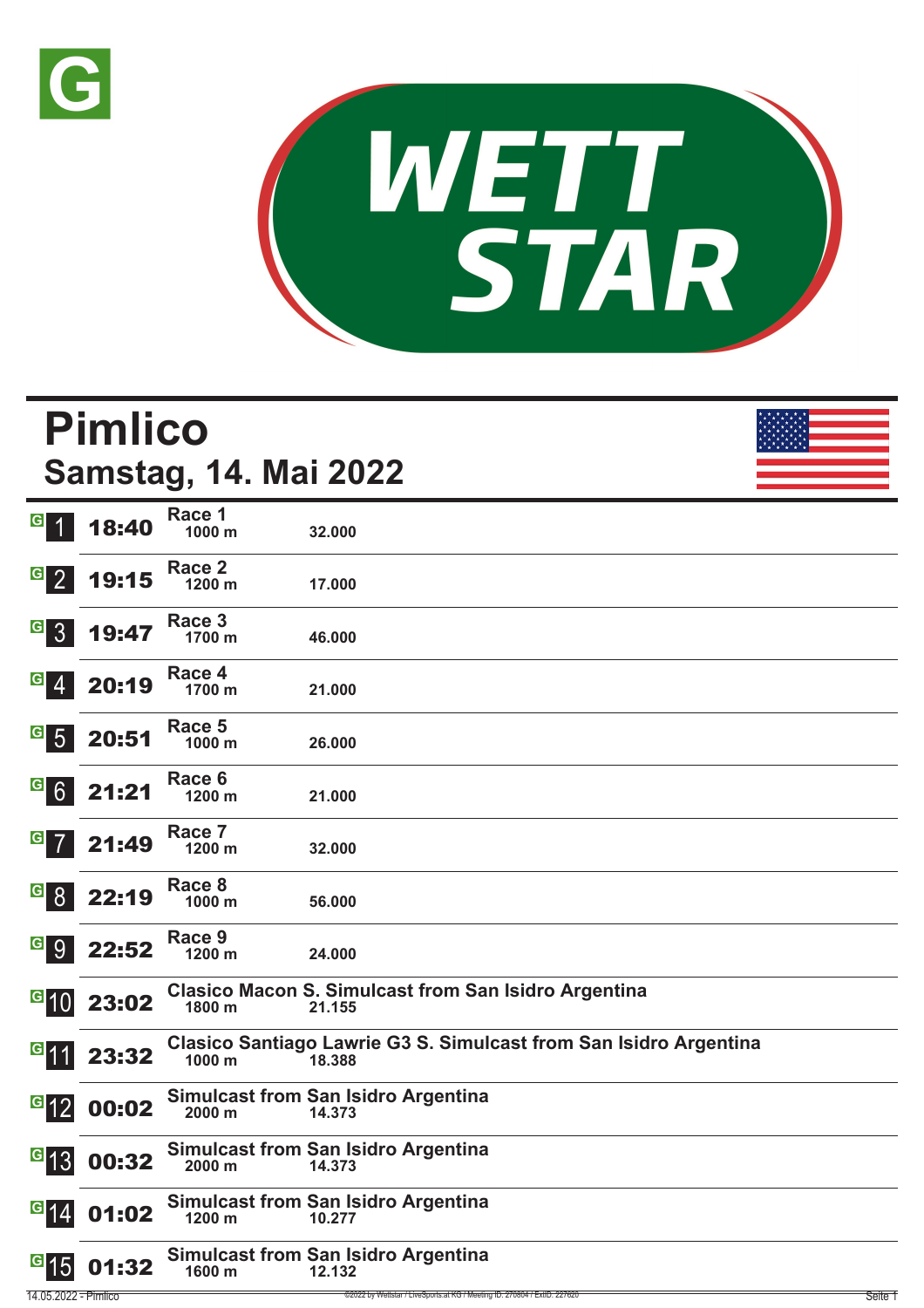|                         |        |                       |                |                               |                | No More Mask         |                     |                      |                                       |
|-------------------------|--------|-----------------------|----------------|-------------------------------|----------------|----------------------|---------------------|----------------------|---------------------------------------|
| Above The Limit         | 5<br>8 | Dona Road             | 13<br>5        | Jammin Still                  | 4              |                      | 9<br>$\overline{2}$ | Shining Armor        | 15                                    |
| <b>Adelaide Miss</b>    |        | El Bochinche          |                | Jenofonte Stark               | 12             | Offlee Graysful      | 5                   | Sin Temor            | 15<br>15                              |
| Agiosto                 | 11     | Eloquent Lady         | $\overline{2}$ | Joyful Noise                  | $\overline{2}$ | Oil On Canvas        |                     | Sir Edward           |                                       |
| Alexanderplatz          | 15     | Encarrilado           | 12             | Kisses For Hannah             | 6              | <b>Orbit Mars</b>    |                     | Sixty Lu             | 14                                    |
| Always Something        | 5      | Fraria                | 13             | Kodiak Boy                    | 10             | Paisley Singing      | 8                   | Slew Of Valid        | 15                                    |
| Angel Mateando          | 11     | Esmeralda Mia         | 13             | La Dame                       | 5              | <b>Parched Ghost</b> | $\mathfrak{p}$      | Sloe Gin             | 14                                    |
| Antes Y Despues         | 11     | Excalibur             | 4              | La Familia                    |                | Pay The Kid          |                     | Sohail               | 10                                    |
| Aplaudime               | 10     | Expreso Latino        | 15             | Laager                        | 12             | Petite Rouge         | 6                   | Sommer Velvet        |                                       |
| Art Club                | 15     | Eye'n A Deal          |                | Lago Moreno                   | 12             | Polished Gal         | 8                   | Special Reserve      | 14                                    |
| Awesome Man             | 3      | <b>Fancy Princess</b> |                | Last Oportunity               | 12             | Potra Argentina      | 13                  | Sprite's Lady        |                                       |
| <b>Bath And Tennis</b>  | 8      | Far Gal               | 13             | Llano                         | 10             | Potra Decimal        | 13                  | Spun Glass           | $\begin{array}{c} 5 \\ 8 \end{array}$ |
| Bossy Mama              | 5      | Fast Lani             | 5              | Lola Flo                      |                | Primogenito d'Oro    | 15                  | Succeed              | 3                                     |
| Buen Partido            | 12     | Fennan Boy            | 12             | Love Ran Red                  |                | Pure Estratega       | 15                  | Sueno Hue            | 14                                    |
| <b>Buffum's Beauty</b>  | 6      | Foggy Dreams          | 8              | Madame Claude                 |                | Queen Election       | 13                  | <b>Summer Beauty</b> |                                       |
| <b>Bullets Lady</b>     | 5      | Fortes                |                | Made To Hustle                |                | Rapidamente          | 5                   | Super Barty          | 12                                    |
| California Runner       | 14     | <b>Ghost Stalker</b>  |                | Mail Call                     |                | Renio Jov            | 11                  | Super Clette         | 15                                    |
| Calistatic              | 15     | Global Big            | 10             | Maja Candy                    | 13             | Rockinhippiechick    |                     | Super Giaco          | 12                                    |
| Camelia Rod             |        | Gravitron             |                | Mamba Queen                   |                | Run Away Empire      | 3                   | Super Luismi         | 14                                    |
| Canon Del Colca         | 14     | Grisolado             | 12             | Margie's Heaven               | 8              | Run Awesome Tiz      | $\overline{2}$      | Superiority          | 6                                     |
| Carameliza              | 11     | Harper's Do           | 6              | Market Of Stocks              | 9              | Salty Saul           | 9                   | <b>Sweet Devil</b>   |                                       |
| Carmanucho              | 15     | Hayne's Fever         |                | Marvella Nasty                | $\overline{2}$ | Sarpado Spring       | 12                  | Tan Brujo            | 14                                    |
| Carvellian Quest        | 3      | Hedy                  | 12             | Master Charm                  | 10             | Sax                  | 9                   | Tenacea              | 13                                    |
| Charliv                 | 5      | Hello Gracie          | 5              | Mejoramiga                    | 6              | Senegalesca          | 11                  | The Grass Is Blue    | 8                                     |
| Che Violenta            | 13     | Hit Eva               | 13             | Miss Foxann                   |                | Sentinum             | 15                  | Threethehardway      | $\overline{4}$                        |
| Chilaquil               | 12     | Hot Lookin Royal      |                |                               | 5              | Serifos              | 3                   | Tooru                | 14                                    |
|                         |        |                       | 6              | Miss Is Zippy<br>Miz The Best | 9              | Set And Match        | 14                  | Touch Of Her Hand    | $6\,$                                 |
| Date Night Kisses       |        | Icy Reply             |                |                               |                |                      |                     |                      |                                       |
| Dendrobia               | 8      | Il Migliore           | 10             | Mo Fire                       | 9              | Sexy Simbol          | 15                  | Trikki Nikki         | 5                                     |
| <b>Dixieland Dancer</b> |        | Illusion Of Hope      | 6              | Monarch Beach                 |                | Sharp Eyed           | 14                  | Urban Lady           | 11                                    |
| Don Chaja               | 12     | Itsknownasthebern     | 4              | Money Room                    | 3              | She's A Tripp        | 6                   | Veneraction          | 12                                    |

#### **WANN STARTET IHR JOCKEY / FAHRER...**

|                                         | 5,12               | Abel Ignacio Romay        | 15                     | Adrian M. Giannetti          | 10,14          |
|-----------------------------------------|--------------------|---------------------------|------------------------|------------------------------|----------------|
| Alberto Delgado                         |                    | Alexander Crispin         |                        | Alexis J. Paez               | 14             |
| Angel Cruz                              | 3,5,6,7,8          | Angel Suarez              |                        | Antonio Lopez                |                |
| Arnaldo Bocachica                       | 1,2,5              | Brian R. Enrique          | 10.12.15               | Bryson L. Butterfly          | 1.6            |
| Carlos Eduardo Lopez                    | 1,5                | Charlie Marquez           | 3,5,7                  | Cristian Ernesto Velazquez   | 12,15          |
| Daniel Centeno                          |                    | Dario Ezequiel Lencinas   | 10 <sup>°</sup>        | Dario Ramon Gomez            |                |
| Eduardo Damian Suarez                   | 15                 | Eduardo Ortega Pavon      | 10, 12, 13, 14         | Elvio Gaspar Candia Gutierre | 15             |
| Fabricio Raul Barroso                   | 12                 | Facundo M. Quinteros      | 15                     | Facundo Marcelo Coria        | 11,14          |
| Feargal Lynch                           | 1.8                | Forest Bovce              | 1,4,8                  | Francisco Jesus Lavigna      | 13,15          |
| Francisco Leandro Fernandes 11,12,13,15 |                    | Gabriel Laureano Bonasola | 12,13                  | Gerardo Tempestti Villalonga | 12             |
| <b>Grant Whitacre</b>                   | 2,6,7,9            | Horacio Karamanos         | 3,5                    | J. D. Acosta                 | 4,5,9          |
| Jaime Rodriguez                         | 1,3,5,6            | Jean C. Alvelo            | 5,6,7                  | Jeiron Barbosa               | 1,2,5,6,8      |
| Jevian Toledo                           | 1,2,5,8,9          | Johan Rosado              |                        | Jorge Luis Peralta           | 14             |
| Jorge Ruiz                              | 8                  | Jose R. Betancourt        |                        | Juan C. Villagra             | 11, 12, 13, 15 |
| Juan Carlos Noriega                     | 10.12.13.14        | Julio A. Hernandez        |                        | Kevin Gomez                  | G              |
| Leonardo Corujo                         | 2,3,7              | Luis Diego Brigas         | 13,15                  | Luis Fernando Vai            |                |
| Luis Garcia                             | 6                  | Maclovio Enriquez Jr.     | 4,6,7,8,9              | Mario E. Fernandez           | 10,12,13,14    |
| Martin Antonio La Palma                 | 15                 | Martin Javier Valle       | 10, 11, 12, 13, 14, 15 | Maximiliano Aserito Rodrigue | 11,13          |
| Osvaldo A. Alderete                     | 12, 14, 15         | Pablo Damian Carrizo      | 14                     | Rolando I. Frias             | 12             |
| Tais Lyapustina                         |                    | Victor R. Carrasco        |                        | William Humphrey             |                |
| William Pereyra                         | 11, 12, 13, 14, 15 | Xavier Perez              |                        | Yan Aviles                   | 1,4,5,6,7,8,9  |
| Yomar Orlando Ortiz                     | b.                 |                           |                        |                              |                |

### **WANN STARTET IHR TRAINER...**

| A. Ferris Allen. III<br>Alfredo F. Gaitan Dassie<br>Antonio F. Fazzio<br>Brandon McFarlane<br>Carlos Daniel Etchechoury<br>Charles A. Demario<br>Dale Capuano<br>David C. Howard<br>Enrique Martin Ferro<br>Facundo E. Ortiz<br>Guillermo Jose Frenkel-Santill<br>Hector R.A. Fioruccio<br>Jamie Ness<br>Juan Carlos Borda<br>Juan Martin Giussi<br>Kerry Hohlbein<br>Kieron Magee<br>Madison F. Meyers<br>Melvin Moises Ovando<br>Michael W. McCarthy<br>Norman L. Cash<br>Ricardo D'Angelo<br>Robert P. Klesaris<br>Scott A. Lake<br>W. Thomas McMahon | 5<br>12,15<br>15<br>10, 12, 13, 14, 15<br>1,5,6<br>5,9<br>12<br>13<br>13<br>14,15<br>1,7<br>14<br>13<br>2,6<br>1,3 | Abel Garces<br>Americo Del Valle Jerez<br>Benjamin Correas<br>Brittany T. Russell<br>Charles A. Frock<br>Damon R. Dilodovico<br>Edgardo O. Martucci<br>Ezequiel I. Sanchez<br>Florentino Sant Cascia<br>Gustavo E. Romero<br><b>Henry Walters</b><br>Jose Carlos Lo Brutto<br>Juan Franco Saldivia<br>Juan Quintana Gutierrez<br>Kevin C. Boniface<br>Linda L. Albert<br>Marcelo Sebastian Sueldo<br>Michael E. Gorham<br>Miquel Angel Cafere<br>Pablo Chioccarelli<br>Ricardo Dardo Ibarra<br>Rodolfo Sanchez-Salomon<br>Sergio H. Pradenas<br>William S. Meister | 14<br>10<br>13<br>1,8<br>8<br>5<br>11<br>10.11<br>13<br>15<br>12<br>11, 12, 15<br>$12 \overline{ }$<br>6<br>12<br>5,6<br>15<br>14<br>15<br>4,5,6,8<br>1.2 | Alberto D. Arellano<br>Annette M. Eubanks<br>Benjamin M. Feliciano, Jr.<br>Carlos A. Mancilla<br>Carlos M. Sepulveda<br>Charles L. Frock<br>Daniel E. Spandrio<br>Eduardo Gaston Accosano<br>Fabian Osvaldo David<br>Gabriel Enrique Scagnetti<br>Gustavo E. Scarpello<br>Hugh I. McMahon<br>Jose Corrales<br>Juan Ignacio Etchechoury<br>Julio Brito<br>Kevin Dove, Jr.<br>Luciano R. Cerutti<br>Marco P. Salazar<br>Michael J. Trombetta<br>Nicolas A. Gaitan<br>Pablo Pedro Sahagian<br>Richard P. Sillaman<br>Ronald W. Rogers<br>Timothy L. Keefe<br>Willie J. Kee | 11<br>1,6,7<br>5<br>6,9<br>5,7<br>14<br>11<br>11<br>14<br>12<br>3,8<br>15<br>15<br>12,15<br>6<br>3,8<br>13<br>10, 12, 13, 14 | Alberto O. Aquirre<br><b>Anthony Farrior</b><br>Bobby Lee Plummer<br>Carlos Cesar Cabrera<br>Cathal A. Lynch<br>Dale Bennett<br>Daniel J. McKenzie<br>Elvio R. Bortule<br>Fabio R. Cacciabue<br>Gabriel Nelson Gomez<br>H. Graham Motion<br>Hugo Miguel Perez<br>Jose Cristobal Blanco<br>Juan Manuel Moncada<br>Julio Nicolas Mugueta<br>Kevin S. Patterson<br>Luis Alberto Sanchez<br>Mario Serey, Jr.<br>Michael V. Simone<br>Nicolas Martin Ferro<br>Ricardo Alberto Cardon<br>Robert E. Gamber<br>Sarah Nagle<br>Valora A. Testerman | 15<br>1,2,5<br>10,14,15<br>15<br>11,13<br>14<br>3,8<br>12<br>14<br>12<br>10<br>2<br>12<br>2,6,7,9<br>10,11,13<br>12,13 |
|----------------------------------------------------------------------------------------------------------------------------------------------------------------------------------------------------------------------------------------------------------------------------------------------------------------------------------------------------------------------------------------------------------------------------------------------------------------------------------------------------------------------------------------------------------|--------------------------------------------------------------------------------------------------------------------|--------------------------------------------------------------------------------------------------------------------------------------------------------------------------------------------------------------------------------------------------------------------------------------------------------------------------------------------------------------------------------------------------------------------------------------------------------------------------------------------------------------------------------------------------------------------|-----------------------------------------------------------------------------------------------------------------------------------------------------------|-------------------------------------------------------------------------------------------------------------------------------------------------------------------------------------------------------------------------------------------------------------------------------------------------------------------------------------------------------------------------------------------------------------------------------------------------------------------------------------------------------------------------------------------------------------------------|------------------------------------------------------------------------------------------------------------------------------|-------------------------------------------------------------------------------------------------------------------------------------------------------------------------------------------------------------------------------------------------------------------------------------------------------------------------------------------------------------------------------------------------------------------------------------------------------------------------------------------------------------------------------------------|------------------------------------------------------------------------------------------------------------------------|
|----------------------------------------------------------------------------------------------------------------------------------------------------------------------------------------------------------------------------------------------------------------------------------------------------------------------------------------------------------------------------------------------------------------------------------------------------------------------------------------------------------------------------------------------------------|--------------------------------------------------------------------------------------------------------------------|--------------------------------------------------------------------------------------------------------------------------------------------------------------------------------------------------------------------------------------------------------------------------------------------------------------------------------------------------------------------------------------------------------------------------------------------------------------------------------------------------------------------------------------------------------------------|-----------------------------------------------------------------------------------------------------------------------------------------------------------|-------------------------------------------------------------------------------------------------------------------------------------------------------------------------------------------------------------------------------------------------------------------------------------------------------------------------------------------------------------------------------------------------------------------------------------------------------------------------------------------------------------------------------------------------------------------------|------------------------------------------------------------------------------------------------------------------------------|-------------------------------------------------------------------------------------------------------------------------------------------------------------------------------------------------------------------------------------------------------------------------------------------------------------------------------------------------------------------------------------------------------------------------------------------------------------------------------------------------------------------------------------------|------------------------------------------------------------------------------------------------------------------------|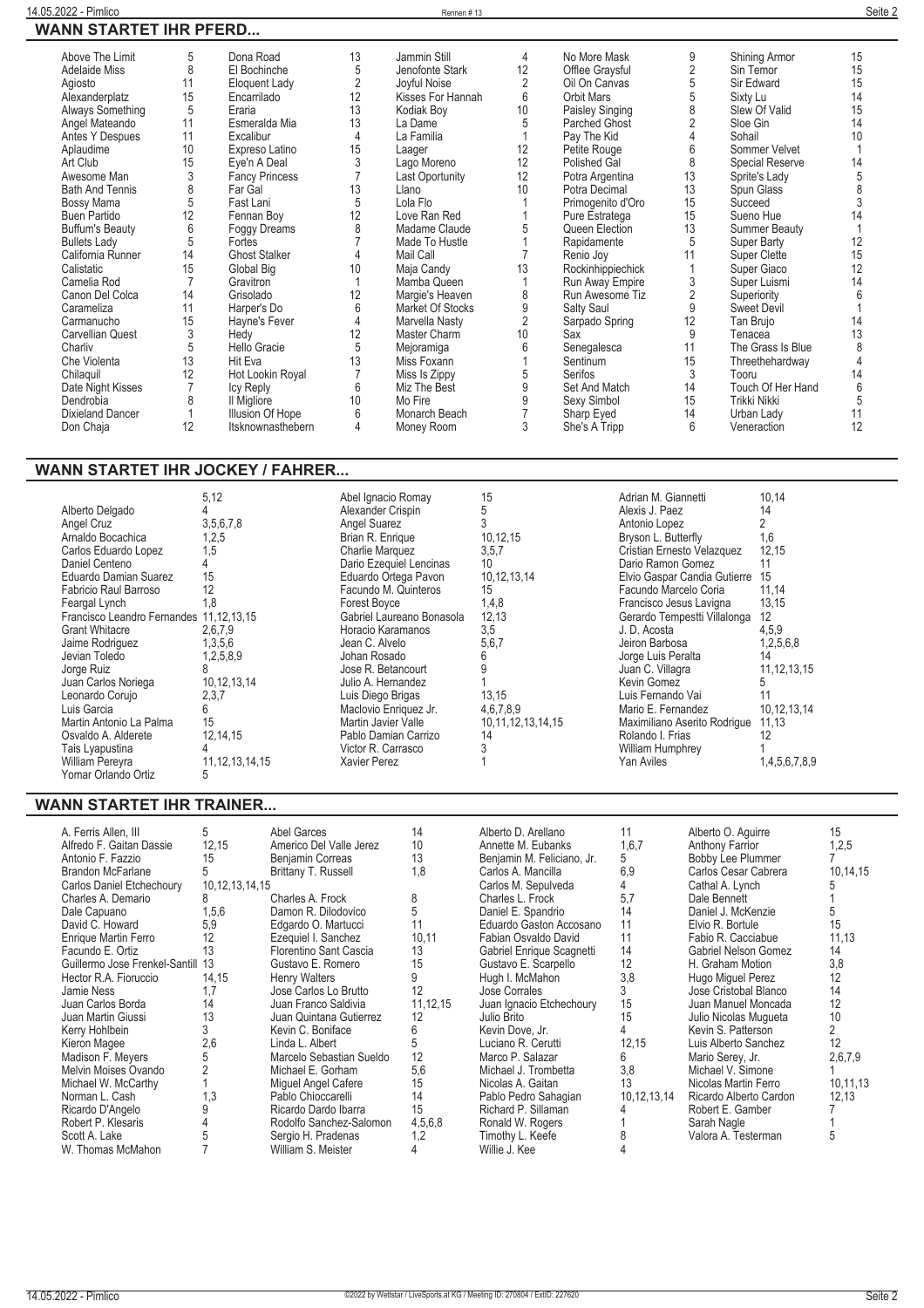**Race 1 Rennpreis: 32.000**

**1000 m 32.000** 

**Flach**

(PLUS UP TO 15% MBF) FOR FILLIES AND MARES THREE YEARS OLD AND UPWARD WHICH HAVE STARTED FOR A CLAIMING<br>PRICE OF \$25,000 OR LESS AND WHICH HAVE NEVER WON TWO RACES OR CLAIMING \$25,000-\$20,000 AND WHICH HAVE<br>NEVER WON TWO

| 1000                    |                                                                        |                       |                         |      |                            |                                               |
|-------------------------|------------------------------------------------------------------------|-----------------------|-------------------------|------|----------------------------|-----------------------------------------------|
|                         | La Familia                                                             |                       |                         |      |                            |                                               |
| 1                       | 4j. rotbraun S (Laoban - Fingers Crossed)                              | 27.11 Laurel Park     | 3                       | 1200 | 5.2 Horacio Karamanos      | Mending, Who Knows What, La Familia           |
|                         | Trainer: Sergio H. Pradenas                                            | 18.11 Laurel Park     | 1                       | 1100 | 11.9 Horacio Karamanos     | La Familia, Mountain Lilly, Birthday Wish     |
| 53.50                   | Besitzer: Elena A. Pradenas                                            | 03.09 Tim             | 4                       | 800  | 2.3 Johan Rosado           | Minnetonka, Candy Corner, Dew Dat             |
|                         |                                                                        | 14.08 Delaware Park   | 2                       | 1000 | 2.2 Johan Rosado           | Sassy Babe, La Familia, Hot To Party          |
| Box: 1<br>ML: 11,0      | <b>Bryson L. Butterfly</b>                                             | 29.07 Delaware Park   | 3                       | 1000 | 2,1 Johan Rosado           | Upcycle, Peculiarity, La Familia              |
|                         |                                                                        |                       |                         |      |                            |                                               |
| $\overline{\mathbf{2}}$ | <b>Sweet Devil</b>                                                     | 22.03 Mvr             | 4                       | 1600 | ,7 Malcolm Franklin        | Glacken's Cause, Liam's Lass, Andiama         |
|                         | 5j. kastanie S (Daredevil - World Cup)<br>Trainer: Michael W. McCarthy |                       |                         |      |                            |                                               |
| 55.80                   | Besitzer: Warren, Andrew, Warren, Ra                                   | 17.02 Turfway Park    | 2                       | 1600 | 4,4 Rafael Bejarano        | Golden Voice, Sweet Devil, Ice Queen          |
|                         |                                                                        | 15.10 Santa Anita     | 2                       | 1200 | 3.5 Juan Hernandez         | Miss Tokyo, Sweet Devil, Acai                 |
|                         |                                                                        | 19.08 Del Mar         | $\overline{\mathbf{r}}$ | 1700 | 11,5 Kyle Frey             | Buy Wave Buy, Prance, Basilia                 |
| Box: 2<br>ML: 3,0       | <b>Feargal Lynch</b>                                                   | 25.07 Del Mar         | 10                      | 1600 | 10,6 Jessica Pyfer         | Cinnte Winnte, Viazar, Deise Delight (IRE)    |
|                         | <b>Sommer Velvet</b>                                                   |                       |                         |      |                            |                                               |
| 3                       | 3j. dunkelbr S (Dortmund - Sommer Somethin                             | 24.04 Laurel Park     | 2                       | 1200 | 8,5 Carlos Lopez           | Joe Mike Jim, Sommer Velvet, Fortunata Ital   |
|                         | Trainer: Dale Capuano                                                  | 26.03 Laurel Park     | 3                       | 1700 | 11,3 Carlos Lopez          | Jerusalema, Paynt By Number, Sommer Vel       |
| 52.20                   | Besitzer: Taking Risks Stable LLC And                                  | 24.02 Laurel Park     | 2                       | 1300 | 5,5 Leonardo Corujo        | No More Mask, Sommer Velvet, Hit A Home       |
|                         |                                                                        | 12.02 Laurel Park     | 6                       | 1600 | 24,4 Leonardo Corujo       | Jackie The Joker, Click To Confirm, Jerusal   |
| Box: 3<br>ML: 45,0      | <b>Carlos Eduardo Lopez</b>                                            | 31.01 Parx Racing     | 5                       | 1600 | 1.3 Jose Gomez             | Beach Daze, One Wild Woman, Titanic Ros       |
|                         | <b>Summer Beauty</b>                                                   |                       |                         |      |                            |                                               |
| 4                       | 4j. kastanie S (Carpe Diem - Belle Ete)                                | 16.04 Gulfstream Park | 4                       | 1000 | 17.4 Hector Berrios        | Tactical Pajamas, Firenspice, Trevess         |
|                         | Trainer: Sarah Nagle                                                   | 16.01 Gulfstream Park | 1                       | 1100 | 3.1 Edwin Gonzalez         | Summer Beauty, Elusive Uncaptured, Latte      |
| 55.80                   | Besitzer: Big Lick Farm                                                | 06.06 Gulfstream Park | $\overline{7}$          | 1000 | 6.4 Rajiv Maragh           | Ladies' Choice, Miss Domina, Puppymonke       |
|                         |                                                                        |                       | 3                       |      |                            |                                               |
| Box: 4<br>ML: 55,0      | Jevian Toledo                                                          | 23.05 Gulfstream Park |                         | 1000 | 28,1 Rajiv Maragh          | Mastering Bela, Mama Longlegs, Summer B       |
|                         |                                                                        | 18.04 Gulfstream Park | 10                      | 1200 | 28,3 Rajiv Maragh          | Jordan's Leo, Mackenzie's Girl, Sprout Wing   |
|                         | <b>Love Ran Red</b>                                                    |                       |                         |      |                            |                                               |
| 5                       | 3j. grau/bra S (Frosted - Malibu Red)                                  | 01.05 Laurel Park     | 7                       | 1100 | 37,1 Jevian Toledo         | Sweet Gracie, Mama G's Wish, She's A Big      |
|                         | Trainer: Brittany T. Russell                                           | 18.02 Fair Grounds    | $\overline{7}$          | 1200 | 11,9 Colby Hernandez       | Drop Dead Sexy, Beleout, Royal O'Haigain      |
| 52.20                   | Besitzer: Respect The Valleys, LLC                                     | 13.01 Fair Grounds    | 5                       | 1600 | 2,7 Colby Hernandez        | Medley, Mishpachah, Dreaming Of Neany         |
|                         |                                                                        | 12.12 Fair Grounds    | 1                       | 1200 | 1,8 Colby Hernandez        | Love Ran Red, Macee, Boston Millie            |
| Box: 5<br>ML: 16,0      | <b>Forest Boyce</b>                                                    |                       |                         |      |                            |                                               |
|                         | <b>Miss Foxann</b>                                                     |                       |                         |      |                            |                                               |
| 6                       | 3j. kastanie S (Kantharos - Miss Pavarotti)                            | 25.03 Laurel Park     | 1                       | 1200 | 1.1 Xavier Perez           | Miss Foxann, Shinelikeadiamond, Connecte      |
|                         | Trainer: Dale Bennett                                                  | 26.02 Laurel Park     | 5                       | 1300 | 4,3 Angel Cruz             | Charming Way, Glowsity, Solid Tune            |
| 53.50                   | Besitzer: SAB Stable Inc.                                              | 10.02 Laurel Park     | 3                       | 1200 | 2,5 Joseph Trejos          | Stickit To The Man, Fashionista, Miss Foxan   |
|                         |                                                                        | 21.01 Laurel Park     | 3                       | 1200 | 3,0 Joseph Trejos          | Joe Mike Jim, Fashionista, Miss Foxann        |
| Box: 6<br>ML: 13,0      | <b>Xavier Perez</b>                                                    | 17.12 Laurel Park     | 8                       | 1200 | 1,3 Jaime Rodriguez        | Money's Worth, Charming Way, Blueberry I      |
|                         |                                                                        |                       |                         |      |                            |                                               |
| 7                       | <b>Lola Flo</b>                                                        | 01.05 Laurel Park     | 6                       | 1600 | 32,4 William Humphrey      | In A Spin, Mary Jane Chrome, Evangeline A     |
|                         | 3j. rotbraun S (Get Stormy - Lizzy Van Lew)<br>Trainer: Norman L. Cash | 14.04 Laurel Park     |                         | 1600 | 38,1 William Humphrey      |                                               |
| 49.00                   | Besitzer: Built Wright Stables, LLC.                                   |                       | 9                       |      |                            | Funwhileitlasted, Closertotheheart, Mary Ja   |
|                         |                                                                        | 02.04 Laurel Park     | 5                       | 1600 | 6.8 J. Acosta              | Chica Rabiosa, She's Got Game, Imagine T      |
| Box: 7<br>ML: 7,0       | <b>William Humphrey</b>                                                | 25.03 Laurel Park     | $\overline{\mathbf{2}}$ | 1600 | 13,2 J. Acosta             | Heliacal Rising, Lola Flo, Chica Rabiosa      |
|                         |                                                                        | 11.03 Laurel Park     | 4                       | 1700 | 3.2 Victor Carrasco        | Imagine The Mojo, Chica Rabiosa, Tinas Sh     |
|                         | <b>Dixieland Dancer</b>                                                |                       |                         |      |                            |                                               |
| 8                       | 4j. dunkelbr S (First Samurai - Ready Recall)                          | 07.05 Laurel Park     | 5                       | 1600 | 3.4 J. Acosta              | Happylife, Hummin' The Funk, Special Free     |
|                         | Trainer: Michael V. Simone                                             | 28.04 Laurel Park     | 1                       | 1400 | 2,2 Joseph Trejos          | Dixieland Dancer, Some Is Nine, Colorofacl    |
| 50.80                   | Besitzer: Valls Thoroughbreds, LLC                                     | 20.03 Laurel Park     | 2                       | 1100 | 3,4 Joseph Trejos          | Mexicali Rose, Dixieland Dancer, Hurricane    |
|                         |                                                                        | 26.02 Laurel Park     | 5                       | 1400 | 4,2 Jorge Ruiz             | Mary Jane Chrome, Lucky Lorraine, Bellswil    |
| Box: 8<br>ML: 16,0      | <b>Yan Aviles</b>                                                      | 20.01 Laurel Park     | 4                       | 1100 | 2,9 Charlie Marquez        | Maggie's Bid, Knot Anymore, Killy Start       |
|                         | Rockinhippiechick                                                      |                       |                         |      |                            |                                               |
| 9                       | 4j. dunkelbr S (Peace And Justice - Rock Hard                          | 28.04 Laurel Park     | 2                       | 1100 | 4,4 Jeiron Barbosa         | Hufflepuff, Rockinhippiechick, Reid's Fangirl |
|                         | Trainer: Annette M. Eubanks                                            | 09.04 Laurel Park     | 1                       | 1100 | 4,3 Jeiron Barbosa         | Rockinhippiechick, Icy Reply, Cherokee Part   |
| 52.60                   | Besitzer: Rising Sun Racing Stables, In                                | 19.03 Laurel Park     | 2                       | 1300 | 4,4 Tais Lyapustina        | Butter Pecan, Rockinhippiechick, Writtenbyt   |
|                         |                                                                        | 15.02 Laurel Park     | 2                       | 1600 | 7,4 Tais Lyapustina        | Song Of Honor, Rockinhippiechick, She's All   |
| Box: 9<br>ML: 13,0      | Jeiron Barbosa                                                         | 24.01 Laurel Park     | 2                       | 1300 | 54,9 Tais Lyapustina       | Sick Pack Sara, Rockinhippiechick, Writtenb   |
|                         |                                                                        |                       |                         |      |                            |                                               |
| 1                       | <b>Gravitron</b><br>4j. rotbraun S (Into Mischief - Jackie's Causew    | 10.04 Keeneland       | 9                       | 1200 | 11,4 Reylu Gutierrez       | Stellar Grace, Four Dawn, Smile At The Stor   |
|                         | Trainer: Jamie Ness                                                    | 25.03 Oaklawn Park    | 7                       | 1200 | 8,5 Ricardo Santana, Jr.   | Montgomery Park, Epicurean, Fifth Risk        |
| 55.80                   | Besitzer: Go With The Flo                                              | 29.01 Turfway Park    | 10                      | 1600 | 25,5 Emmanuel Esquivel     | Poca Mucha, Dreamful, Aizu                    |
|                         |                                                                        | 31.12 Turfway Park    | 1                       | 1300 | 7,6 Emmanuel Esquivel      | Gravitron, Beautiful Farewell, Musical Cat    |
| Box: 10<br>ML: 5,0      | Jaime Rodriguez                                                        | 30.09 Indiana Downs   | $\mathbf{2}$            | 1600 | 3,0 Marcelino Pedroza, Jr. | Fair Game, Gravitron, Passo A Frente          |
|                         |                                                                        |                       |                         |      |                            |                                               |
|                         | <b>Mamba Queen</b>                                                     |                       |                         |      |                            |                                               |
| 1                       | 4j. rotbraun S (Square Eddie - Charred Rare)                           | 30.04 Charles Town    | 6                       | 900  | 3,8 Arnaldo Bocachica      | Bahamian Girl, My Pretty Eyes, Minnetonka     |
| 55.80                   | Trainer: Anthony Farrior<br>Besitzer: Jeff Ganje                       | 09.04 Charles Town    | 5                       | 900  | 1.4 Arnaldo Bocachica      | Reign On And On, My Pretty Eyes, Targe        |
|                         |                                                                        | 23.01 Gulfstream Park | 11                      | 1000 | 7,4 Tyler Gaffalione       | Phantom Vision, Headline Hunter, Hit The      |
|                         | <b>Arnaldo Bocachica</b>                                               | 12.11 Del Mar         | 2                       | 1000 | 8,0 Abel Cedillo           | Lava Lane, Mamba Queen, Keep Your Coil        |
| Box: 11<br>ML: 55,0     |                                                                        | 10.09 Golden Gate     | 1                       | 1000 | 3,6 Assael Espinoza        | Mamba Queen, Va Va Voom, Crystal Proof        |
|                         | <b>Made To Hustle</b>                                                  |                       |                         |      |                            |                                               |
| 1<br>◢                  | 4j. rotbraun S (Weigelia - Notacloudinthesky)                          | 14.01 Penn National   | 4                       | 1200 | 6.1 William Otero          | Gimme's Goldengirl, Shetalkstomuch, Kates     |
|                         | Trainer: Ronald W. Rogers                                              | 31.08 Penn National   | 6                       | 1200 | 21,3 William Otero         | Secret Banker, Jenna's Lil Agnes, Ms Teek     |
| 55.80                   | Besitzer: Ronald W. Rogers                                             | 27.07 Penn National   | 1                       | 1000 | 2,4 William Otero          | Made To Hustle, Princess Runaway, Song        |
|                         |                                                                        | 06.07 Penn National   | 2                       | 1000 | 9,3 William Otero          | Miss Majorette, Made To Hustle, Helen Mari    |
| Box: 12<br>ML: 6,0      | Julio A. Hernandez                                                     | 08.06 Penn National   | 6                       | 1200 | 5,1 William Otero          | Queen's Dream, Queen Rosemary, Cinco D        |
| Ergebnis:               | Quoten:                                                                |                       |                         |      |                            |                                               |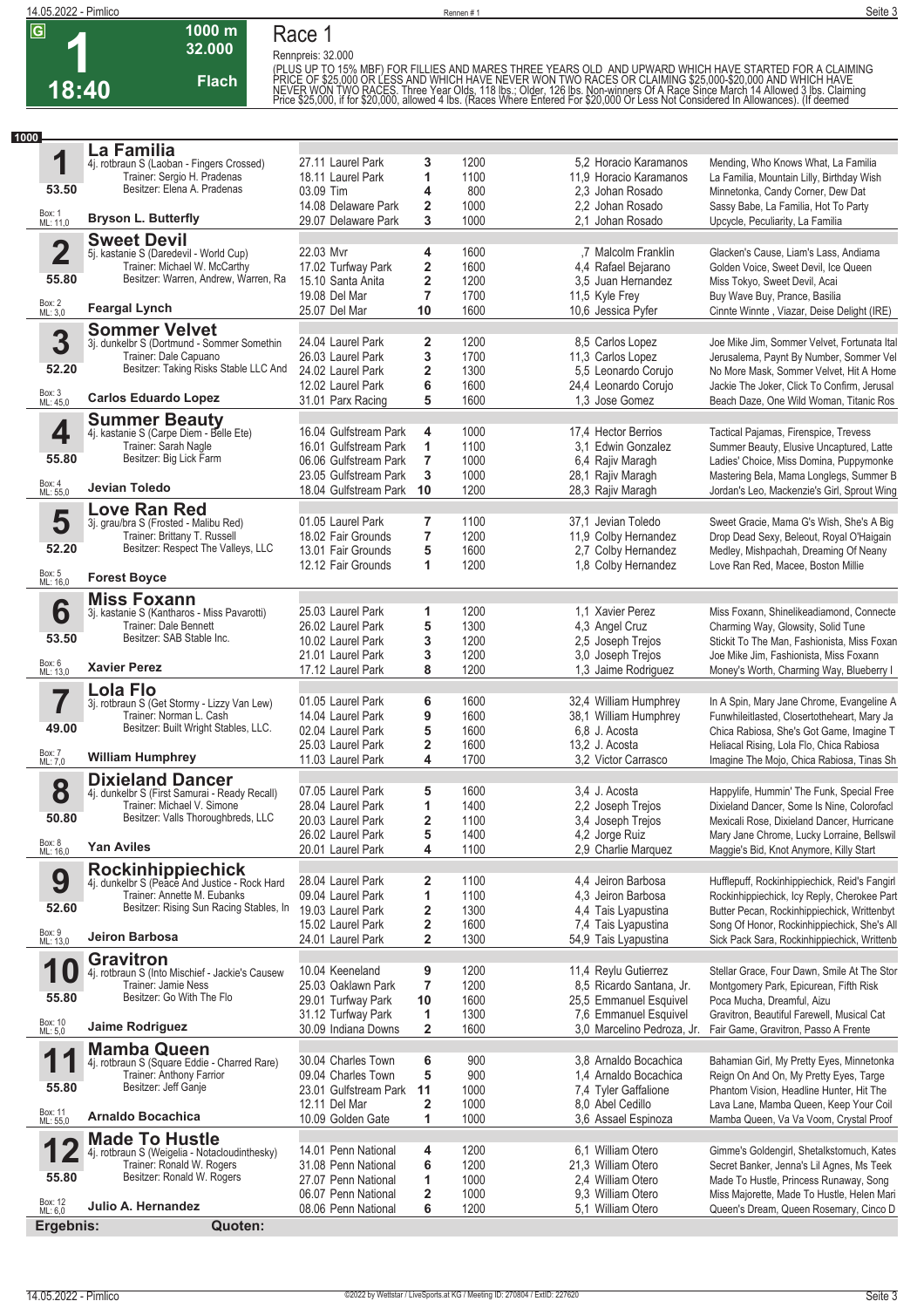

## **Race 2**

**Rennpreis: 17.000**



**1200 m**

(PLUS UP TO 15% MBF) FOR FILLIES AND MARES THREE YEARS OLD AND UPWARD. Three Year Olds, 118 lbs.; Older, 126 lbs.<br>Non-winners Of A Race Since March 14 Allowed 3 lbs. Claiming Price \$5,000 (Races Where Entered For \$4,000 O

| 1200                    |                                                                        |                    |                |      |                            |                                                |
|-------------------------|------------------------------------------------------------------------|--------------------|----------------|------|----------------------------|------------------------------------------------|
|                         | <b>Offlee Graysful</b><br>4j. rotbraun S (Graydar - She's Offlee Good) |                    |                |      |                            |                                                |
| 1                       |                                                                        | 28.04 Charles Town | 6              | 1300 | 59,2 Jason Simpson         | Deco Strong, Complete Surprise, Tequila Fo     |
|                         | Trainer: Melvin Moises Ovando                                          | 16.04 Laurel Park  | 6              | 1400 | 42.1 Maclovio Enriquez Jr. | Chica Rabiosa, Startwithabang, Monarch Be      |
| 55.80                   | Besitzer: Melvin Moises Ovando                                         | 20.03 Laurel Park  | 6              | 1600 | 12,5 Antonio Lopez         | She's All Courage, All About Audrey, Lightfo   |
|                         |                                                                        | 13.03 Laurel Park  | 3              | 1600 | 6.6 Antonio Lopez          | Areemaa, Bless And Honor, Offlee Graysful      |
| Box: 1<br>ML: 21,0      | <b>Antonio Lopez</b>                                                   | 27.02 Laurel Park  | 6              | 1700 | 21,9 Joseph Trejos         | Hummin' The Funk, Hot Choice, Love My C        |
|                         | <b>Run Awesome Tiz</b>                                                 |                    |                |      |                            |                                                |
| $\overline{\mathbf{2}}$ | 5j. rotbraun S (Awesome Of Course - Tiz Next)                          | 02.03 Mvr          | 1              | 1100 | 1.9 Charle Oliveros        | Run Awesome Tiz, Companys Coming, Jilly        |
|                         | Trainer: Kevin S. Patterson                                            | 19.02 Mvr          | 6              | 1200 | 8.3 David Haldar           | Cowgirl Kimmie, Backsplash, Shelley's Gem      |
| 52.60                   | Besitzer: Splurgin Racing                                              | 21.01 Mvr          | 1              | 1200 | 1.5 Charle Oliveros        | Run Awesome Tiz, Out Atthe Speedway, Ch        |
|                         |                                                                        | 11.12 Mvr          | 1              | 1200 | 7.6 David Haldar           | Run Awesome Tiz, Jilly From Jersey, Due N      |
| Box: 2<br>ML: 3,0       | <b>Jeiron Barbosa</b>                                                  | 24.11 Mvr          | 1              | 1200 | 5.1 Sonny Leon             | Run Awesome Tiz, Kitty's Promise, Queens       |
|                         | <b>Joyful Noise</b>                                                    |                    |                |      |                            |                                                |
| 3                       | 8j. kastanie S (Hear No Evil - Sacred Psalm)                           | 30.04 Laurel Park  | 3              | 1100 | 5.5 Jean Alvelo            | Blue Sky Venezuela, Dat Dares Gold, Joyful     |
|                         | Trainer: Mario Serey, Jr.                                              | 14.04 Laurel Park  | 4              | 1100 | 15.5 Grant Whitacre        | Dilly Dilly Philly, Suggestive Honor, First Fo |
| 55.80                   | Besitzer: Mario Serey, Jr.                                             | 03.04 Laurel Park  | 3              | 1100 | 4.7 Grant Whitacre         | Sick Pack Sara, Jeanie's Angel, Joyful Nois    |
|                         |                                                                        | 20.03 Laurel Park  | 5              | 1200 | 4.3 Grant Whitacre         | Blue Sky Venezuela, Dat Dares Gold, Calyp      |
| Box: 3<br>ML: 5,0       | <b>Grant Whitacre</b>                                                  | 11.03 Laurel Park  | 1              | 1100 | 1.2 Grant Whitacre         | Joyful Noise, Make It A Double, R True Sen     |
|                         | <b>Marvella Nasty</b>                                                  |                    |                |      |                            |                                                |
| 4                       | 4j. kastanie S (Bourbon Courage - Motherload                           | 30.03 Charles Town | 6              | 1400 | .5 Arnaldo Bocachica       | Tequila Fog, R Averie Lynn, Uncaptured Ru      |
|                         | Trainer: Anthony Farrior                                               | 11.02 Laurel Park  | 5              | 1200 | .8 Jevian Toledo           | Response Time, Magical Luna, Moonsafe          |
| 55.80                   | Besitzer: Bush Racing Stable And Liber                                 | 22.01 Laurel Park  | 1              | 1200 | .7 Jevian Toledo           | Marvella Nasty, Tequila Foq, Devilish Affair   |
|                         |                                                                        | 02.01 Laurel Park  | 3              | 1300 | 1.0 Jevian Toledo          | Double Fireball, Magical Luna, Marvella Nas    |
| Box: 4<br>ML: 24,0      | <b>Arnaldo Bocachica</b>                                               | 21.11 Laurel Park  | 3              | 1100 | 2.4 Jevian Toledo          | Pretty Lori, American Bastet, Marvella Nasty   |
|                         | <b>Eloquent Lady</b>                                                   |                    |                |      |                            |                                                |
| 5                       | 5j. rotbraun S (Mr Speaker - Schiavona)                                | 30.04 Laurel Park  | 8              | 1100 | 34,6 Richard Monterrey     | Blue Sky Venezuela, Dat Dares Gold, Joyful     |
|                         | Trainer: Sergio H. Pradenas                                            | 03.04 Laurel Park  | 6              | 1100 | 28.9 Horacio Karamanos     | Sick Pack Sara, Jeanie's Angel, Joyful Nois    |
| 55.80                   | Besitzer: Elena A. Pradenas                                            | 13.02 Laurel Park  | 6              | 1200 | 11.0 Horacio Karamanos     | Calypso Ghost, Joyful Noise, Parched Ghos      |
|                         |                                                                        | 22.01 Laurel Park  | 6              | 1100 | 14,3 Horacio Karamanos     | Dilly Dilly Philly, Always Talking, Calypso G  |
| Box: 5<br>ML: 16,0      | Leonardo Corujo                                                        | 30.12 Laurel Park  | 1              | 1200 | 2.6 Horacio Karamanos      | Eloquent Lady, Cougar Vision, Mortal Storm     |
|                         | <b>Parched Ghost</b>                                                   |                    |                |      |                            |                                                |
| 6                       | 7j. grau/bra S (Stay Thirsty - All Hallow's Eve)                       | 30.04 Laurel Park  | 5              | 1100 | 2.6 Jevian Toledo          | Blue Sky Venezuela, Dat Dares Gold, Joyful     |
|                         | Trainer: Kieron Magee                                                  | 18.03 Laurel Park  | 4              | 1600 | 3.7 Jean Alvelo            | Nana's Shoes, Breviary, Congress Hall          |
| 55.80                   | Besitzer: Erin McElwee                                                 | 13.02 Laurel Park  | 3              | 1200 | 3.0 Jevian Toledo          | Calypso Ghost, Joyful Noise, Parched Ghos      |
|                         |                                                                        | 21.01 Laurel Park  | 1              | 1600 | 3.9 Jevian Toledo          | Parched Ghost, Congress Hall, Mavilus          |
| Box: 6<br>ML: 6,0       | <b>Jevian Toledo</b>                                                   | 01.01 Laurel Park  | $\overline{2}$ | 1200 | 7,7 Jevian Toledo          | Calypso Ghost, Parched Ghost, Blue Sky V       |
| Ergebnis:               | Quoten:                                                                |                    |                |      |                            |                                                |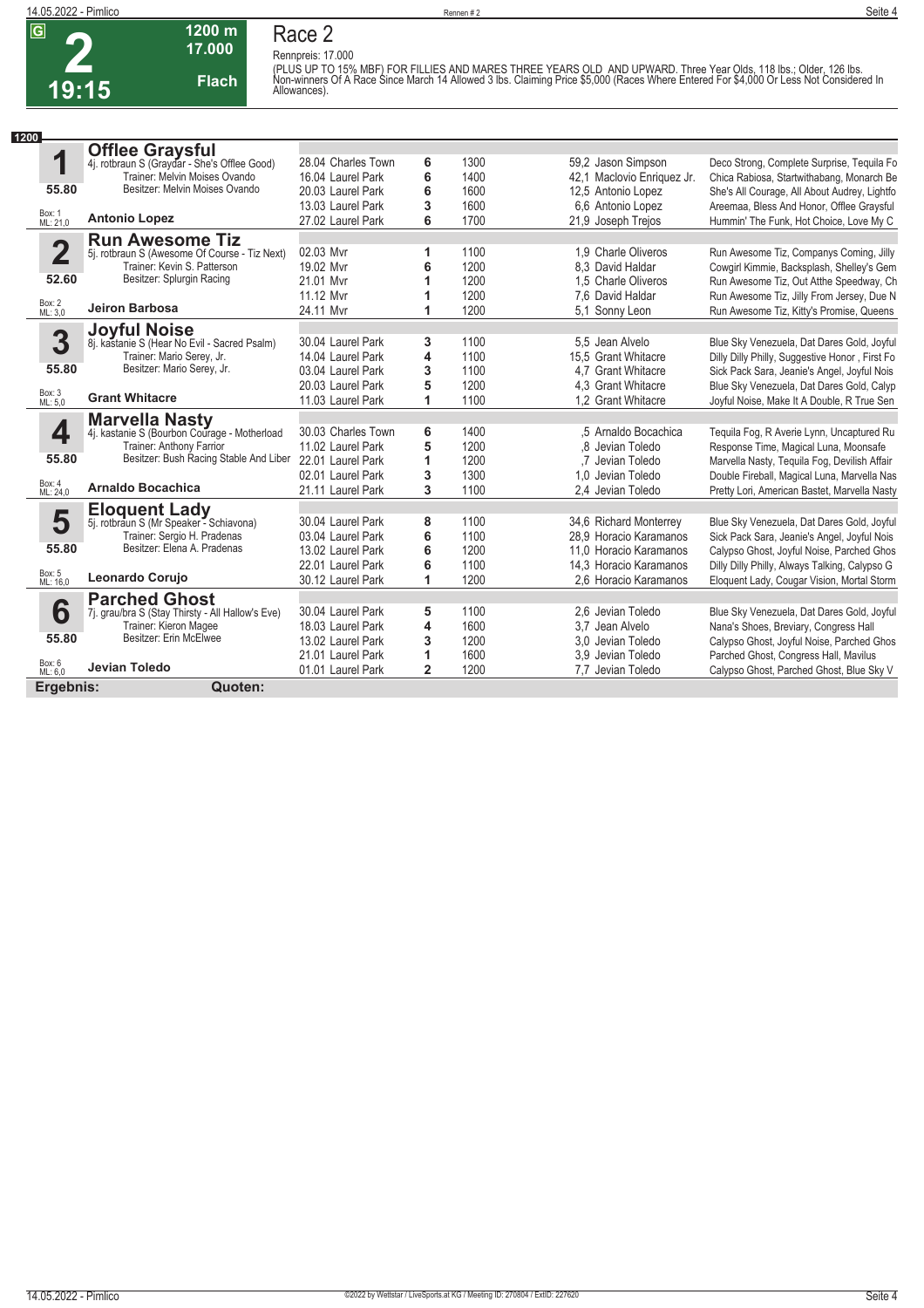**1700 m**

**Race 3**

| 1700<br>Eye'n A Deal<br>1<br>3j. rotbraun W (Maclean's Music - Thisdanseis<br>Trainer: Michael J. Trombetta<br>Besitzer: The Elkstone Group, LLC<br>56.20<br>Box: 1<br>ML: 7,0<br><b>Angel Suarez</b><br><b>Carvellian Quest</b><br>$\overline{\mathbf{2}}$<br>07.04 Laurel Park<br>1100<br>4<br>7,0 Charlie Marquez<br>3j. dunkelbr W (Practical Joke - Dynamic Depu<br>Trainer: Michael J. Trombetta<br>Besitzer: The Elkstone Group, LLC<br>56.20<br>Box: 2<br>ML: 5,0<br><b>Charlie Marquez</b><br><b>Awesome Man</b><br>3<br>26.03 Laurel Park<br>8<br>1400<br>28,8 Charlie Marquez<br>Zen Master, Rebel Faith, Serifos<br>3j. rotbraun H (Mucho Macho Man - Awesome<br><b>Trainer: Jose Corrales</b><br>Besitzer: Stronach Stables<br>56.20<br>Box: 3<br>ML: 21,0<br><b>Horacio Karamanos</b><br><b>Succeed</b><br>4<br>04.05 Charles Town<br>1700<br>.7 J. Acosta<br>4<br>Make Way, Book Of Delancey, Coastal Cha<br>3j. dunkelbr W (Violence - Culotte)<br>5<br>Trainer: Norman L. Cash<br>23.04 Laurel Park<br>1600<br>4.3 J. Acosta<br>Writeitontheice, Rebel Faith, Whizwit<br>Besitzer: Built Wright Stables, LLC.<br>56.20<br>2<br>1,6 J. Acosta<br>15.04 Laurel Park<br>1600<br>Icy Minister, Succeed, Scintillio<br>$\overline{\mathbf{2}}$<br>03.04 Laurel Park<br>1700<br>3,9 Angel Cruz<br>Vinny, Succeed, Remembering Wilbur<br>Box: 4<br>ML: 6,0<br><b>Angel Cruz</b><br>6<br>23.02 Turfway Park<br>1600<br>1,2 Edgar Morales<br>Quick Master, California Flirt, Jr's Gift<br><b>Serifos</b><br>5<br>$\overline{2}$<br>14.04 Laurel Park<br>1600<br>4.8 Victor Carrasco<br>Pharaoh's Triumph, Serifos, General's Duty<br>3j. rotbraun W (Into Mischief - Soldata)<br>Trainer: H. Graham Motion<br>26.03 Laurel Park<br>3<br>1400<br>30,5 Victor Carrasco<br>Zen Master, Rebel Faith, Serifos<br>Besitzer: Wertheimer And Frere<br>56.20<br>21.01 Tampa<br>9<br>1600<br>30,0 William Humphrey<br>Napoleonic War, Seigneur, Unexpected Out<br>9<br>04.12 Tampa<br>1600<br>13,0 William Humphrey<br>Grumley, Watch The Music, Raising Moon<br>Box: 5<br>ML: 35,0<br><b>Victor R. Carrasco</b><br>24.10 Laurel Park<br>9<br>5.8 Mychel Sanchez<br>1100<br>Money Room<br>3j. dunkelbr W (Keen Ice - Fly In For The Win)<br>6<br>5<br>26.03 Laurel Park<br>1400<br>3,1 Leonardo Corujo<br>Zen Master, Rebel Faith, Serifos<br>Trainer: Kerry Hohlbein<br>$\overline{\mathbf{2}}$<br>6,3 Leonardo Corujo<br>27.02 Laurel Park<br>1300<br>Goldenize, Money Room, Violent Rock<br>Besitzer: 3 Reasons Racing<br>56.20<br>$\overline{2}$<br>1200<br>3,4 Leonardo Corujo<br>23.01 Laurel Park<br>The Addison Pour, Money Room, Must Be L<br>2<br>14,4 Leonardo Corujo<br>26.11 Laurel Park<br>1400<br>One Ten, Money Room, Hand Gesture<br>Box: 6<br>Leonardo Corujo<br>17.10 Laurel Park<br>7<br>1600<br>6,1 Leonardo Corujo<br>ML: 7.0<br><b>Run Away Empire</b><br>3j. grau/bra W (Flashback - Ava Rae)<br>16.04 Laurel Park<br>3<br>1100<br>4,1 Jaime Rodriguez<br>Trainer: Hugh I. McMahon<br>56.20<br>Besitzer: Joseph E. Besecker |  |  |  |                                           |
|---------------------------------------------------------------------------------------------------------------------------------------------------------------------------------------------------------------------------------------------------------------------------------------------------------------------------------------------------------------------------------------------------------------------------------------------------------------------------------------------------------------------------------------------------------------------------------------------------------------------------------------------------------------------------------------------------------------------------------------------------------------------------------------------------------------------------------------------------------------------------------------------------------------------------------------------------------------------------------------------------------------------------------------------------------------------------------------------------------------------------------------------------------------------------------------------------------------------------------------------------------------------------------------------------------------------------------------------------------------------------------------------------------------------------------------------------------------------------------------------------------------------------------------------------------------------------------------------------------------------------------------------------------------------------------------------------------------------------------------------------------------------------------------------------------------------------------------------------------------------------------------------------------------------------------------------------------------------------------------------------------------------------------------------------------------------------------------------------------------------------------------------------------------------------------------------------------------------------------------------------------------------------------------------------------------------------------------------------------------------------------------------------------------------------------------------------------------------------------------------------------------------------------------------------------------------------------------------------------------------------------------------------------------------------------------------------------------------------------------------------------------------------------------------------------------------------------------------------------------------------------------------------------------------------------------------------------------------------------------------------------------------------------------------------|--|--|--|-------------------------------------------|
|                                                                                                                                                                                                                                                                                                                                                                                                                                                                                                                                                                                                                                                                                                                                                                                                                                                                                                                                                                                                                                                                                                                                                                                                                                                                                                                                                                                                                                                                                                                                                                                                                                                                                                                                                                                                                                                                                                                                                                                                                                                                                                                                                                                                                                                                                                                                                                                                                                                                                                                                                                                                                                                                                                                                                                                                                                                                                                                                                                                                                                                   |  |  |  |                                           |
|                                                                                                                                                                                                                                                                                                                                                                                                                                                                                                                                                                                                                                                                                                                                                                                                                                                                                                                                                                                                                                                                                                                                                                                                                                                                                                                                                                                                                                                                                                                                                                                                                                                                                                                                                                                                                                                                                                                                                                                                                                                                                                                                                                                                                                                                                                                                                                                                                                                                                                                                                                                                                                                                                                                                                                                                                                                                                                                                                                                                                                                   |  |  |  |                                           |
|                                                                                                                                                                                                                                                                                                                                                                                                                                                                                                                                                                                                                                                                                                                                                                                                                                                                                                                                                                                                                                                                                                                                                                                                                                                                                                                                                                                                                                                                                                                                                                                                                                                                                                                                                                                                                                                                                                                                                                                                                                                                                                                                                                                                                                                                                                                                                                                                                                                                                                                                                                                                                                                                                                                                                                                                                                                                                                                                                                                                                                                   |  |  |  |                                           |
|                                                                                                                                                                                                                                                                                                                                                                                                                                                                                                                                                                                                                                                                                                                                                                                                                                                                                                                                                                                                                                                                                                                                                                                                                                                                                                                                                                                                                                                                                                                                                                                                                                                                                                                                                                                                                                                                                                                                                                                                                                                                                                                                                                                                                                                                                                                                                                                                                                                                                                                                                                                                                                                                                                                                                                                                                                                                                                                                                                                                                                                   |  |  |  |                                           |
|                                                                                                                                                                                                                                                                                                                                                                                                                                                                                                                                                                                                                                                                                                                                                                                                                                                                                                                                                                                                                                                                                                                                                                                                                                                                                                                                                                                                                                                                                                                                                                                                                                                                                                                                                                                                                                                                                                                                                                                                                                                                                                                                                                                                                                                                                                                                                                                                                                                                                                                                                                                                                                                                                                                                                                                                                                                                                                                                                                                                                                                   |  |  |  | Backnthewoods, Raise A Speights, That's R |
|                                                                                                                                                                                                                                                                                                                                                                                                                                                                                                                                                                                                                                                                                                                                                                                                                                                                                                                                                                                                                                                                                                                                                                                                                                                                                                                                                                                                                                                                                                                                                                                                                                                                                                                                                                                                                                                                                                                                                                                                                                                                                                                                                                                                                                                                                                                                                                                                                                                                                                                                                                                                                                                                                                                                                                                                                                                                                                                                                                                                                                                   |  |  |  |                                           |
|                                                                                                                                                                                                                                                                                                                                                                                                                                                                                                                                                                                                                                                                                                                                                                                                                                                                                                                                                                                                                                                                                                                                                                                                                                                                                                                                                                                                                                                                                                                                                                                                                                                                                                                                                                                                                                                                                                                                                                                                                                                                                                                                                                                                                                                                                                                                                                                                                                                                                                                                                                                                                                                                                                                                                                                                                                                                                                                                                                                                                                                   |  |  |  |                                           |
|                                                                                                                                                                                                                                                                                                                                                                                                                                                                                                                                                                                                                                                                                                                                                                                                                                                                                                                                                                                                                                                                                                                                                                                                                                                                                                                                                                                                                                                                                                                                                                                                                                                                                                                                                                                                                                                                                                                                                                                                                                                                                                                                                                                                                                                                                                                                                                                                                                                                                                                                                                                                                                                                                                                                                                                                                                                                                                                                                                                                                                                   |  |  |  |                                           |
|                                                                                                                                                                                                                                                                                                                                                                                                                                                                                                                                                                                                                                                                                                                                                                                                                                                                                                                                                                                                                                                                                                                                                                                                                                                                                                                                                                                                                                                                                                                                                                                                                                                                                                                                                                                                                                                                                                                                                                                                                                                                                                                                                                                                                                                                                                                                                                                                                                                                                                                                                                                                                                                                                                                                                                                                                                                                                                                                                                                                                                                   |  |  |  |                                           |
|                                                                                                                                                                                                                                                                                                                                                                                                                                                                                                                                                                                                                                                                                                                                                                                                                                                                                                                                                                                                                                                                                                                                                                                                                                                                                                                                                                                                                                                                                                                                                                                                                                                                                                                                                                                                                                                                                                                                                                                                                                                                                                                                                                                                                                                                                                                                                                                                                                                                                                                                                                                                                                                                                                                                                                                                                                                                                                                                                                                                                                                   |  |  |  |                                           |
|                                                                                                                                                                                                                                                                                                                                                                                                                                                                                                                                                                                                                                                                                                                                                                                                                                                                                                                                                                                                                                                                                                                                                                                                                                                                                                                                                                                                                                                                                                                                                                                                                                                                                                                                                                                                                                                                                                                                                                                                                                                                                                                                                                                                                                                                                                                                                                                                                                                                                                                                                                                                                                                                                                                                                                                                                                                                                                                                                                                                                                                   |  |  |  |                                           |
|                                                                                                                                                                                                                                                                                                                                                                                                                                                                                                                                                                                                                                                                                                                                                                                                                                                                                                                                                                                                                                                                                                                                                                                                                                                                                                                                                                                                                                                                                                                                                                                                                                                                                                                                                                                                                                                                                                                                                                                                                                                                                                                                                                                                                                                                                                                                                                                                                                                                                                                                                                                                                                                                                                                                                                                                                                                                                                                                                                                                                                                   |  |  |  |                                           |
|                                                                                                                                                                                                                                                                                                                                                                                                                                                                                                                                                                                                                                                                                                                                                                                                                                                                                                                                                                                                                                                                                                                                                                                                                                                                                                                                                                                                                                                                                                                                                                                                                                                                                                                                                                                                                                                                                                                                                                                                                                                                                                                                                                                                                                                                                                                                                                                                                                                                                                                                                                                                                                                                                                                                                                                                                                                                                                                                                                                                                                                   |  |  |  |                                           |
|                                                                                                                                                                                                                                                                                                                                                                                                                                                                                                                                                                                                                                                                                                                                                                                                                                                                                                                                                                                                                                                                                                                                                                                                                                                                                                                                                                                                                                                                                                                                                                                                                                                                                                                                                                                                                                                                                                                                                                                                                                                                                                                                                                                                                                                                                                                                                                                                                                                                                                                                                                                                                                                                                                                                                                                                                                                                                                                                                                                                                                                   |  |  |  |                                           |
|                                                                                                                                                                                                                                                                                                                                                                                                                                                                                                                                                                                                                                                                                                                                                                                                                                                                                                                                                                                                                                                                                                                                                                                                                                                                                                                                                                                                                                                                                                                                                                                                                                                                                                                                                                                                                                                                                                                                                                                                                                                                                                                                                                                                                                                                                                                                                                                                                                                                                                                                                                                                                                                                                                                                                                                                                                                                                                                                                                                                                                                   |  |  |  |                                           |
|                                                                                                                                                                                                                                                                                                                                                                                                                                                                                                                                                                                                                                                                                                                                                                                                                                                                                                                                                                                                                                                                                                                                                                                                                                                                                                                                                                                                                                                                                                                                                                                                                                                                                                                                                                                                                                                                                                                                                                                                                                                                                                                                                                                                                                                                                                                                                                                                                                                                                                                                                                                                                                                                                                                                                                                                                                                                                                                                                                                                                                                   |  |  |  |                                           |
|                                                                                                                                                                                                                                                                                                                                                                                                                                                                                                                                                                                                                                                                                                                                                                                                                                                                                                                                                                                                                                                                                                                                                                                                                                                                                                                                                                                                                                                                                                                                                                                                                                                                                                                                                                                                                                                                                                                                                                                                                                                                                                                                                                                                                                                                                                                                                                                                                                                                                                                                                                                                                                                                                                                                                                                                                                                                                                                                                                                                                                                   |  |  |  |                                           |
|                                                                                                                                                                                                                                                                                                                                                                                                                                                                                                                                                                                                                                                                                                                                                                                                                                                                                                                                                                                                                                                                                                                                                                                                                                                                                                                                                                                                                                                                                                                                                                                                                                                                                                                                                                                                                                                                                                                                                                                                                                                                                                                                                                                                                                                                                                                                                                                                                                                                                                                                                                                                                                                                                                                                                                                                                                                                                                                                                                                                                                                   |  |  |  |                                           |
|                                                                                                                                                                                                                                                                                                                                                                                                                                                                                                                                                                                                                                                                                                                                                                                                                                                                                                                                                                                                                                                                                                                                                                                                                                                                                                                                                                                                                                                                                                                                                                                                                                                                                                                                                                                                                                                                                                                                                                                                                                                                                                                                                                                                                                                                                                                                                                                                                                                                                                                                                                                                                                                                                                                                                                                                                                                                                                                                                                                                                                                   |  |  |  | Radical Right, He Gone, Undercover Kitty  |
|                                                                                                                                                                                                                                                                                                                                                                                                                                                                                                                                                                                                                                                                                                                                                                                                                                                                                                                                                                                                                                                                                                                                                                                                                                                                                                                                                                                                                                                                                                                                                                                                                                                                                                                                                                                                                                                                                                                                                                                                                                                                                                                                                                                                                                                                                                                                                                                                                                                                                                                                                                                                                                                                                                                                                                                                                                                                                                                                                                                                                                                   |  |  |  |                                           |
|                                                                                                                                                                                                                                                                                                                                                                                                                                                                                                                                                                                                                                                                                                                                                                                                                                                                                                                                                                                                                                                                                                                                                                                                                                                                                                                                                                                                                                                                                                                                                                                                                                                                                                                                                                                                                                                                                                                                                                                                                                                                                                                                                                                                                                                                                                                                                                                                                                                                                                                                                                                                                                                                                                                                                                                                                                                                                                                                                                                                                                                   |  |  |  |                                           |
|                                                                                                                                                                                                                                                                                                                                                                                                                                                                                                                                                                                                                                                                                                                                                                                                                                                                                                                                                                                                                                                                                                                                                                                                                                                                                                                                                                                                                                                                                                                                                                                                                                                                                                                                                                                                                                                                                                                                                                                                                                                                                                                                                                                                                                                                                                                                                                                                                                                                                                                                                                                                                                                                                                                                                                                                                                                                                                                                                                                                                                                   |  |  |  |                                           |
|                                                                                                                                                                                                                                                                                                                                                                                                                                                                                                                                                                                                                                                                                                                                                                                                                                                                                                                                                                                                                                                                                                                                                                                                                                                                                                                                                                                                                                                                                                                                                                                                                                                                                                                                                                                                                                                                                                                                                                                                                                                                                                                                                                                                                                                                                                                                                                                                                                                                                                                                                                                                                                                                                                                                                                                                                                                                                                                                                                                                                                                   |  |  |  |                                           |
|                                                                                                                                                                                                                                                                                                                                                                                                                                                                                                                                                                                                                                                                                                                                                                                                                                                                                                                                                                                                                                                                                                                                                                                                                                                                                                                                                                                                                                                                                                                                                                                                                                                                                                                                                                                                                                                                                                                                                                                                                                                                                                                                                                                                                                                                                                                                                                                                                                                                                                                                                                                                                                                                                                                                                                                                                                                                                                                                                                                                                                                   |  |  |  | Vance Scholars, Mercury Ten, Not As Lucky |
|                                                                                                                                                                                                                                                                                                                                                                                                                                                                                                                                                                                                                                                                                                                                                                                                                                                                                                                                                                                                                                                                                                                                                                                                                                                                                                                                                                                                                                                                                                                                                                                                                                                                                                                                                                                                                                                                                                                                                                                                                                                                                                                                                                                                                                                                                                                                                                                                                                                                                                                                                                                                                                                                                                                                                                                                                                                                                                                                                                                                                                                   |  |  |  | Super Love, Sugar Gray Leonard, Run Awa   |
|                                                                                                                                                                                                                                                                                                                                                                                                                                                                                                                                                                                                                                                                                                                                                                                                                                                                                                                                                                                                                                                                                                                                                                                                                                                                                                                                                                                                                                                                                                                                                                                                                                                                                                                                                                                                                                                                                                                                                                                                                                                                                                                                                                                                                                                                                                                                                                                                                                                                                                                                                                                                                                                                                                                                                                                                                                                                                                                                                                                                                                                   |  |  |  |                                           |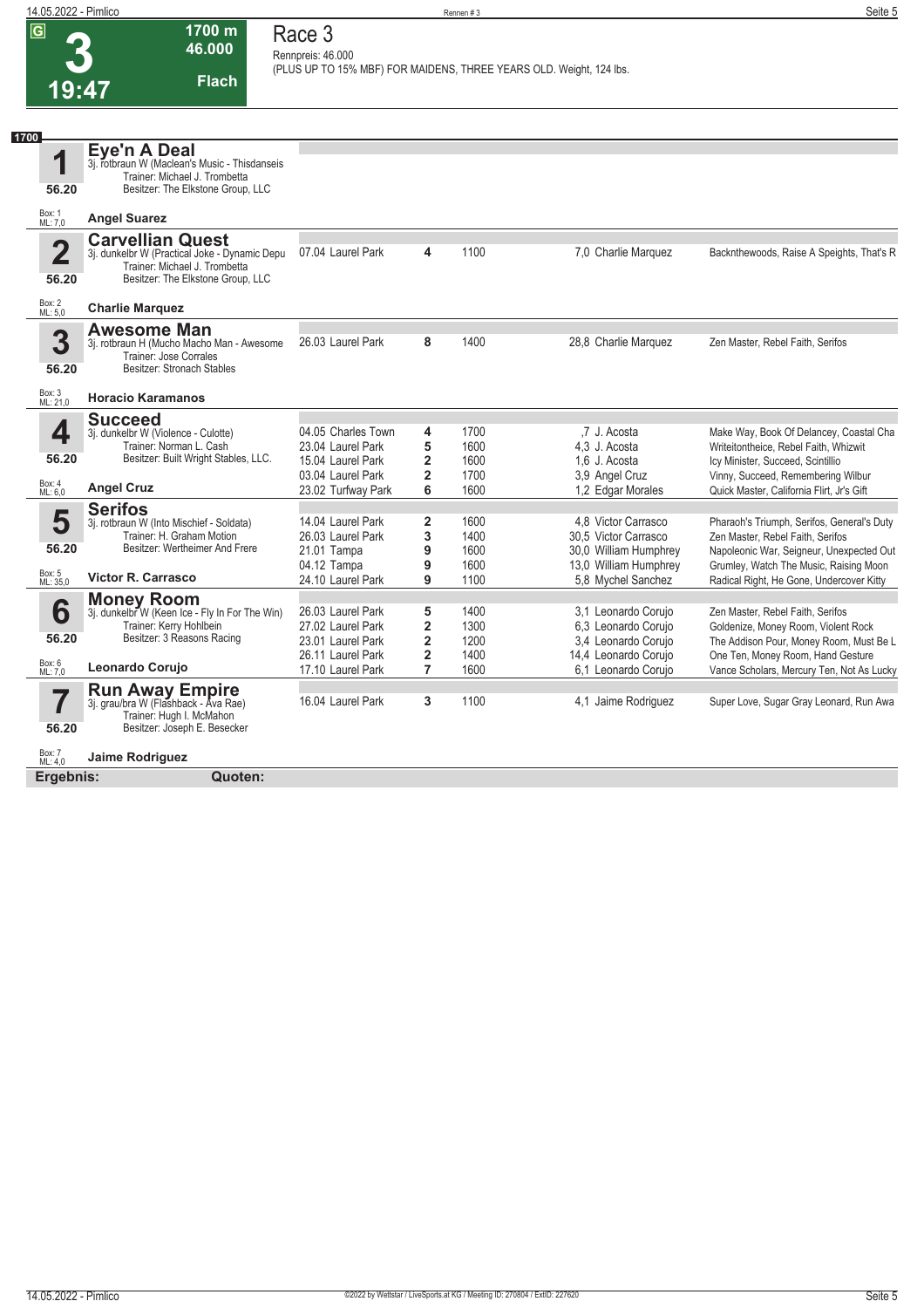**Race 4 Rennpreis: 21.000**

**1700 m 21.000** 

**Flach**



**4 20:19**

(PLUS UP TO 15% MBF) FOR THREE YEAR OLDS AND UPWARD. Three Year Olds, 118 lbs.: Older, 126 lbs. Non-winners Of A Race At A<br>Mile Or Over Since March 14 Allowed 3 lbs. Claiming Price \$8,000, if for \$6,000, allowed 4 lbs. (Ra

| 1700                    |                                                                             |                     |                         |      |                           |                                              |
|-------------------------|-----------------------------------------------------------------------------|---------------------|-------------------------|------|---------------------------|----------------------------------------------|
|                         | Pay The Kid                                                                 |                     |                         |      |                           |                                              |
| 1                       | 5j. grau/bra W (Hangover Kid - Fourth Quest)                                | 27.03 Laurel Park   | 5                       | 1700 | 23.0 J. Acosta            | Bahama Channel, Lost My Vowcher, Titan's     |
|                         | Trainer: Carlos M. Sepulveda                                                | 13.03 Laurel Park   | 4                       | 1700 | 2.0 J. Acosta             | Whirlin Curlin, Ghost Stalker, Paint Music F |
| 54.00                   | Besitzer: Sepulveda, Manuel And Rodri                                       | 24.02 Laurel Park   | $\overline{2}$          | 1600 | 2.8 J. Acosta             | Krachenwagen, Pay The Kid, Jungle Warrio     |
|                         |                                                                             | 11.02 Laurel Park   | 1                       | 1700 | 6,9 J. Acosta             | Pay The Kid, Paint Music For Me, Muchach     |
| Box: 1<br>ML: 6,0       | J. D. Acosta                                                                | 28.01 Laurel Park   | 8                       | 1700 | 9,5 Jorge Ruiz            | Visual Artist, Maid The Journey, Souper Em   |
|                         | <b>Ghost Stalker</b>                                                        |                     |                         |      |                           |                                              |
| $\overline{\mathbf{2}}$ | 4j. dunkelbr W (Exaggerator - Ghost Flower)<br>Trainer: Richard P. Sillaman | 08.04 Laurel Park   | 3                       | 1700 | 4.1 Jean Alvelo           | Krachenwagen, Percher, Ghost Stalker         |
|                         |                                                                             | 13.03 Laurel Park   | $\overline{\mathbf{2}}$ | 1700 | 3.5 Forest Boyce          | Whirlin Curlin, Ghost Stalker, Paint Music F |
| 55.80                   | Besitzer: Herman M. Braude                                                  | 20.02 Tampa         | 5                       | 1640 | 4,2 Daniel Centeno        | End All Get All, Candy Crushem, Indian Buz   |
|                         |                                                                             | 23.01 Tampa         | 3                       | 1700 | 3.0 Daniel Centeno        | Indian Buzz, End All Get All, Ghost Stalker  |
| Box: 2<br>ML: 4,0       | <b>Daniel Centeno</b>                                                       | 08.01 Tampa         | 5                       | 1700 | 7.4 Antonio Gallardo      | Curlin's Thrill, Sancocho, Last Promise      |
|                         | Threethehardway<br>6j. dunkelbr W (Cal Nation - Moon Map)                   |                     |                         |      |                           |                                              |
| 3                       |                                                                             | 24.02 Aqueduct      | 6                       | 1600 | 7.3 Michael Luzzi         | Invest, Magnetron, Potantico                 |
|                         | Trainer: Robert P. Klesaris                                                 | 06.02 Aqueduct      | 6                       | 1600 | 8.8 Christian Ramos       | Direct Order, Its All Relevant, Binkster     |
| 55.80                   | Besitzer: Michael Schmidt                                                   | 16.01 Aqueduct      | 3                       | 1600 | 4.6 Jose Lezcano          | Playwright, Magnetron, Threethehardway       |
|                         |                                                                             | 08.12 Penn National | $\overline{2}$          | 1670 | 1.1 Carol Cedeno          | Breeze Burner, Threethehardway, Boys Of      |
| Box: 3<br>ML: 5,0       | <b>Forest Boyce</b>                                                         | 06.11 Laurel Park   | 1                       | 1700 | 4,2 Forest Boyce          | Threethehardway, Manicomio, Ludicrous M      |
|                         | <b>Itsknownasthebern</b>                                                    |                     |                         |      |                           |                                              |
| 4                       | 6j. rotbraun W (Fierce Wind - Lady Isabelle)                                | 28.04 Penn National | 3                       | 1700 | 13,3 Eduviel Ignacio      | Vouch, Exchequer, Itsknownasthebern          |
|                         | Trainer: William S. Meister                                                 | 30.03 Penn National | 3                       | 1670 | 10.1 Julio Hernandez      | Vitesse, Ain't Misbehavin, Itsknownastheber  |
| 55.80                   | Besitzer: William S. Meister                                                | 13.03 Laurel Park   | 6                       | 1700 | 8.1 Alberto Delgado       | Whirlin Curlin, Ghost Stalker, Paint Music F |
| Box: 4                  |                                                                             | 15.02 Penn National | 3                       | 1700 | 4,7 Julio Hernandez       | All Tacked Up, A T M Awesome, Itsknownas     |
| ML: 11,0                | <b>Alberto Delgado</b>                                                      | 06.02 Laurel Park   | 3                       | 1800 | 8.3 Alberto Delgado       | Hayne's Fever, Tappin For Glory, Itsknowna   |
|                         | <b>Hayne's Fever</b>                                                        |                     |                         |      |                           |                                              |
| 5                       | 7j. rotbraun W (Haynesfield - Nasty Fever)                                  | 08.04 Laurel Park   | 6                       | 1700 | 2.0 Yan Aviles            | Krachenwagen, Percher, Ghost Stalker         |
|                         | Trainer: Rodolfo Sanchez-Salomon                                            | 11.03 Laurel Park   | 6                       | 1800 | 5.1 Jean Alvelo           | Titan's Will, Bahama Channel, Lost My Vow    |
| 55.80                   | Besitzer: Joanne Shankle                                                    | 18.02 Laurel Park   | 3                       | 1700 | 10.1 Jean Alvelo          | Titan's Will, Lost My Vowcher, Hayne's Feve  |
|                         |                                                                             | 06.02 Laurel Park   | 1                       | 1800 | 3.0 Jean Alvelo           | Hayne's Fever, Tappin For Glory, Itsknowna   |
| Box: 5<br>ML: 6,0       | <b>Tais Lyapustina</b>                                                      | 21.01 Laurel Park   | 8                       | 1600 | 2.4 Johan Rosado          | Edict, Lucky Ramsey, Jungle Warrior          |
|                         | <b>Jammin Still</b>                                                         |                     |                         |      |                           |                                              |
| 6                       | 6j. dunkelbr W (Take Charge Indy - Cat's Gard                               | 29.04 Laurel Park   | $\overline{2}$          | 1600 | 21.0 Yan Aviles           | Excalibur, Jammin Still, Muchacho Macho      |
|                         | Trainer: Willie J. Kee                                                      | 25.03 Laurel Park   | 5                       | 1700 | 13,9 Johan Rosado         | Ludicrous Mode, Flatexcel, Whirlin Curlin    |
| 52.60                   | Besitzer: Jody Lee Caison                                                   | 11.02 Charles Town  | $\overline{7}$          | 1700 | 36.8 Jason Simpson        | Prota, Moti, Tivano                          |
|                         |                                                                             | 17.12 Charles Town  | 9                       | 1700 | 2.9 Arnaldo Bocachica     | Northern Ridge, Martin Man, Rrace Day Wa     |
| Box: 6<br>ML: 7,0       | <b>Yan Aviles</b>                                                           | 24.11 Charles Town  | 1                       | 1700 | 8.7 Angel Cruz            | Jammin Still, Righteous Renegade, Auts Re    |
|                         | <b>Excalibur</b>                                                            |                     |                         |      |                           |                                              |
|                         | 5j. rotbraun W (Brethren - Ecstatic)                                        | 29.04 Laurel Park   | 1                       | 1600 | 3,9 Maclovio Enriquez Jr. | Excalibur, Jammin Still, Muchacho Macho      |
|                         | Trainer: Kevin Dove, Jr.                                                    | 31.03 Charles Town  | 4                       | 1400 | 23.3 Christian Hiraldo    | Command The Cat, King Nekia, Fire Down       |
| 53.10                   | Besitzer: Honoring Luke Stables And K                                       | 19.03 Charles Town  | 5                       | 1700 | 53.6 Alisson Nunez        | Goodluckchuck, Bobbyfromthepalm, Cantak      |
|                         |                                                                             | 02.03 Charles Town  | 4                       | 1400 | 30.7 Alisson Nunez        | Cielo Azul, Combination, Hobe Sound          |
| Box: 7<br>ML: 45,0      | Maclovio Enriquez Jr.                                                       | 11.02 Charles Town  | 4                       | 1700 | 37,9 Fredy Peltroche      | Prota, Moti, Tivano                          |
| Ergebnis:               | Quoten:                                                                     |                     |                         |      |                           |                                              |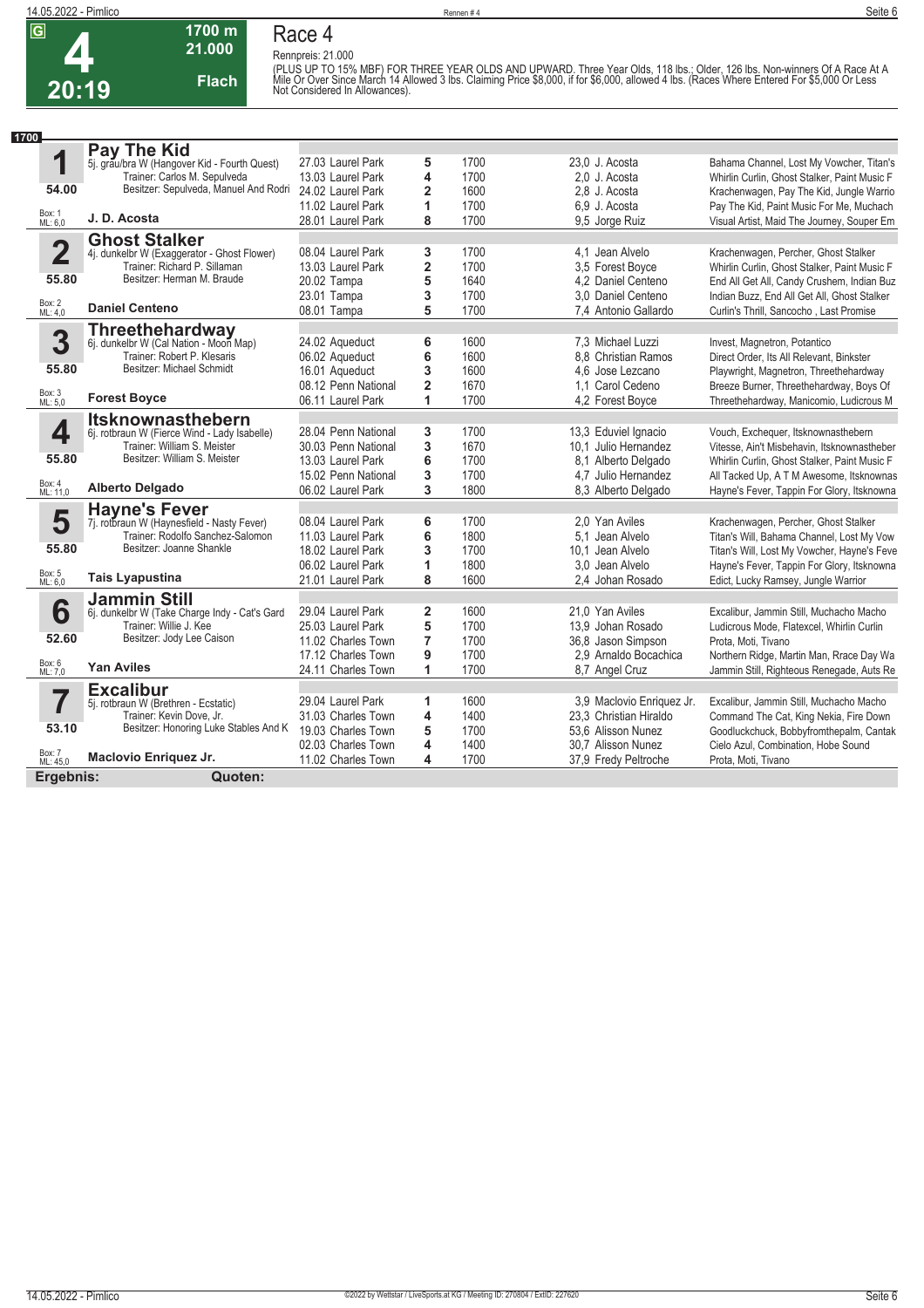**Race 5 Rennpreis: 26.000**

**1000 m 26.000** 

**Flach**

(PLUS UP TO 15% MBF) FOR FILLIES AND MARES THREE YEARS OLD. AND UPWARD WHICH HAVE NEVER WON THREE RACES<br>OR FILLIES THREE YEAR OLD. Three Year Olds, 118 lbs.; Older, 126 lbs. Claiming Price \$16,000, if for \$12,500, allowed

| <b>Hello Gracie</b><br>1<br>1100<br>24.04 Laurel Park<br>5<br>14,6 Kevin Gomez<br>4j. rotbraun S (Dialed In - Gracie's Way)<br>5<br>Trainer: Linda L. Albert<br>26.09 Laurel Park<br>1100<br>2.6 Kevin Gomez<br>Aprilness, Millie Child, Likely Choice<br>Besitzer: Northern Lights Racing Stable<br>57.20<br>2<br>10.09 Laurel Park<br>1100<br>10,5 Kevin Gomez<br>Claire's Darling, Hello Gracie, Shikaka<br>07.08 Pimlico<br>4<br>1100<br>3.9 Kevin Gomez<br>Box: 1<br>ML: 7,0<br><b>Kevin Gomez</b><br>5<br>1200<br>26.07 Delaware Park<br>31,1 Angel Cruz<br><b>El Bochinche</b><br>$\overline{\mathbf{2}}$<br>1100<br>24.04 Laurel Park<br>3<br>6,2 Jeiron Barbosa<br>Princess Corey, Likely Choice, El Bochinche<br>5j. rotbraun S (Great Notion - Coastin Along)<br>Trainer: Daniel J. McKenzie<br>26.03 Laurel Park<br>5<br>1200<br>8,9 Carlos Lopez<br>Minnetonka, Areemaa, Salamina<br>Besitzer: MIH Affiliates, LLC<br>52.20<br>1100<br>21.02 Laurel Park<br>1<br>.7 Xavier Perez<br>El Bochinche, Birthday Wish, Pass It On<br>1200<br>21.01 Laurel Park<br>1<br>1.7 Xavier Perez<br>El Bochinche, Pearlyville, Likehail<br>Box: 2<br>ML: 13,0<br>Jeiron Barbosa<br>$\mathbf{2}$<br>1200<br>19.12 Laurel Park<br>5.2 Xavier Perez<br>Steely Band, El Bochinche, Pearlyville<br><b>Trikki Nikki</b><br>3<br>14.10 Laurel Park<br>6<br>1100<br>5j. kastanie S (Lemon Drop Kid - Queens Rew<br>57,2 Tais Lyapustina<br>Dare To Try, Likely Choice, Defy Expectatio<br>$\overline{\mathbf{r}}$<br>Trainer: Brandon McFarlane<br>26.09 Laurel Park<br>1100<br>17,6 Tais Lyapustina<br>Aprilness, Millie Child, Likely Choice<br>Besitzer: McFarlane, Brian And McFarl<br>57.20<br>5<br>10.09 Laurel Park<br>1100<br>6,2 Tais Lyapustina<br>Claire's Darling, Hello Gracie, Shikaka<br>8<br>15.08 Pimlico<br>1000<br>32,2 Tais Lyapustina<br>Miss Majorette, Polished Gal, Fast Lani<br>Box: 3<br>ML: 9,0<br><b>Angel Cruz</b><br>1<br>1000<br>31.07 Pimlico<br>8,9 Tais Lyapustina<br>Trikki Nikki, Aprilness, Grand Skylark<br><b>Madame Claude</b><br>4<br>14.04 Laurel Park<br>3<br>1200<br>7.3 Jeiron Barbosa<br>Cabra Chica, No More Mask, Madame Clau<br>3j. dunkelbr S (Dialed In - Elusive Champagne<br>$\overline{\mathbf{r}}$<br>Trainer: Rodolfo Sanchez-Salomon<br>1600<br>02.04 Laurel Park<br>8,8 Charlie Marquez<br>53.50<br>Besitzer: Lugamo Racing Stable LLC<br>$\overline{7}$<br>1200<br>21.02 Laurel Park<br>6.8 J. Acosta<br>Sea Pines, Sweet Talia, Six o'Clock Sarah<br>5<br>15.01 Gulfstream Park<br>1100<br>5,3 Tyler Gaffalione<br>Del Rey Dolly, Lara's Lady, Stormin' Cougar<br>Box: 4<br>ML: 16,0<br>Yomar Orlando Ortiz<br>5<br>1300<br>29.12 Gulfstream Park<br>9,1 Miguel Vasquez<br>Leviosa, Blame It On Rose, Dignified<br><b>Always Something</b><br>5j. rotbraun S (Oxbow - For The Memories)<br>5<br>24.04 Laurel Park<br>1100<br>6,3 Charlie Marquez<br>4<br>Princess Corey, Likely Choice, El Bochinche<br>Trainer: Valora A. Testerman<br>3<br>1200<br>19.03 Laurel Park<br>15,1 Charlie Marquez<br>Besitzer: R N R Stable<br>57.20<br>3<br>1300<br>9,1 Charlie Marquez<br>19.02 Laurel Park<br>Escape Fund, Minnetonka, Always Somethi<br>5<br>1100<br>16.01 Laurel Park<br>6.1 Charlie Marquez<br>Box: 5<br>ML: 11,0<br><b>Charlie Marquez</b><br>3<br>1200<br>30.12 Laurel Park<br>16,2 Charlie Marquez<br><b>Miss Is Zippy</b><br>5j. kastanie S (City Zip - Lady On The Run)<br>6<br>5<br>1400<br>18.03 Laurel Park<br>5.4 Yan Aviles<br>Sunshineanrainbows, Betcha By Golly, Cair<br>Trainer: Michael E. Gorham<br>4<br>1200<br>29.01 Laurel Park<br>3.5 Horacio Karamanos<br>Little Ms Scarlet, Minnetonka, Torch Carrier<br>Besitzer: Larry Metz<br>57.20<br>7<br>1670<br>18.10 Indiana Downs<br>3.2 Deshawn Parker<br>Auntie Mabel, Fireside Kitten, Miss Bette Lut<br>19.09 Cd<br>4<br>1200<br>7.9 Marcelino Pedroza, Jr.<br>Hennys Crazy Train, Duplicitous, Town Bea<br>Box: 6<br>ML: 5,0<br>Jaime Rodriguez<br>16.07 Ellis Park<br>1<br>1100<br>1.4 Marcelino Pedroza, Jr.<br>Miss Is Zippy, Rock Star Parking, Danceswit<br><b>Above The Limit</b><br>7<br>7<br>10,2 Jaime Rodriguez<br>18.04 Parx Racing<br>1100<br>Map Of America, Sense A Million, Clout Cha<br>4j. rotbraun S (Palace Malice - Hit The Limit)<br>1100<br>Trainer: Cathal A. Lynch<br>01.03 Parx Racing<br>1<br>3,6 Jaime Rodriguez<br>Above The Limit, Makeajoyfulnoise, Gavichi<br>Besitzer: Charles L. Biggs<br>57.20<br>7<br>1200<br>25.01 Parx Racing<br>7,6 Jaime Rodriguez<br>Espernsita, Makeajoyfulnoise, Rolls Royce J<br>$\overline{\mathbf{r}}$<br>1100<br>08.11 Parx Racing<br>9,0 Mychel Sanchez<br>Philadelphia Belle, Sweet Turn, Vino Y Que<br>Box: 7<br>J. D. Acosta<br>3<br>900<br>22.09 Charles Town<br>4,0 J. Acosta<br>Privately, Talent Expected, Above The Limit<br>ML: 4,0<br><b>Rapidamente</b><br>8<br>18.03 Laurel Park<br>6<br>1400<br>4,8 Johan Rosado<br>4j. rotbraun S (Seville - T. Swift)<br>Trainer: Benjamin M. Feliciano, Jr.<br>1<br>1600<br>12.02 Laurel Park<br>2,7 Johan Rosado<br>Rapidamente, She's All Courage, Icy Harbor<br>Besitzer: Gabriel L. Martin<br>57.20<br>1200<br>22.01 Laurel Park<br>5<br>9,4 Johan Rosado<br>21.11 Laurel Park<br>3<br>1100<br>18,2 Johan Rosado<br>Practically Dizzy, Bourbon Wildcat, Going G<br>Box: 8<br>ML: 16,0<br><b>Horacio Karamanos</b><br>1200<br>04.11 Laurel Park<br>4<br>5.1 Skyler Spanabel<br>Long Distance Love, Torch Carrier, Capston<br><b>Fast Lani</b><br>9<br>1200<br>25.03 Laurel Park<br>6<br>22,6 Yan Aviles<br>Hope Has A Name, Deco Strong, American<br>4j. grau/bra S (Fast Anna - Search The Church<br>Trainer: Charles L. Frock<br>6<br>900<br>19.02 Charles Town<br>7,4 Christian Hiraldo<br>Heated, Tagseemaat, Rush On By<br>Besitzer: Charles L. Frock<br>54.00<br>5<br>1000<br>08.09 Delaware Park<br>3.2 J. Acosta<br>3<br>15.08 Pimlico<br>1000<br>1,3 Alexander Crispin<br>Miss Majorette, Polished Gal, Fast Lani<br>Box: 9<br>ML: 3,0<br><b>Yan Aviles</b><br>$\mathbf{2}$<br>18.07 Pimlico<br>1000<br>2.1 Alexander Crispin<br>Olive Kat, Fast Lani, Buff's In Love<br><b>Oil On Canvas</b><br>1<br>18.11 Laurel Park<br>8<br>27,9 Carol Cedeno<br>1600<br>Long Distance Love, Hashtag Lucky, Likely<br>4j. dunkelbr S (Munnings - Miss Clairton)<br>Trainer: Madison F. Meyers<br>8<br>1100<br>29.10 Laurel Park<br>15,4 John Hiraldo<br>Sick Pack Sara, Likely Choice, Awfully Foxy<br>Besitzer: Michael Blazejewski<br>55.30<br>6<br>19.09 Laurel Park<br>1700<br>7,3 Denis Araujo<br>Toned Up, Dancing Til Dusk, No Down Day<br>1600<br>31.08 Cnl<br>1<br>2,5 Denis Araujo<br>Oil On Canvas, Dare To Try, Independence<br>Box: 10<br>ML: 55,0<br>Jevian Toledo<br>09.08 Cnl<br>4<br>1100<br>3,9 Denis Araujo<br>Moanas Power, Castilleja, Sacred Sunday<br><b>Charliv</b><br>1<br>1300<br>26.03 Turfway Park<br>1<br>4j. kastanie S (Noble Mission - Shandrea)<br>28,2 Thiago Canuto<br>Charliv, One Fast Orb, Guilder<br>7<br>1100<br>28,9 Yan Aviles<br>Trainer: David C. Howard<br>04.03 Laurel Park<br>Bullets Lady, Pass It On, Flava's Dream<br>Besitzer: C. Herbert Howard<br>55.30<br>5<br>28.01 Laurel Park<br>1100<br>8,1 Carlos Lopez<br>Steely Band, Sunday Swagger, Pass It On<br>20.10 Presque Isle Dow<br>1<br>1200<br>4,0 Jermaine Bridgmohan<br>Charliv, Wanta Ballerina, Starship Prankster<br>Box: 11<br>ML: 21,0<br>1300<br>07.10 Presque Isle Dow<br>$\mathbf{2}$<br>,6 Pablo Morales<br>Allie And Jazzy, Charliv, Enlisted<br><b>Bullets Lady</b><br>6j. dunkelbr S (Seville - Lady Bullet)<br>26.03 Laurel Park<br>7<br>1200<br>5,0 Alexander Crispin<br>Minnetonka, Areemaa, Salamina<br>Trainer: Damon R. Dilodovico<br>1<br>04.03 Laurel Park<br>1100<br>,9 Alexander Crispin<br>Bullets Lady, Pass It On, Flava's Dream<br>Besitzer: David B. Bloom<br>55.30<br>1<br>1300<br>17.02 Charles Town<br>1,6 Alexander Crispin<br>7<br>28.11 Laurel Park<br>1300<br>2,3 Alexander Crispin<br>Box: 12<br>ML: 16,0<br><b>Alexander Crispin</b><br>$\overline{2}$<br>17.09 Laurel Park<br>1100<br>12,5 Alexander Crispin<br>Salamina, Bullets Lady, Love Dust | 1000 |  |  |                                               |
|-------------------------------------------------------------------------------------------------------------------------------------------------------------------------------------------------------------------------------------------------------------------------------------------------------------------------------------------------------------------------------------------------------------------------------------------------------------------------------------------------------------------------------------------------------------------------------------------------------------------------------------------------------------------------------------------------------------------------------------------------------------------------------------------------------------------------------------------------------------------------------------------------------------------------------------------------------------------------------------------------------------------------------------------------------------------------------------------------------------------------------------------------------------------------------------------------------------------------------------------------------------------------------------------------------------------------------------------------------------------------------------------------------------------------------------------------------------------------------------------------------------------------------------------------------------------------------------------------------------------------------------------------------------------------------------------------------------------------------------------------------------------------------------------------------------------------------------------------------------------------------------------------------------------------------------------------------------------------------------------------------------------------------------------------------------------------------------------------------------------------------------------------------------------------------------------------------------------------------------------------------------------------------------------------------------------------------------------------------------------------------------------------------------------------------------------------------------------------------------------------------------------------------------------------------------------------------------------------------------------------------------------------------------------------------------------------------------------------------------------------------------------------------------------------------------------------------------------------------------------------------------------------------------------------------------------------------------------------------------------------------------------------------------------------------------------------------------------------------------------------------------------------------------------------------------------------------------------------------------------------------------------------------------------------------------------------------------------------------------------------------------------------------------------------------------------------------------------------------------------------------------------------------------------------------------------------------------------------------------------------------------------------------------------------------------------------------------------------------------------------------------------------------------------------------------------------------------------------------------------------------------------------------------------------------------------------------------------------------------------------------------------------------------------------------------------------------------------------------------------------------------------------------------------------------------------------------------------------------------------------------------------------------------------------------------------------------------------------------------------------------------------------------------------------------------------------------------------------------------------------------------------------------------------------------------------------------------------------------------------------------------------------------------------------------------------------------------------------------------------------------------------------------------------------------------------------------------------------------------------------------------------------------------------------------------------------------------------------------------------------------------------------------------------------------------------------------------------------------------------------------------------------------------------------------------------------------------------------------------------------------------------------------------------------------------------------------------------------------------------------------------------------------------------------------------------------------------------------------------------------------------------------------------------------------------------------------------------------------------------------------------------------------------------------------------------------------------------------------------------------------------------------------------------------------------------------------------------------------------------------------------------------------------------------------------------------------------------------------------------------------------------------------------------------------------------------------------------------------------------------------------------------------------------------------------------------------------------------------------------------------------------------------------------------------------------------------------------------------------------------------------------------------------------------------------------------------------------------------------------------------------------------------------------------------------------------------------------------------------------------------------------------------------------------------------------------------------------------------------------------------------------------------------------------------------------------------------------------------------------------------------------------------------------------------------------------------------------------------------------------------------------------------------------------------------------------------------------------------------------------------------------------------------------------------------------------------------------------------------------------------------------------------------------------------------------------------------------------------------------------------------------------------------------------------------------------------------------------------------------------------------------------------------------------------------------------------------------------------------------------------------------------------------------------------------------------------------------------------------------------------------------------------------------------------------------------------------------------------------------------------------------------------------------------------------------------------------------------------------------------------------------------------------------------------------------------------------------------------------------------------------------|------|--|--|-----------------------------------------------|
|                                                                                                                                                                                                                                                                                                                                                                                                                                                                                                                                                                                                                                                                                                                                                                                                                                                                                                                                                                                                                                                                                                                                                                                                                                                                                                                                                                                                                                                                                                                                                                                                                                                                                                                                                                                                                                                                                                                                                                                                                                                                                                                                                                                                                                                                                                                                                                                                                                                                                                                                                                                                                                                                                                                                                                                                                                                                                                                                                                                                                                                                                                                                                                                                                                                                                                                                                                                                                                                                                                                                                                                                                                                                                                                                                                                                                                                                                                                                                                                                                                                                                                                                                                                                                                                                                                                                                                                                                                                                                                                                                                                                                                                                                                                                                                                                                                                                                                                                                                                                                                                                                                                                                                                                                                                                                                                                                                                                                                                                                                                                                                                                                                                                                                                                                                                                                                                                                                                                                                                                                                                                                                                                                                                                                                                                                                                                                                                                                                                                                                                                                                                                                                                                                                                                                                                                                                                                                                                                                                                                                                                                                                                                                                                                                                                                                                                                                                                                                                                                                                                                                                                                                                                                                                                                                                                                                                                                                                                                                                                                                                                                                                                                           |      |  |  |                                               |
|                                                                                                                                                                                                                                                                                                                                                                                                                                                                                                                                                                                                                                                                                                                                                                                                                                                                                                                                                                                                                                                                                                                                                                                                                                                                                                                                                                                                                                                                                                                                                                                                                                                                                                                                                                                                                                                                                                                                                                                                                                                                                                                                                                                                                                                                                                                                                                                                                                                                                                                                                                                                                                                                                                                                                                                                                                                                                                                                                                                                                                                                                                                                                                                                                                                                                                                                                                                                                                                                                                                                                                                                                                                                                                                                                                                                                                                                                                                                                                                                                                                                                                                                                                                                                                                                                                                                                                                                                                                                                                                                                                                                                                                                                                                                                                                                                                                                                                                                                                                                                                                                                                                                                                                                                                                                                                                                                                                                                                                                                                                                                                                                                                                                                                                                                                                                                                                                                                                                                                                                                                                                                                                                                                                                                                                                                                                                                                                                                                                                                                                                                                                                                                                                                                                                                                                                                                                                                                                                                                                                                                                                                                                                                                                                                                                                                                                                                                                                                                                                                                                                                                                                                                                                                                                                                                                                                                                                                                                                                                                                                                                                                                                                           |      |  |  | Princess Corey, Likely Choice, El Bochinche   |
|                                                                                                                                                                                                                                                                                                                                                                                                                                                                                                                                                                                                                                                                                                                                                                                                                                                                                                                                                                                                                                                                                                                                                                                                                                                                                                                                                                                                                                                                                                                                                                                                                                                                                                                                                                                                                                                                                                                                                                                                                                                                                                                                                                                                                                                                                                                                                                                                                                                                                                                                                                                                                                                                                                                                                                                                                                                                                                                                                                                                                                                                                                                                                                                                                                                                                                                                                                                                                                                                                                                                                                                                                                                                                                                                                                                                                                                                                                                                                                                                                                                                                                                                                                                                                                                                                                                                                                                                                                                                                                                                                                                                                                                                                                                                                                                                                                                                                                                                                                                                                                                                                                                                                                                                                                                                                                                                                                                                                                                                                                                                                                                                                                                                                                                                                                                                                                                                                                                                                                                                                                                                                                                                                                                                                                                                                                                                                                                                                                                                                                                                                                                                                                                                                                                                                                                                                                                                                                                                                                                                                                                                                                                                                                                                                                                                                                                                                                                                                                                                                                                                                                                                                                                                                                                                                                                                                                                                                                                                                                                                                                                                                                                                           |      |  |  |                                               |
|                                                                                                                                                                                                                                                                                                                                                                                                                                                                                                                                                                                                                                                                                                                                                                                                                                                                                                                                                                                                                                                                                                                                                                                                                                                                                                                                                                                                                                                                                                                                                                                                                                                                                                                                                                                                                                                                                                                                                                                                                                                                                                                                                                                                                                                                                                                                                                                                                                                                                                                                                                                                                                                                                                                                                                                                                                                                                                                                                                                                                                                                                                                                                                                                                                                                                                                                                                                                                                                                                                                                                                                                                                                                                                                                                                                                                                                                                                                                                                                                                                                                                                                                                                                                                                                                                                                                                                                                                                                                                                                                                                                                                                                                                                                                                                                                                                                                                                                                                                                                                                                                                                                                                                                                                                                                                                                                                                                                                                                                                                                                                                                                                                                                                                                                                                                                                                                                                                                                                                                                                                                                                                                                                                                                                                                                                                                                                                                                                                                                                                                                                                                                                                                                                                                                                                                                                                                                                                                                                                                                                                                                                                                                                                                                                                                                                                                                                                                                                                                                                                                                                                                                                                                                                                                                                                                                                                                                                                                                                                                                                                                                                                                                           |      |  |  |                                               |
|                                                                                                                                                                                                                                                                                                                                                                                                                                                                                                                                                                                                                                                                                                                                                                                                                                                                                                                                                                                                                                                                                                                                                                                                                                                                                                                                                                                                                                                                                                                                                                                                                                                                                                                                                                                                                                                                                                                                                                                                                                                                                                                                                                                                                                                                                                                                                                                                                                                                                                                                                                                                                                                                                                                                                                                                                                                                                                                                                                                                                                                                                                                                                                                                                                                                                                                                                                                                                                                                                                                                                                                                                                                                                                                                                                                                                                                                                                                                                                                                                                                                                                                                                                                                                                                                                                                                                                                                                                                                                                                                                                                                                                                                                                                                                                                                                                                                                                                                                                                                                                                                                                                                                                                                                                                                                                                                                                                                                                                                                                                                                                                                                                                                                                                                                                                                                                                                                                                                                                                                                                                                                                                                                                                                                                                                                                                                                                                                                                                                                                                                                                                                                                                                                                                                                                                                                                                                                                                                                                                                                                                                                                                                                                                                                                                                                                                                                                                                                                                                                                                                                                                                                                                                                                                                                                                                                                                                                                                                                                                                                                                                                                                                           |      |  |  | Family Fortune, Congress Hall, Lambeau La     |
|                                                                                                                                                                                                                                                                                                                                                                                                                                                                                                                                                                                                                                                                                                                                                                                                                                                                                                                                                                                                                                                                                                                                                                                                                                                                                                                                                                                                                                                                                                                                                                                                                                                                                                                                                                                                                                                                                                                                                                                                                                                                                                                                                                                                                                                                                                                                                                                                                                                                                                                                                                                                                                                                                                                                                                                                                                                                                                                                                                                                                                                                                                                                                                                                                                                                                                                                                                                                                                                                                                                                                                                                                                                                                                                                                                                                                                                                                                                                                                                                                                                                                                                                                                                                                                                                                                                                                                                                                                                                                                                                                                                                                                                                                                                                                                                                                                                                                                                                                                                                                                                                                                                                                                                                                                                                                                                                                                                                                                                                                                                                                                                                                                                                                                                                                                                                                                                                                                                                                                                                                                                                                                                                                                                                                                                                                                                                                                                                                                                                                                                                                                                                                                                                                                                                                                                                                                                                                                                                                                                                                                                                                                                                                                                                                                                                                                                                                                                                                                                                                                                                                                                                                                                                                                                                                                                                                                                                                                                                                                                                                                                                                                                                           |      |  |  | Lady Jean, Captivating Gal, Create A Story    |
|                                                                                                                                                                                                                                                                                                                                                                                                                                                                                                                                                                                                                                                                                                                                                                                                                                                                                                                                                                                                                                                                                                                                                                                                                                                                                                                                                                                                                                                                                                                                                                                                                                                                                                                                                                                                                                                                                                                                                                                                                                                                                                                                                                                                                                                                                                                                                                                                                                                                                                                                                                                                                                                                                                                                                                                                                                                                                                                                                                                                                                                                                                                                                                                                                                                                                                                                                                                                                                                                                                                                                                                                                                                                                                                                                                                                                                                                                                                                                                                                                                                                                                                                                                                                                                                                                                                                                                                                                                                                                                                                                                                                                                                                                                                                                                                                                                                                                                                                                                                                                                                                                                                                                                                                                                                                                                                                                                                                                                                                                                                                                                                                                                                                                                                                                                                                                                                                                                                                                                                                                                                                                                                                                                                                                                                                                                                                                                                                                                                                                                                                                                                                                                                                                                                                                                                                                                                                                                                                                                                                                                                                                                                                                                                                                                                                                                                                                                                                                                                                                                                                                                                                                                                                                                                                                                                                                                                                                                                                                                                                                                                                                                                                           |      |  |  |                                               |
|                                                                                                                                                                                                                                                                                                                                                                                                                                                                                                                                                                                                                                                                                                                                                                                                                                                                                                                                                                                                                                                                                                                                                                                                                                                                                                                                                                                                                                                                                                                                                                                                                                                                                                                                                                                                                                                                                                                                                                                                                                                                                                                                                                                                                                                                                                                                                                                                                                                                                                                                                                                                                                                                                                                                                                                                                                                                                                                                                                                                                                                                                                                                                                                                                                                                                                                                                                                                                                                                                                                                                                                                                                                                                                                                                                                                                                                                                                                                                                                                                                                                                                                                                                                                                                                                                                                                                                                                                                                                                                                                                                                                                                                                                                                                                                                                                                                                                                                                                                                                                                                                                                                                                                                                                                                                                                                                                                                                                                                                                                                                                                                                                                                                                                                                                                                                                                                                                                                                                                                                                                                                                                                                                                                                                                                                                                                                                                                                                                                                                                                                                                                                                                                                                                                                                                                                                                                                                                                                                                                                                                                                                                                                                                                                                                                                                                                                                                                                                                                                                                                                                                                                                                                                                                                                                                                                                                                                                                                                                                                                                                                                                                                                           |      |  |  |                                               |
|                                                                                                                                                                                                                                                                                                                                                                                                                                                                                                                                                                                                                                                                                                                                                                                                                                                                                                                                                                                                                                                                                                                                                                                                                                                                                                                                                                                                                                                                                                                                                                                                                                                                                                                                                                                                                                                                                                                                                                                                                                                                                                                                                                                                                                                                                                                                                                                                                                                                                                                                                                                                                                                                                                                                                                                                                                                                                                                                                                                                                                                                                                                                                                                                                                                                                                                                                                                                                                                                                                                                                                                                                                                                                                                                                                                                                                                                                                                                                                                                                                                                                                                                                                                                                                                                                                                                                                                                                                                                                                                                                                                                                                                                                                                                                                                                                                                                                                                                                                                                                                                                                                                                                                                                                                                                                                                                                                                                                                                                                                                                                                                                                                                                                                                                                                                                                                                                                                                                                                                                                                                                                                                                                                                                                                                                                                                                                                                                                                                                                                                                                                                                                                                                                                                                                                                                                                                                                                                                                                                                                                                                                                                                                                                                                                                                                                                                                                                                                                                                                                                                                                                                                                                                                                                                                                                                                                                                                                                                                                                                                                                                                                                                           |      |  |  |                                               |
|                                                                                                                                                                                                                                                                                                                                                                                                                                                                                                                                                                                                                                                                                                                                                                                                                                                                                                                                                                                                                                                                                                                                                                                                                                                                                                                                                                                                                                                                                                                                                                                                                                                                                                                                                                                                                                                                                                                                                                                                                                                                                                                                                                                                                                                                                                                                                                                                                                                                                                                                                                                                                                                                                                                                                                                                                                                                                                                                                                                                                                                                                                                                                                                                                                                                                                                                                                                                                                                                                                                                                                                                                                                                                                                                                                                                                                                                                                                                                                                                                                                                                                                                                                                                                                                                                                                                                                                                                                                                                                                                                                                                                                                                                                                                                                                                                                                                                                                                                                                                                                                                                                                                                                                                                                                                                                                                                                                                                                                                                                                                                                                                                                                                                                                                                                                                                                                                                                                                                                                                                                                                                                                                                                                                                                                                                                                                                                                                                                                                                                                                                                                                                                                                                                                                                                                                                                                                                                                                                                                                                                                                                                                                                                                                                                                                                                                                                                                                                                                                                                                                                                                                                                                                                                                                                                                                                                                                                                                                                                                                                                                                                                                                           |      |  |  |                                               |
|                                                                                                                                                                                                                                                                                                                                                                                                                                                                                                                                                                                                                                                                                                                                                                                                                                                                                                                                                                                                                                                                                                                                                                                                                                                                                                                                                                                                                                                                                                                                                                                                                                                                                                                                                                                                                                                                                                                                                                                                                                                                                                                                                                                                                                                                                                                                                                                                                                                                                                                                                                                                                                                                                                                                                                                                                                                                                                                                                                                                                                                                                                                                                                                                                                                                                                                                                                                                                                                                                                                                                                                                                                                                                                                                                                                                                                                                                                                                                                                                                                                                                                                                                                                                                                                                                                                                                                                                                                                                                                                                                                                                                                                                                                                                                                                                                                                                                                                                                                                                                                                                                                                                                                                                                                                                                                                                                                                                                                                                                                                                                                                                                                                                                                                                                                                                                                                                                                                                                                                                                                                                                                                                                                                                                                                                                                                                                                                                                                                                                                                                                                                                                                                                                                                                                                                                                                                                                                                                                                                                                                                                                                                                                                                                                                                                                                                                                                                                                                                                                                                                                                                                                                                                                                                                                                                                                                                                                                                                                                                                                                                                                                                                           |      |  |  |                                               |
|                                                                                                                                                                                                                                                                                                                                                                                                                                                                                                                                                                                                                                                                                                                                                                                                                                                                                                                                                                                                                                                                                                                                                                                                                                                                                                                                                                                                                                                                                                                                                                                                                                                                                                                                                                                                                                                                                                                                                                                                                                                                                                                                                                                                                                                                                                                                                                                                                                                                                                                                                                                                                                                                                                                                                                                                                                                                                                                                                                                                                                                                                                                                                                                                                                                                                                                                                                                                                                                                                                                                                                                                                                                                                                                                                                                                                                                                                                                                                                                                                                                                                                                                                                                                                                                                                                                                                                                                                                                                                                                                                                                                                                                                                                                                                                                                                                                                                                                                                                                                                                                                                                                                                                                                                                                                                                                                                                                                                                                                                                                                                                                                                                                                                                                                                                                                                                                                                                                                                                                                                                                                                                                                                                                                                                                                                                                                                                                                                                                                                                                                                                                                                                                                                                                                                                                                                                                                                                                                                                                                                                                                                                                                                                                                                                                                                                                                                                                                                                                                                                                                                                                                                                                                                                                                                                                                                                                                                                                                                                                                                                                                                                                                           |      |  |  |                                               |
|                                                                                                                                                                                                                                                                                                                                                                                                                                                                                                                                                                                                                                                                                                                                                                                                                                                                                                                                                                                                                                                                                                                                                                                                                                                                                                                                                                                                                                                                                                                                                                                                                                                                                                                                                                                                                                                                                                                                                                                                                                                                                                                                                                                                                                                                                                                                                                                                                                                                                                                                                                                                                                                                                                                                                                                                                                                                                                                                                                                                                                                                                                                                                                                                                                                                                                                                                                                                                                                                                                                                                                                                                                                                                                                                                                                                                                                                                                                                                                                                                                                                                                                                                                                                                                                                                                                                                                                                                                                                                                                                                                                                                                                                                                                                                                                                                                                                                                                                                                                                                                                                                                                                                                                                                                                                                                                                                                                                                                                                                                                                                                                                                                                                                                                                                                                                                                                                                                                                                                                                                                                                                                                                                                                                                                                                                                                                                                                                                                                                                                                                                                                                                                                                                                                                                                                                                                                                                                                                                                                                                                                                                                                                                                                                                                                                                                                                                                                                                                                                                                                                                                                                                                                                                                                                                                                                                                                                                                                                                                                                                                                                                                                                           |      |  |  |                                               |
|                                                                                                                                                                                                                                                                                                                                                                                                                                                                                                                                                                                                                                                                                                                                                                                                                                                                                                                                                                                                                                                                                                                                                                                                                                                                                                                                                                                                                                                                                                                                                                                                                                                                                                                                                                                                                                                                                                                                                                                                                                                                                                                                                                                                                                                                                                                                                                                                                                                                                                                                                                                                                                                                                                                                                                                                                                                                                                                                                                                                                                                                                                                                                                                                                                                                                                                                                                                                                                                                                                                                                                                                                                                                                                                                                                                                                                                                                                                                                                                                                                                                                                                                                                                                                                                                                                                                                                                                                                                                                                                                                                                                                                                                                                                                                                                                                                                                                                                                                                                                                                                                                                                                                                                                                                                                                                                                                                                                                                                                                                                                                                                                                                                                                                                                                                                                                                                                                                                                                                                                                                                                                                                                                                                                                                                                                                                                                                                                                                                                                                                                                                                                                                                                                                                                                                                                                                                                                                                                                                                                                                                                                                                                                                                                                                                                                                                                                                                                                                                                                                                                                                                                                                                                                                                                                                                                                                                                                                                                                                                                                                                                                                                                           |      |  |  |                                               |
|                                                                                                                                                                                                                                                                                                                                                                                                                                                                                                                                                                                                                                                                                                                                                                                                                                                                                                                                                                                                                                                                                                                                                                                                                                                                                                                                                                                                                                                                                                                                                                                                                                                                                                                                                                                                                                                                                                                                                                                                                                                                                                                                                                                                                                                                                                                                                                                                                                                                                                                                                                                                                                                                                                                                                                                                                                                                                                                                                                                                                                                                                                                                                                                                                                                                                                                                                                                                                                                                                                                                                                                                                                                                                                                                                                                                                                                                                                                                                                                                                                                                                                                                                                                                                                                                                                                                                                                                                                                                                                                                                                                                                                                                                                                                                                                                                                                                                                                                                                                                                                                                                                                                                                                                                                                                                                                                                                                                                                                                                                                                                                                                                                                                                                                                                                                                                                                                                                                                                                                                                                                                                                                                                                                                                                                                                                                                                                                                                                                                                                                                                                                                                                                                                                                                                                                                                                                                                                                                                                                                                                                                                                                                                                                                                                                                                                                                                                                                                                                                                                                                                                                                                                                                                                                                                                                                                                                                                                                                                                                                                                                                                                                                           |      |  |  |                                               |
|                                                                                                                                                                                                                                                                                                                                                                                                                                                                                                                                                                                                                                                                                                                                                                                                                                                                                                                                                                                                                                                                                                                                                                                                                                                                                                                                                                                                                                                                                                                                                                                                                                                                                                                                                                                                                                                                                                                                                                                                                                                                                                                                                                                                                                                                                                                                                                                                                                                                                                                                                                                                                                                                                                                                                                                                                                                                                                                                                                                                                                                                                                                                                                                                                                                                                                                                                                                                                                                                                                                                                                                                                                                                                                                                                                                                                                                                                                                                                                                                                                                                                                                                                                                                                                                                                                                                                                                                                                                                                                                                                                                                                                                                                                                                                                                                                                                                                                                                                                                                                                                                                                                                                                                                                                                                                                                                                                                                                                                                                                                                                                                                                                                                                                                                                                                                                                                                                                                                                                                                                                                                                                                                                                                                                                                                                                                                                                                                                                                                                                                                                                                                                                                                                                                                                                                                                                                                                                                                                                                                                                                                                                                                                                                                                                                                                                                                                                                                                                                                                                                                                                                                                                                                                                                                                                                                                                                                                                                                                                                                                                                                                                                                           |      |  |  |                                               |
|                                                                                                                                                                                                                                                                                                                                                                                                                                                                                                                                                                                                                                                                                                                                                                                                                                                                                                                                                                                                                                                                                                                                                                                                                                                                                                                                                                                                                                                                                                                                                                                                                                                                                                                                                                                                                                                                                                                                                                                                                                                                                                                                                                                                                                                                                                                                                                                                                                                                                                                                                                                                                                                                                                                                                                                                                                                                                                                                                                                                                                                                                                                                                                                                                                                                                                                                                                                                                                                                                                                                                                                                                                                                                                                                                                                                                                                                                                                                                                                                                                                                                                                                                                                                                                                                                                                                                                                                                                                                                                                                                                                                                                                                                                                                                                                                                                                                                                                                                                                                                                                                                                                                                                                                                                                                                                                                                                                                                                                                                                                                                                                                                                                                                                                                                                                                                                                                                                                                                                                                                                                                                                                                                                                                                                                                                                                                                                                                                                                                                                                                                                                                                                                                                                                                                                                                                                                                                                                                                                                                                                                                                                                                                                                                                                                                                                                                                                                                                                                                                                                                                                                                                                                                                                                                                                                                                                                                                                                                                                                                                                                                                                                                           |      |  |  |                                               |
|                                                                                                                                                                                                                                                                                                                                                                                                                                                                                                                                                                                                                                                                                                                                                                                                                                                                                                                                                                                                                                                                                                                                                                                                                                                                                                                                                                                                                                                                                                                                                                                                                                                                                                                                                                                                                                                                                                                                                                                                                                                                                                                                                                                                                                                                                                                                                                                                                                                                                                                                                                                                                                                                                                                                                                                                                                                                                                                                                                                                                                                                                                                                                                                                                                                                                                                                                                                                                                                                                                                                                                                                                                                                                                                                                                                                                                                                                                                                                                                                                                                                                                                                                                                                                                                                                                                                                                                                                                                                                                                                                                                                                                                                                                                                                                                                                                                                                                                                                                                                                                                                                                                                                                                                                                                                                                                                                                                                                                                                                                                                                                                                                                                                                                                                                                                                                                                                                                                                                                                                                                                                                                                                                                                                                                                                                                                                                                                                                                                                                                                                                                                                                                                                                                                                                                                                                                                                                                                                                                                                                                                                                                                                                                                                                                                                                                                                                                                                                                                                                                                                                                                                                                                                                                                                                                                                                                                                                                                                                                                                                                                                                                                                           |      |  |  |                                               |
|                                                                                                                                                                                                                                                                                                                                                                                                                                                                                                                                                                                                                                                                                                                                                                                                                                                                                                                                                                                                                                                                                                                                                                                                                                                                                                                                                                                                                                                                                                                                                                                                                                                                                                                                                                                                                                                                                                                                                                                                                                                                                                                                                                                                                                                                                                                                                                                                                                                                                                                                                                                                                                                                                                                                                                                                                                                                                                                                                                                                                                                                                                                                                                                                                                                                                                                                                                                                                                                                                                                                                                                                                                                                                                                                                                                                                                                                                                                                                                                                                                                                                                                                                                                                                                                                                                                                                                                                                                                                                                                                                                                                                                                                                                                                                                                                                                                                                                                                                                                                                                                                                                                                                                                                                                                                                                                                                                                                                                                                                                                                                                                                                                                                                                                                                                                                                                                                                                                                                                                                                                                                                                                                                                                                                                                                                                                                                                                                                                                                                                                                                                                                                                                                                                                                                                                                                                                                                                                                                                                                                                                                                                                                                                                                                                                                                                                                                                                                                                                                                                                                                                                                                                                                                                                                                                                                                                                                                                                                                                                                                                                                                                                                           |      |  |  |                                               |
|                                                                                                                                                                                                                                                                                                                                                                                                                                                                                                                                                                                                                                                                                                                                                                                                                                                                                                                                                                                                                                                                                                                                                                                                                                                                                                                                                                                                                                                                                                                                                                                                                                                                                                                                                                                                                                                                                                                                                                                                                                                                                                                                                                                                                                                                                                                                                                                                                                                                                                                                                                                                                                                                                                                                                                                                                                                                                                                                                                                                                                                                                                                                                                                                                                                                                                                                                                                                                                                                                                                                                                                                                                                                                                                                                                                                                                                                                                                                                                                                                                                                                                                                                                                                                                                                                                                                                                                                                                                                                                                                                                                                                                                                                                                                                                                                                                                                                                                                                                                                                                                                                                                                                                                                                                                                                                                                                                                                                                                                                                                                                                                                                                                                                                                                                                                                                                                                                                                                                                                                                                                                                                                                                                                                                                                                                                                                                                                                                                                                                                                                                                                                                                                                                                                                                                                                                                                                                                                                                                                                                                                                                                                                                                                                                                                                                                                                                                                                                                                                                                                                                                                                                                                                                                                                                                                                                                                                                                                                                                                                                                                                                                                                           |      |  |  |                                               |
|                                                                                                                                                                                                                                                                                                                                                                                                                                                                                                                                                                                                                                                                                                                                                                                                                                                                                                                                                                                                                                                                                                                                                                                                                                                                                                                                                                                                                                                                                                                                                                                                                                                                                                                                                                                                                                                                                                                                                                                                                                                                                                                                                                                                                                                                                                                                                                                                                                                                                                                                                                                                                                                                                                                                                                                                                                                                                                                                                                                                                                                                                                                                                                                                                                                                                                                                                                                                                                                                                                                                                                                                                                                                                                                                                                                                                                                                                                                                                                                                                                                                                                                                                                                                                                                                                                                                                                                                                                                                                                                                                                                                                                                                                                                                                                                                                                                                                                                                                                                                                                                                                                                                                                                                                                                                                                                                                                                                                                                                                                                                                                                                                                                                                                                                                                                                                                                                                                                                                                                                                                                                                                                                                                                                                                                                                                                                                                                                                                                                                                                                                                                                                                                                                                                                                                                                                                                                                                                                                                                                                                                                                                                                                                                                                                                                                                                                                                                                                                                                                                                                                                                                                                                                                                                                                                                                                                                                                                                                                                                                                                                                                                                                           |      |  |  |                                               |
|                                                                                                                                                                                                                                                                                                                                                                                                                                                                                                                                                                                                                                                                                                                                                                                                                                                                                                                                                                                                                                                                                                                                                                                                                                                                                                                                                                                                                                                                                                                                                                                                                                                                                                                                                                                                                                                                                                                                                                                                                                                                                                                                                                                                                                                                                                                                                                                                                                                                                                                                                                                                                                                                                                                                                                                                                                                                                                                                                                                                                                                                                                                                                                                                                                                                                                                                                                                                                                                                                                                                                                                                                                                                                                                                                                                                                                                                                                                                                                                                                                                                                                                                                                                                                                                                                                                                                                                                                                                                                                                                                                                                                                                                                                                                                                                                                                                                                                                                                                                                                                                                                                                                                                                                                                                                                                                                                                                                                                                                                                                                                                                                                                                                                                                                                                                                                                                                                                                                                                                                                                                                                                                                                                                                                                                                                                                                                                                                                                                                                                                                                                                                                                                                                                                                                                                                                                                                                                                                                                                                                                                                                                                                                                                                                                                                                                                                                                                                                                                                                                                                                                                                                                                                                                                                                                                                                                                                                                                                                                                                                                                                                                                                           |      |  |  | Chica Rabiosa, She's Got Game, Imagine T      |
|                                                                                                                                                                                                                                                                                                                                                                                                                                                                                                                                                                                                                                                                                                                                                                                                                                                                                                                                                                                                                                                                                                                                                                                                                                                                                                                                                                                                                                                                                                                                                                                                                                                                                                                                                                                                                                                                                                                                                                                                                                                                                                                                                                                                                                                                                                                                                                                                                                                                                                                                                                                                                                                                                                                                                                                                                                                                                                                                                                                                                                                                                                                                                                                                                                                                                                                                                                                                                                                                                                                                                                                                                                                                                                                                                                                                                                                                                                                                                                                                                                                                                                                                                                                                                                                                                                                                                                                                                                                                                                                                                                                                                                                                                                                                                                                                                                                                                                                                                                                                                                                                                                                                                                                                                                                                                                                                                                                                                                                                                                                                                                                                                                                                                                                                                                                                                                                                                                                                                                                                                                                                                                                                                                                                                                                                                                                                                                                                                                                                                                                                                                                                                                                                                                                                                                                                                                                                                                                                                                                                                                                                                                                                                                                                                                                                                                                                                                                                                                                                                                                                                                                                                                                                                                                                                                                                                                                                                                                                                                                                                                                                                                                                           |      |  |  |                                               |
|                                                                                                                                                                                                                                                                                                                                                                                                                                                                                                                                                                                                                                                                                                                                                                                                                                                                                                                                                                                                                                                                                                                                                                                                                                                                                                                                                                                                                                                                                                                                                                                                                                                                                                                                                                                                                                                                                                                                                                                                                                                                                                                                                                                                                                                                                                                                                                                                                                                                                                                                                                                                                                                                                                                                                                                                                                                                                                                                                                                                                                                                                                                                                                                                                                                                                                                                                                                                                                                                                                                                                                                                                                                                                                                                                                                                                                                                                                                                                                                                                                                                                                                                                                                                                                                                                                                                                                                                                                                                                                                                                                                                                                                                                                                                                                                                                                                                                                                                                                                                                                                                                                                                                                                                                                                                                                                                                                                                                                                                                                                                                                                                                                                                                                                                                                                                                                                                                                                                                                                                                                                                                                                                                                                                                                                                                                                                                                                                                                                                                                                                                                                                                                                                                                                                                                                                                                                                                                                                                                                                                                                                                                                                                                                                                                                                                                                                                                                                                                                                                                                                                                                                                                                                                                                                                                                                                                                                                                                                                                                                                                                                                                                                           |      |  |  |                                               |
|                                                                                                                                                                                                                                                                                                                                                                                                                                                                                                                                                                                                                                                                                                                                                                                                                                                                                                                                                                                                                                                                                                                                                                                                                                                                                                                                                                                                                                                                                                                                                                                                                                                                                                                                                                                                                                                                                                                                                                                                                                                                                                                                                                                                                                                                                                                                                                                                                                                                                                                                                                                                                                                                                                                                                                                                                                                                                                                                                                                                                                                                                                                                                                                                                                                                                                                                                                                                                                                                                                                                                                                                                                                                                                                                                                                                                                                                                                                                                                                                                                                                                                                                                                                                                                                                                                                                                                                                                                                                                                                                                                                                                                                                                                                                                                                                                                                                                                                                                                                                                                                                                                                                                                                                                                                                                                                                                                                                                                                                                                                                                                                                                                                                                                                                                                                                                                                                                                                                                                                                                                                                                                                                                                                                                                                                                                                                                                                                                                                                                                                                                                                                                                                                                                                                                                                                                                                                                                                                                                                                                                                                                                                                                                                                                                                                                                                                                                                                                                                                                                                                                                                                                                                                                                                                                                                                                                                                                                                                                                                                                                                                                                                                           |      |  |  |                                               |
|                                                                                                                                                                                                                                                                                                                                                                                                                                                                                                                                                                                                                                                                                                                                                                                                                                                                                                                                                                                                                                                                                                                                                                                                                                                                                                                                                                                                                                                                                                                                                                                                                                                                                                                                                                                                                                                                                                                                                                                                                                                                                                                                                                                                                                                                                                                                                                                                                                                                                                                                                                                                                                                                                                                                                                                                                                                                                                                                                                                                                                                                                                                                                                                                                                                                                                                                                                                                                                                                                                                                                                                                                                                                                                                                                                                                                                                                                                                                                                                                                                                                                                                                                                                                                                                                                                                                                                                                                                                                                                                                                                                                                                                                                                                                                                                                                                                                                                                                                                                                                                                                                                                                                                                                                                                                                                                                                                                                                                                                                                                                                                                                                                                                                                                                                                                                                                                                                                                                                                                                                                                                                                                                                                                                                                                                                                                                                                                                                                                                                                                                                                                                                                                                                                                                                                                                                                                                                                                                                                                                                                                                                                                                                                                                                                                                                                                                                                                                                                                                                                                                                                                                                                                                                                                                                                                                                                                                                                                                                                                                                                                                                                                                           |      |  |  |                                               |
|                                                                                                                                                                                                                                                                                                                                                                                                                                                                                                                                                                                                                                                                                                                                                                                                                                                                                                                                                                                                                                                                                                                                                                                                                                                                                                                                                                                                                                                                                                                                                                                                                                                                                                                                                                                                                                                                                                                                                                                                                                                                                                                                                                                                                                                                                                                                                                                                                                                                                                                                                                                                                                                                                                                                                                                                                                                                                                                                                                                                                                                                                                                                                                                                                                                                                                                                                                                                                                                                                                                                                                                                                                                                                                                                                                                                                                                                                                                                                                                                                                                                                                                                                                                                                                                                                                                                                                                                                                                                                                                                                                                                                                                                                                                                                                                                                                                                                                                                                                                                                                                                                                                                                                                                                                                                                                                                                                                                                                                                                                                                                                                                                                                                                                                                                                                                                                                                                                                                                                                                                                                                                                                                                                                                                                                                                                                                                                                                                                                                                                                                                                                                                                                                                                                                                                                                                                                                                                                                                                                                                                                                                                                                                                                                                                                                                                                                                                                                                                                                                                                                                                                                                                                                                                                                                                                                                                                                                                                                                                                                                                                                                                                                           |      |  |  |                                               |
|                                                                                                                                                                                                                                                                                                                                                                                                                                                                                                                                                                                                                                                                                                                                                                                                                                                                                                                                                                                                                                                                                                                                                                                                                                                                                                                                                                                                                                                                                                                                                                                                                                                                                                                                                                                                                                                                                                                                                                                                                                                                                                                                                                                                                                                                                                                                                                                                                                                                                                                                                                                                                                                                                                                                                                                                                                                                                                                                                                                                                                                                                                                                                                                                                                                                                                                                                                                                                                                                                                                                                                                                                                                                                                                                                                                                                                                                                                                                                                                                                                                                                                                                                                                                                                                                                                                                                                                                                                                                                                                                                                                                                                                                                                                                                                                                                                                                                                                                                                                                                                                                                                                                                                                                                                                                                                                                                                                                                                                                                                                                                                                                                                                                                                                                                                                                                                                                                                                                                                                                                                                                                                                                                                                                                                                                                                                                                                                                                                                                                                                                                                                                                                                                                                                                                                                                                                                                                                                                                                                                                                                                                                                                                                                                                                                                                                                                                                                                                                                                                                                                                                                                                                                                                                                                                                                                                                                                                                                                                                                                                                                                                                                                           |      |  |  | Who Knows What, Honor Your Mother, Alw        |
|                                                                                                                                                                                                                                                                                                                                                                                                                                                                                                                                                                                                                                                                                                                                                                                                                                                                                                                                                                                                                                                                                                                                                                                                                                                                                                                                                                                                                                                                                                                                                                                                                                                                                                                                                                                                                                                                                                                                                                                                                                                                                                                                                                                                                                                                                                                                                                                                                                                                                                                                                                                                                                                                                                                                                                                                                                                                                                                                                                                                                                                                                                                                                                                                                                                                                                                                                                                                                                                                                                                                                                                                                                                                                                                                                                                                                                                                                                                                                                                                                                                                                                                                                                                                                                                                                                                                                                                                                                                                                                                                                                                                                                                                                                                                                                                                                                                                                                                                                                                                                                                                                                                                                                                                                                                                                                                                                                                                                                                                                                                                                                                                                                                                                                                                                                                                                                                                                                                                                                                                                                                                                                                                                                                                                                                                                                                                                                                                                                                                                                                                                                                                                                                                                                                                                                                                                                                                                                                                                                                                                                                                                                                                                                                                                                                                                                                                                                                                                                                                                                                                                                                                                                                                                                                                                                                                                                                                                                                                                                                                                                                                                                                                           |      |  |  |                                               |
|                                                                                                                                                                                                                                                                                                                                                                                                                                                                                                                                                                                                                                                                                                                                                                                                                                                                                                                                                                                                                                                                                                                                                                                                                                                                                                                                                                                                                                                                                                                                                                                                                                                                                                                                                                                                                                                                                                                                                                                                                                                                                                                                                                                                                                                                                                                                                                                                                                                                                                                                                                                                                                                                                                                                                                                                                                                                                                                                                                                                                                                                                                                                                                                                                                                                                                                                                                                                                                                                                                                                                                                                                                                                                                                                                                                                                                                                                                                                                                                                                                                                                                                                                                                                                                                                                                                                                                                                                                                                                                                                                                                                                                                                                                                                                                                                                                                                                                                                                                                                                                                                                                                                                                                                                                                                                                                                                                                                                                                                                                                                                                                                                                                                                                                                                                                                                                                                                                                                                                                                                                                                                                                                                                                                                                                                                                                                                                                                                                                                                                                                                                                                                                                                                                                                                                                                                                                                                                                                                                                                                                                                                                                                                                                                                                                                                                                                                                                                                                                                                                                                                                                                                                                                                                                                                                                                                                                                                                                                                                                                                                                                                                                                           |      |  |  | Awesome View, Minnetonka, Fearless Lassi      |
|                                                                                                                                                                                                                                                                                                                                                                                                                                                                                                                                                                                                                                                                                                                                                                                                                                                                                                                                                                                                                                                                                                                                                                                                                                                                                                                                                                                                                                                                                                                                                                                                                                                                                                                                                                                                                                                                                                                                                                                                                                                                                                                                                                                                                                                                                                                                                                                                                                                                                                                                                                                                                                                                                                                                                                                                                                                                                                                                                                                                                                                                                                                                                                                                                                                                                                                                                                                                                                                                                                                                                                                                                                                                                                                                                                                                                                                                                                                                                                                                                                                                                                                                                                                                                                                                                                                                                                                                                                                                                                                                                                                                                                                                                                                                                                                                                                                                                                                                                                                                                                                                                                                                                                                                                                                                                                                                                                                                                                                                                                                                                                                                                                                                                                                                                                                                                                                                                                                                                                                                                                                                                                                                                                                                                                                                                                                                                                                                                                                                                                                                                                                                                                                                                                                                                                                                                                                                                                                                                                                                                                                                                                                                                                                                                                                                                                                                                                                                                                                                                                                                                                                                                                                                                                                                                                                                                                                                                                                                                                                                                                                                                                                                           |      |  |  | Miner's Gem, Little Ms Scarlet, Always Som    |
|                                                                                                                                                                                                                                                                                                                                                                                                                                                                                                                                                                                                                                                                                                                                                                                                                                                                                                                                                                                                                                                                                                                                                                                                                                                                                                                                                                                                                                                                                                                                                                                                                                                                                                                                                                                                                                                                                                                                                                                                                                                                                                                                                                                                                                                                                                                                                                                                                                                                                                                                                                                                                                                                                                                                                                                                                                                                                                                                                                                                                                                                                                                                                                                                                                                                                                                                                                                                                                                                                                                                                                                                                                                                                                                                                                                                                                                                                                                                                                                                                                                                                                                                                                                                                                                                                                                                                                                                                                                                                                                                                                                                                                                                                                                                                                                                                                                                                                                                                                                                                                                                                                                                                                                                                                                                                                                                                                                                                                                                                                                                                                                                                                                                                                                                                                                                                                                                                                                                                                                                                                                                                                                                                                                                                                                                                                                                                                                                                                                                                                                                                                                                                                                                                                                                                                                                                                                                                                                                                                                                                                                                                                                                                                                                                                                                                                                                                                                                                                                                                                                                                                                                                                                                                                                                                                                                                                                                                                                                                                                                                                                                                                                                           |      |  |  |                                               |
|                                                                                                                                                                                                                                                                                                                                                                                                                                                                                                                                                                                                                                                                                                                                                                                                                                                                                                                                                                                                                                                                                                                                                                                                                                                                                                                                                                                                                                                                                                                                                                                                                                                                                                                                                                                                                                                                                                                                                                                                                                                                                                                                                                                                                                                                                                                                                                                                                                                                                                                                                                                                                                                                                                                                                                                                                                                                                                                                                                                                                                                                                                                                                                                                                                                                                                                                                                                                                                                                                                                                                                                                                                                                                                                                                                                                                                                                                                                                                                                                                                                                                                                                                                                                                                                                                                                                                                                                                                                                                                                                                                                                                                                                                                                                                                                                                                                                                                                                                                                                                                                                                                                                                                                                                                                                                                                                                                                                                                                                                                                                                                                                                                                                                                                                                                                                                                                                                                                                                                                                                                                                                                                                                                                                                                                                                                                                                                                                                                                                                                                                                                                                                                                                                                                                                                                                                                                                                                                                                                                                                                                                                                                                                                                                                                                                                                                                                                                                                                                                                                                                                                                                                                                                                                                                                                                                                                                                                                                                                                                                                                                                                                                                           |      |  |  |                                               |
|                                                                                                                                                                                                                                                                                                                                                                                                                                                                                                                                                                                                                                                                                                                                                                                                                                                                                                                                                                                                                                                                                                                                                                                                                                                                                                                                                                                                                                                                                                                                                                                                                                                                                                                                                                                                                                                                                                                                                                                                                                                                                                                                                                                                                                                                                                                                                                                                                                                                                                                                                                                                                                                                                                                                                                                                                                                                                                                                                                                                                                                                                                                                                                                                                                                                                                                                                                                                                                                                                                                                                                                                                                                                                                                                                                                                                                                                                                                                                                                                                                                                                                                                                                                                                                                                                                                                                                                                                                                                                                                                                                                                                                                                                                                                                                                                                                                                                                                                                                                                                                                                                                                                                                                                                                                                                                                                                                                                                                                                                                                                                                                                                                                                                                                                                                                                                                                                                                                                                                                                                                                                                                                                                                                                                                                                                                                                                                                                                                                                                                                                                                                                                                                                                                                                                                                                                                                                                                                                                                                                                                                                                                                                                                                                                                                                                                                                                                                                                                                                                                                                                                                                                                                                                                                                                                                                                                                                                                                                                                                                                                                                                                                                           |      |  |  |                                               |
|                                                                                                                                                                                                                                                                                                                                                                                                                                                                                                                                                                                                                                                                                                                                                                                                                                                                                                                                                                                                                                                                                                                                                                                                                                                                                                                                                                                                                                                                                                                                                                                                                                                                                                                                                                                                                                                                                                                                                                                                                                                                                                                                                                                                                                                                                                                                                                                                                                                                                                                                                                                                                                                                                                                                                                                                                                                                                                                                                                                                                                                                                                                                                                                                                                                                                                                                                                                                                                                                                                                                                                                                                                                                                                                                                                                                                                                                                                                                                                                                                                                                                                                                                                                                                                                                                                                                                                                                                                                                                                                                                                                                                                                                                                                                                                                                                                                                                                                                                                                                                                                                                                                                                                                                                                                                                                                                                                                                                                                                                                                                                                                                                                                                                                                                                                                                                                                                                                                                                                                                                                                                                                                                                                                                                                                                                                                                                                                                                                                                                                                                                                                                                                                                                                                                                                                                                                                                                                                                                                                                                                                                                                                                                                                                                                                                                                                                                                                                                                                                                                                                                                                                                                                                                                                                                                                                                                                                                                                                                                                                                                                                                                                                           |      |  |  |                                               |
|                                                                                                                                                                                                                                                                                                                                                                                                                                                                                                                                                                                                                                                                                                                                                                                                                                                                                                                                                                                                                                                                                                                                                                                                                                                                                                                                                                                                                                                                                                                                                                                                                                                                                                                                                                                                                                                                                                                                                                                                                                                                                                                                                                                                                                                                                                                                                                                                                                                                                                                                                                                                                                                                                                                                                                                                                                                                                                                                                                                                                                                                                                                                                                                                                                                                                                                                                                                                                                                                                                                                                                                                                                                                                                                                                                                                                                                                                                                                                                                                                                                                                                                                                                                                                                                                                                                                                                                                                                                                                                                                                                                                                                                                                                                                                                                                                                                                                                                                                                                                                                                                                                                                                                                                                                                                                                                                                                                                                                                                                                                                                                                                                                                                                                                                                                                                                                                                                                                                                                                                                                                                                                                                                                                                                                                                                                                                                                                                                                                                                                                                                                                                                                                                                                                                                                                                                                                                                                                                                                                                                                                                                                                                                                                                                                                                                                                                                                                                                                                                                                                                                                                                                                                                                                                                                                                                                                                                                                                                                                                                                                                                                                                                           |      |  |  |                                               |
|                                                                                                                                                                                                                                                                                                                                                                                                                                                                                                                                                                                                                                                                                                                                                                                                                                                                                                                                                                                                                                                                                                                                                                                                                                                                                                                                                                                                                                                                                                                                                                                                                                                                                                                                                                                                                                                                                                                                                                                                                                                                                                                                                                                                                                                                                                                                                                                                                                                                                                                                                                                                                                                                                                                                                                                                                                                                                                                                                                                                                                                                                                                                                                                                                                                                                                                                                                                                                                                                                                                                                                                                                                                                                                                                                                                                                                                                                                                                                                                                                                                                                                                                                                                                                                                                                                                                                                                                                                                                                                                                                                                                                                                                                                                                                                                                                                                                                                                                                                                                                                                                                                                                                                                                                                                                                                                                                                                                                                                                                                                                                                                                                                                                                                                                                                                                                                                                                                                                                                                                                                                                                                                                                                                                                                                                                                                                                                                                                                                                                                                                                                                                                                                                                                                                                                                                                                                                                                                                                                                                                                                                                                                                                                                                                                                                                                                                                                                                                                                                                                                                                                                                                                                                                                                                                                                                                                                                                                                                                                                                                                                                                                                                           |      |  |  |                                               |
|                                                                                                                                                                                                                                                                                                                                                                                                                                                                                                                                                                                                                                                                                                                                                                                                                                                                                                                                                                                                                                                                                                                                                                                                                                                                                                                                                                                                                                                                                                                                                                                                                                                                                                                                                                                                                                                                                                                                                                                                                                                                                                                                                                                                                                                                                                                                                                                                                                                                                                                                                                                                                                                                                                                                                                                                                                                                                                                                                                                                                                                                                                                                                                                                                                                                                                                                                                                                                                                                                                                                                                                                                                                                                                                                                                                                                                                                                                                                                                                                                                                                                                                                                                                                                                                                                                                                                                                                                                                                                                                                                                                                                                                                                                                                                                                                                                                                                                                                                                                                                                                                                                                                                                                                                                                                                                                                                                                                                                                                                                                                                                                                                                                                                                                                                                                                                                                                                                                                                                                                                                                                                                                                                                                                                                                                                                                                                                                                                                                                                                                                                                                                                                                                                                                                                                                                                                                                                                                                                                                                                                                                                                                                                                                                                                                                                                                                                                                                                                                                                                                                                                                                                                                                                                                                                                                                                                                                                                                                                                                                                                                                                                                                           |      |  |  |                                               |
|                                                                                                                                                                                                                                                                                                                                                                                                                                                                                                                                                                                                                                                                                                                                                                                                                                                                                                                                                                                                                                                                                                                                                                                                                                                                                                                                                                                                                                                                                                                                                                                                                                                                                                                                                                                                                                                                                                                                                                                                                                                                                                                                                                                                                                                                                                                                                                                                                                                                                                                                                                                                                                                                                                                                                                                                                                                                                                                                                                                                                                                                                                                                                                                                                                                                                                                                                                                                                                                                                                                                                                                                                                                                                                                                                                                                                                                                                                                                                                                                                                                                                                                                                                                                                                                                                                                                                                                                                                                                                                                                                                                                                                                                                                                                                                                                                                                                                                                                                                                                                                                                                                                                                                                                                                                                                                                                                                                                                                                                                                                                                                                                                                                                                                                                                                                                                                                                                                                                                                                                                                                                                                                                                                                                                                                                                                                                                                                                                                                                                                                                                                                                                                                                                                                                                                                                                                                                                                                                                                                                                                                                                                                                                                                                                                                                                                                                                                                                                                                                                                                                                                                                                                                                                                                                                                                                                                                                                                                                                                                                                                                                                                                                           |      |  |  |                                               |
|                                                                                                                                                                                                                                                                                                                                                                                                                                                                                                                                                                                                                                                                                                                                                                                                                                                                                                                                                                                                                                                                                                                                                                                                                                                                                                                                                                                                                                                                                                                                                                                                                                                                                                                                                                                                                                                                                                                                                                                                                                                                                                                                                                                                                                                                                                                                                                                                                                                                                                                                                                                                                                                                                                                                                                                                                                                                                                                                                                                                                                                                                                                                                                                                                                                                                                                                                                                                                                                                                                                                                                                                                                                                                                                                                                                                                                                                                                                                                                                                                                                                                                                                                                                                                                                                                                                                                                                                                                                                                                                                                                                                                                                                                                                                                                                                                                                                                                                                                                                                                                                                                                                                                                                                                                                                                                                                                                                                                                                                                                                                                                                                                                                                                                                                                                                                                                                                                                                                                                                                                                                                                                                                                                                                                                                                                                                                                                                                                                                                                                                                                                                                                                                                                                                                                                                                                                                                                                                                                                                                                                                                                                                                                                                                                                                                                                                                                                                                                                                                                                                                                                                                                                                                                                                                                                                                                                                                                                                                                                                                                                                                                                                                           |      |  |  |                                               |
|                                                                                                                                                                                                                                                                                                                                                                                                                                                                                                                                                                                                                                                                                                                                                                                                                                                                                                                                                                                                                                                                                                                                                                                                                                                                                                                                                                                                                                                                                                                                                                                                                                                                                                                                                                                                                                                                                                                                                                                                                                                                                                                                                                                                                                                                                                                                                                                                                                                                                                                                                                                                                                                                                                                                                                                                                                                                                                                                                                                                                                                                                                                                                                                                                                                                                                                                                                                                                                                                                                                                                                                                                                                                                                                                                                                                                                                                                                                                                                                                                                                                                                                                                                                                                                                                                                                                                                                                                                                                                                                                                                                                                                                                                                                                                                                                                                                                                                                                                                                                                                                                                                                                                                                                                                                                                                                                                                                                                                                                                                                                                                                                                                                                                                                                                                                                                                                                                                                                                                                                                                                                                                                                                                                                                                                                                                                                                                                                                                                                                                                                                                                                                                                                                                                                                                                                                                                                                                                                                                                                                                                                                                                                                                                                                                                                                                                                                                                                                                                                                                                                                                                                                                                                                                                                                                                                                                                                                                                                                                                                                                                                                                                                           |      |  |  |                                               |
|                                                                                                                                                                                                                                                                                                                                                                                                                                                                                                                                                                                                                                                                                                                                                                                                                                                                                                                                                                                                                                                                                                                                                                                                                                                                                                                                                                                                                                                                                                                                                                                                                                                                                                                                                                                                                                                                                                                                                                                                                                                                                                                                                                                                                                                                                                                                                                                                                                                                                                                                                                                                                                                                                                                                                                                                                                                                                                                                                                                                                                                                                                                                                                                                                                                                                                                                                                                                                                                                                                                                                                                                                                                                                                                                                                                                                                                                                                                                                                                                                                                                                                                                                                                                                                                                                                                                                                                                                                                                                                                                                                                                                                                                                                                                                                                                                                                                                                                                                                                                                                                                                                                                                                                                                                                                                                                                                                                                                                                                                                                                                                                                                                                                                                                                                                                                                                                                                                                                                                                                                                                                                                                                                                                                                                                                                                                                                                                                                                                                                                                                                                                                                                                                                                                                                                                                                                                                                                                                                                                                                                                                                                                                                                                                                                                                                                                                                                                                                                                                                                                                                                                                                                                                                                                                                                                                                                                                                                                                                                                                                                                                                                                                           |      |  |  |                                               |
|                                                                                                                                                                                                                                                                                                                                                                                                                                                                                                                                                                                                                                                                                                                                                                                                                                                                                                                                                                                                                                                                                                                                                                                                                                                                                                                                                                                                                                                                                                                                                                                                                                                                                                                                                                                                                                                                                                                                                                                                                                                                                                                                                                                                                                                                                                                                                                                                                                                                                                                                                                                                                                                                                                                                                                                                                                                                                                                                                                                                                                                                                                                                                                                                                                                                                                                                                                                                                                                                                                                                                                                                                                                                                                                                                                                                                                                                                                                                                                                                                                                                                                                                                                                                                                                                                                                                                                                                                                                                                                                                                                                                                                                                                                                                                                                                                                                                                                                                                                                                                                                                                                                                                                                                                                                                                                                                                                                                                                                                                                                                                                                                                                                                                                                                                                                                                                                                                                                                                                                                                                                                                                                                                                                                                                                                                                                                                                                                                                                                                                                                                                                                                                                                                                                                                                                                                                                                                                                                                                                                                                                                                                                                                                                                                                                                                                                                                                                                                                                                                                                                                                                                                                                                                                                                                                                                                                                                                                                                                                                                                                                                                                                                           |      |  |  |                                               |
|                                                                                                                                                                                                                                                                                                                                                                                                                                                                                                                                                                                                                                                                                                                                                                                                                                                                                                                                                                                                                                                                                                                                                                                                                                                                                                                                                                                                                                                                                                                                                                                                                                                                                                                                                                                                                                                                                                                                                                                                                                                                                                                                                                                                                                                                                                                                                                                                                                                                                                                                                                                                                                                                                                                                                                                                                                                                                                                                                                                                                                                                                                                                                                                                                                                                                                                                                                                                                                                                                                                                                                                                                                                                                                                                                                                                                                                                                                                                                                                                                                                                                                                                                                                                                                                                                                                                                                                                                                                                                                                                                                                                                                                                                                                                                                                                                                                                                                                                                                                                                                                                                                                                                                                                                                                                                                                                                                                                                                                                                                                                                                                                                                                                                                                                                                                                                                                                                                                                                                                                                                                                                                                                                                                                                                                                                                                                                                                                                                                                                                                                                                                                                                                                                                                                                                                                                                                                                                                                                                                                                                                                                                                                                                                                                                                                                                                                                                                                                                                                                                                                                                                                                                                                                                                                                                                                                                                                                                                                                                                                                                                                                                                                           |      |  |  |                                               |
|                                                                                                                                                                                                                                                                                                                                                                                                                                                                                                                                                                                                                                                                                                                                                                                                                                                                                                                                                                                                                                                                                                                                                                                                                                                                                                                                                                                                                                                                                                                                                                                                                                                                                                                                                                                                                                                                                                                                                                                                                                                                                                                                                                                                                                                                                                                                                                                                                                                                                                                                                                                                                                                                                                                                                                                                                                                                                                                                                                                                                                                                                                                                                                                                                                                                                                                                                                                                                                                                                                                                                                                                                                                                                                                                                                                                                                                                                                                                                                                                                                                                                                                                                                                                                                                                                                                                                                                                                                                                                                                                                                                                                                                                                                                                                                                                                                                                                                                                                                                                                                                                                                                                                                                                                                                                                                                                                                                                                                                                                                                                                                                                                                                                                                                                                                                                                                                                                                                                                                                                                                                                                                                                                                                                                                                                                                                                                                                                                                                                                                                                                                                                                                                                                                                                                                                                                                                                                                                                                                                                                                                                                                                                                                                                                                                                                                                                                                                                                                                                                                                                                                                                                                                                                                                                                                                                                                                                                                                                                                                                                                                                                                                                           |      |  |  |                                               |
|                                                                                                                                                                                                                                                                                                                                                                                                                                                                                                                                                                                                                                                                                                                                                                                                                                                                                                                                                                                                                                                                                                                                                                                                                                                                                                                                                                                                                                                                                                                                                                                                                                                                                                                                                                                                                                                                                                                                                                                                                                                                                                                                                                                                                                                                                                                                                                                                                                                                                                                                                                                                                                                                                                                                                                                                                                                                                                                                                                                                                                                                                                                                                                                                                                                                                                                                                                                                                                                                                                                                                                                                                                                                                                                                                                                                                                                                                                                                                                                                                                                                                                                                                                                                                                                                                                                                                                                                                                                                                                                                                                                                                                                                                                                                                                                                                                                                                                                                                                                                                                                                                                                                                                                                                                                                                                                                                                                                                                                                                                                                                                                                                                                                                                                                                                                                                                                                                                                                                                                                                                                                                                                                                                                                                                                                                                                                                                                                                                                                                                                                                                                                                                                                                                                                                                                                                                                                                                                                                                                                                                                                                                                                                                                                                                                                                                                                                                                                                                                                                                                                                                                                                                                                                                                                                                                                                                                                                                                                                                                                                                                                                                                                           |      |  |  | Sunshineanrainbows, Betcha By Golly, Cair     |
|                                                                                                                                                                                                                                                                                                                                                                                                                                                                                                                                                                                                                                                                                                                                                                                                                                                                                                                                                                                                                                                                                                                                                                                                                                                                                                                                                                                                                                                                                                                                                                                                                                                                                                                                                                                                                                                                                                                                                                                                                                                                                                                                                                                                                                                                                                                                                                                                                                                                                                                                                                                                                                                                                                                                                                                                                                                                                                                                                                                                                                                                                                                                                                                                                                                                                                                                                                                                                                                                                                                                                                                                                                                                                                                                                                                                                                                                                                                                                                                                                                                                                                                                                                                                                                                                                                                                                                                                                                                                                                                                                                                                                                                                                                                                                                                                                                                                                                                                                                                                                                                                                                                                                                                                                                                                                                                                                                                                                                                                                                                                                                                                                                                                                                                                                                                                                                                                                                                                                                                                                                                                                                                                                                                                                                                                                                                                                                                                                                                                                                                                                                                                                                                                                                                                                                                                                                                                                                                                                                                                                                                                                                                                                                                                                                                                                                                                                                                                                                                                                                                                                                                                                                                                                                                                                                                                                                                                                                                                                                                                                                                                                                                                           |      |  |  |                                               |
|                                                                                                                                                                                                                                                                                                                                                                                                                                                                                                                                                                                                                                                                                                                                                                                                                                                                                                                                                                                                                                                                                                                                                                                                                                                                                                                                                                                                                                                                                                                                                                                                                                                                                                                                                                                                                                                                                                                                                                                                                                                                                                                                                                                                                                                                                                                                                                                                                                                                                                                                                                                                                                                                                                                                                                                                                                                                                                                                                                                                                                                                                                                                                                                                                                                                                                                                                                                                                                                                                                                                                                                                                                                                                                                                                                                                                                                                                                                                                                                                                                                                                                                                                                                                                                                                                                                                                                                                                                                                                                                                                                                                                                                                                                                                                                                                                                                                                                                                                                                                                                                                                                                                                                                                                                                                                                                                                                                                                                                                                                                                                                                                                                                                                                                                                                                                                                                                                                                                                                                                                                                                                                                                                                                                                                                                                                                                                                                                                                                                                                                                                                                                                                                                                                                                                                                                                                                                                                                                                                                                                                                                                                                                                                                                                                                                                                                                                                                                                                                                                                                                                                                                                                                                                                                                                                                                                                                                                                                                                                                                                                                                                                                                           |      |  |  | Notion Interruptus, Hufflepuff, Americas Wo   |
|                                                                                                                                                                                                                                                                                                                                                                                                                                                                                                                                                                                                                                                                                                                                                                                                                                                                                                                                                                                                                                                                                                                                                                                                                                                                                                                                                                                                                                                                                                                                                                                                                                                                                                                                                                                                                                                                                                                                                                                                                                                                                                                                                                                                                                                                                                                                                                                                                                                                                                                                                                                                                                                                                                                                                                                                                                                                                                                                                                                                                                                                                                                                                                                                                                                                                                                                                                                                                                                                                                                                                                                                                                                                                                                                                                                                                                                                                                                                                                                                                                                                                                                                                                                                                                                                                                                                                                                                                                                                                                                                                                                                                                                                                                                                                                                                                                                                                                                                                                                                                                                                                                                                                                                                                                                                                                                                                                                                                                                                                                                                                                                                                                                                                                                                                                                                                                                                                                                                                                                                                                                                                                                                                                                                                                                                                                                                                                                                                                                                                                                                                                                                                                                                                                                                                                                                                                                                                                                                                                                                                                                                                                                                                                                                                                                                                                                                                                                                                                                                                                                                                                                                                                                                                                                                                                                                                                                                                                                                                                                                                                                                                                                                           |      |  |  |                                               |
|                                                                                                                                                                                                                                                                                                                                                                                                                                                                                                                                                                                                                                                                                                                                                                                                                                                                                                                                                                                                                                                                                                                                                                                                                                                                                                                                                                                                                                                                                                                                                                                                                                                                                                                                                                                                                                                                                                                                                                                                                                                                                                                                                                                                                                                                                                                                                                                                                                                                                                                                                                                                                                                                                                                                                                                                                                                                                                                                                                                                                                                                                                                                                                                                                                                                                                                                                                                                                                                                                                                                                                                                                                                                                                                                                                                                                                                                                                                                                                                                                                                                                                                                                                                                                                                                                                                                                                                                                                                                                                                                                                                                                                                                                                                                                                                                                                                                                                                                                                                                                                                                                                                                                                                                                                                                                                                                                                                                                                                                                                                                                                                                                                                                                                                                                                                                                                                                                                                                                                                                                                                                                                                                                                                                                                                                                                                                                                                                                                                                                                                                                                                                                                                                                                                                                                                                                                                                                                                                                                                                                                                                                                                                                                                                                                                                                                                                                                                                                                                                                                                                                                                                                                                                                                                                                                                                                                                                                                                                                                                                                                                                                                                                           |      |  |  |                                               |
|                                                                                                                                                                                                                                                                                                                                                                                                                                                                                                                                                                                                                                                                                                                                                                                                                                                                                                                                                                                                                                                                                                                                                                                                                                                                                                                                                                                                                                                                                                                                                                                                                                                                                                                                                                                                                                                                                                                                                                                                                                                                                                                                                                                                                                                                                                                                                                                                                                                                                                                                                                                                                                                                                                                                                                                                                                                                                                                                                                                                                                                                                                                                                                                                                                                                                                                                                                                                                                                                                                                                                                                                                                                                                                                                                                                                                                                                                                                                                                                                                                                                                                                                                                                                                                                                                                                                                                                                                                                                                                                                                                                                                                                                                                                                                                                                                                                                                                                                                                                                                                                                                                                                                                                                                                                                                                                                                                                                                                                                                                                                                                                                                                                                                                                                                                                                                                                                                                                                                                                                                                                                                                                                                                                                                                                                                                                                                                                                                                                                                                                                                                                                                                                                                                                                                                                                                                                                                                                                                                                                                                                                                                                                                                                                                                                                                                                                                                                                                                                                                                                                                                                                                                                                                                                                                                                                                                                                                                                                                                                                                                                                                                                                           |      |  |  |                                               |
|                                                                                                                                                                                                                                                                                                                                                                                                                                                                                                                                                                                                                                                                                                                                                                                                                                                                                                                                                                                                                                                                                                                                                                                                                                                                                                                                                                                                                                                                                                                                                                                                                                                                                                                                                                                                                                                                                                                                                                                                                                                                                                                                                                                                                                                                                                                                                                                                                                                                                                                                                                                                                                                                                                                                                                                                                                                                                                                                                                                                                                                                                                                                                                                                                                                                                                                                                                                                                                                                                                                                                                                                                                                                                                                                                                                                                                                                                                                                                                                                                                                                                                                                                                                                                                                                                                                                                                                                                                                                                                                                                                                                                                                                                                                                                                                                                                                                                                                                                                                                                                                                                                                                                                                                                                                                                                                                                                                                                                                                                                                                                                                                                                                                                                                                                                                                                                                                                                                                                                                                                                                                                                                                                                                                                                                                                                                                                                                                                                                                                                                                                                                                                                                                                                                                                                                                                                                                                                                                                                                                                                                                                                                                                                                                                                                                                                                                                                                                                                                                                                                                                                                                                                                                                                                                                                                                                                                                                                                                                                                                                                                                                                                                           |      |  |  |                                               |
|                                                                                                                                                                                                                                                                                                                                                                                                                                                                                                                                                                                                                                                                                                                                                                                                                                                                                                                                                                                                                                                                                                                                                                                                                                                                                                                                                                                                                                                                                                                                                                                                                                                                                                                                                                                                                                                                                                                                                                                                                                                                                                                                                                                                                                                                                                                                                                                                                                                                                                                                                                                                                                                                                                                                                                                                                                                                                                                                                                                                                                                                                                                                                                                                                                                                                                                                                                                                                                                                                                                                                                                                                                                                                                                                                                                                                                                                                                                                                                                                                                                                                                                                                                                                                                                                                                                                                                                                                                                                                                                                                                                                                                                                                                                                                                                                                                                                                                                                                                                                                                                                                                                                                                                                                                                                                                                                                                                                                                                                                                                                                                                                                                                                                                                                                                                                                                                                                                                                                                                                                                                                                                                                                                                                                                                                                                                                                                                                                                                                                                                                                                                                                                                                                                                                                                                                                                                                                                                                                                                                                                                                                                                                                                                                                                                                                                                                                                                                                                                                                                                                                                                                                                                                                                                                                                                                                                                                                                                                                                                                                                                                                                                                           |      |  |  |                                               |
|                                                                                                                                                                                                                                                                                                                                                                                                                                                                                                                                                                                                                                                                                                                                                                                                                                                                                                                                                                                                                                                                                                                                                                                                                                                                                                                                                                                                                                                                                                                                                                                                                                                                                                                                                                                                                                                                                                                                                                                                                                                                                                                                                                                                                                                                                                                                                                                                                                                                                                                                                                                                                                                                                                                                                                                                                                                                                                                                                                                                                                                                                                                                                                                                                                                                                                                                                                                                                                                                                                                                                                                                                                                                                                                                                                                                                                                                                                                                                                                                                                                                                                                                                                                                                                                                                                                                                                                                                                                                                                                                                                                                                                                                                                                                                                                                                                                                                                                                                                                                                                                                                                                                                                                                                                                                                                                                                                                                                                                                                                                                                                                                                                                                                                                                                                                                                                                                                                                                                                                                                                                                                                                                                                                                                                                                                                                                                                                                                                                                                                                                                                                                                                                                                                                                                                                                                                                                                                                                                                                                                                                                                                                                                                                                                                                                                                                                                                                                                                                                                                                                                                                                                                                                                                                                                                                                                                                                                                                                                                                                                                                                                                                                           |      |  |  | Puppymonkeybaby, Golden Can, Cindy's Pr       |
|                                                                                                                                                                                                                                                                                                                                                                                                                                                                                                                                                                                                                                                                                                                                                                                                                                                                                                                                                                                                                                                                                                                                                                                                                                                                                                                                                                                                                                                                                                                                                                                                                                                                                                                                                                                                                                                                                                                                                                                                                                                                                                                                                                                                                                                                                                                                                                                                                                                                                                                                                                                                                                                                                                                                                                                                                                                                                                                                                                                                                                                                                                                                                                                                                                                                                                                                                                                                                                                                                                                                                                                                                                                                                                                                                                                                                                                                                                                                                                                                                                                                                                                                                                                                                                                                                                                                                                                                                                                                                                                                                                                                                                                                                                                                                                                                                                                                                                                                                                                                                                                                                                                                                                                                                                                                                                                                                                                                                                                                                                                                                                                                                                                                                                                                                                                                                                                                                                                                                                                                                                                                                                                                                                                                                                                                                                                                                                                                                                                                                                                                                                                                                                                                                                                                                                                                                                                                                                                                                                                                                                                                                                                                                                                                                                                                                                                                                                                                                                                                                                                                                                                                                                                                                                                                                                                                                                                                                                                                                                                                                                                                                                                                           |      |  |  |                                               |
|                                                                                                                                                                                                                                                                                                                                                                                                                                                                                                                                                                                                                                                                                                                                                                                                                                                                                                                                                                                                                                                                                                                                                                                                                                                                                                                                                                                                                                                                                                                                                                                                                                                                                                                                                                                                                                                                                                                                                                                                                                                                                                                                                                                                                                                                                                                                                                                                                                                                                                                                                                                                                                                                                                                                                                                                                                                                                                                                                                                                                                                                                                                                                                                                                                                                                                                                                                                                                                                                                                                                                                                                                                                                                                                                                                                                                                                                                                                                                                                                                                                                                                                                                                                                                                                                                                                                                                                                                                                                                                                                                                                                                                                                                                                                                                                                                                                                                                                                                                                                                                                                                                                                                                                                                                                                                                                                                                                                                                                                                                                                                                                                                                                                                                                                                                                                                                                                                                                                                                                                                                                                                                                                                                                                                                                                                                                                                                                                                                                                                                                                                                                                                                                                                                                                                                                                                                                                                                                                                                                                                                                                                                                                                                                                                                                                                                                                                                                                                                                                                                                                                                                                                                                                                                                                                                                                                                                                                                                                                                                                                                                                                                                                           |      |  |  |                                               |
|                                                                                                                                                                                                                                                                                                                                                                                                                                                                                                                                                                                                                                                                                                                                                                                                                                                                                                                                                                                                                                                                                                                                                                                                                                                                                                                                                                                                                                                                                                                                                                                                                                                                                                                                                                                                                                                                                                                                                                                                                                                                                                                                                                                                                                                                                                                                                                                                                                                                                                                                                                                                                                                                                                                                                                                                                                                                                                                                                                                                                                                                                                                                                                                                                                                                                                                                                                                                                                                                                                                                                                                                                                                                                                                                                                                                                                                                                                                                                                                                                                                                                                                                                                                                                                                                                                                                                                                                                                                                                                                                                                                                                                                                                                                                                                                                                                                                                                                                                                                                                                                                                                                                                                                                                                                                                                                                                                                                                                                                                                                                                                                                                                                                                                                                                                                                                                                                                                                                                                                                                                                                                                                                                                                                                                                                                                                                                                                                                                                                                                                                                                                                                                                                                                                                                                                                                                                                                                                                                                                                                                                                                                                                                                                                                                                                                                                                                                                                                                                                                                                                                                                                                                                                                                                                                                                                                                                                                                                                                                                                                                                                                                                                           |      |  |  |                                               |
|                                                                                                                                                                                                                                                                                                                                                                                                                                                                                                                                                                                                                                                                                                                                                                                                                                                                                                                                                                                                                                                                                                                                                                                                                                                                                                                                                                                                                                                                                                                                                                                                                                                                                                                                                                                                                                                                                                                                                                                                                                                                                                                                                                                                                                                                                                                                                                                                                                                                                                                                                                                                                                                                                                                                                                                                                                                                                                                                                                                                                                                                                                                                                                                                                                                                                                                                                                                                                                                                                                                                                                                                                                                                                                                                                                                                                                                                                                                                                                                                                                                                                                                                                                                                                                                                                                                                                                                                                                                                                                                                                                                                                                                                                                                                                                                                                                                                                                                                                                                                                                                                                                                                                                                                                                                                                                                                                                                                                                                                                                                                                                                                                                                                                                                                                                                                                                                                                                                                                                                                                                                                                                                                                                                                                                                                                                                                                                                                                                                                                                                                                                                                                                                                                                                                                                                                                                                                                                                                                                                                                                                                                                                                                                                                                                                                                                                                                                                                                                                                                                                                                                                                                                                                                                                                                                                                                                                                                                                                                                                                                                                                                                                                           |      |  |  |                                               |
|                                                                                                                                                                                                                                                                                                                                                                                                                                                                                                                                                                                                                                                                                                                                                                                                                                                                                                                                                                                                                                                                                                                                                                                                                                                                                                                                                                                                                                                                                                                                                                                                                                                                                                                                                                                                                                                                                                                                                                                                                                                                                                                                                                                                                                                                                                                                                                                                                                                                                                                                                                                                                                                                                                                                                                                                                                                                                                                                                                                                                                                                                                                                                                                                                                                                                                                                                                                                                                                                                                                                                                                                                                                                                                                                                                                                                                                                                                                                                                                                                                                                                                                                                                                                                                                                                                                                                                                                                                                                                                                                                                                                                                                                                                                                                                                                                                                                                                                                                                                                                                                                                                                                                                                                                                                                                                                                                                                                                                                                                                                                                                                                                                                                                                                                                                                                                                                                                                                                                                                                                                                                                                                                                                                                                                                                                                                                                                                                                                                                                                                                                                                                                                                                                                                                                                                                                                                                                                                                                                                                                                                                                                                                                                                                                                                                                                                                                                                                                                                                                                                                                                                                                                                                                                                                                                                                                                                                                                                                                                                                                                                                                                                                           |      |  |  |                                               |
|                                                                                                                                                                                                                                                                                                                                                                                                                                                                                                                                                                                                                                                                                                                                                                                                                                                                                                                                                                                                                                                                                                                                                                                                                                                                                                                                                                                                                                                                                                                                                                                                                                                                                                                                                                                                                                                                                                                                                                                                                                                                                                                                                                                                                                                                                                                                                                                                                                                                                                                                                                                                                                                                                                                                                                                                                                                                                                                                                                                                                                                                                                                                                                                                                                                                                                                                                                                                                                                                                                                                                                                                                                                                                                                                                                                                                                                                                                                                                                                                                                                                                                                                                                                                                                                                                                                                                                                                                                                                                                                                                                                                                                                                                                                                                                                                                                                                                                                                                                                                                                                                                                                                                                                                                                                                                                                                                                                                                                                                                                                                                                                                                                                                                                                                                                                                                                                                                                                                                                                                                                                                                                                                                                                                                                                                                                                                                                                                                                                                                                                                                                                                                                                                                                                                                                                                                                                                                                                                                                                                                                                                                                                                                                                                                                                                                                                                                                                                                                                                                                                                                                                                                                                                                                                                                                                                                                                                                                                                                                                                                                                                                                                                           |      |  |  |                                               |
|                                                                                                                                                                                                                                                                                                                                                                                                                                                                                                                                                                                                                                                                                                                                                                                                                                                                                                                                                                                                                                                                                                                                                                                                                                                                                                                                                                                                                                                                                                                                                                                                                                                                                                                                                                                                                                                                                                                                                                                                                                                                                                                                                                                                                                                                                                                                                                                                                                                                                                                                                                                                                                                                                                                                                                                                                                                                                                                                                                                                                                                                                                                                                                                                                                                                                                                                                                                                                                                                                                                                                                                                                                                                                                                                                                                                                                                                                                                                                                                                                                                                                                                                                                                                                                                                                                                                                                                                                                                                                                                                                                                                                                                                                                                                                                                                                                                                                                                                                                                                                                                                                                                                                                                                                                                                                                                                                                                                                                                                                                                                                                                                                                                                                                                                                                                                                                                                                                                                                                                                                                                                                                                                                                                                                                                                                                                                                                                                                                                                                                                                                                                                                                                                                                                                                                                                                                                                                                                                                                                                                                                                                                                                                                                                                                                                                                                                                                                                                                                                                                                                                                                                                                                                                                                                                                                                                                                                                                                                                                                                                                                                                                                                           |      |  |  |                                               |
|                                                                                                                                                                                                                                                                                                                                                                                                                                                                                                                                                                                                                                                                                                                                                                                                                                                                                                                                                                                                                                                                                                                                                                                                                                                                                                                                                                                                                                                                                                                                                                                                                                                                                                                                                                                                                                                                                                                                                                                                                                                                                                                                                                                                                                                                                                                                                                                                                                                                                                                                                                                                                                                                                                                                                                                                                                                                                                                                                                                                                                                                                                                                                                                                                                                                                                                                                                                                                                                                                                                                                                                                                                                                                                                                                                                                                                                                                                                                                                                                                                                                                                                                                                                                                                                                                                                                                                                                                                                                                                                                                                                                                                                                                                                                                                                                                                                                                                                                                                                                                                                                                                                                                                                                                                                                                                                                                                                                                                                                                                                                                                                                                                                                                                                                                                                                                                                                                                                                                                                                                                                                                                                                                                                                                                                                                                                                                                                                                                                                                                                                                                                                                                                                                                                                                                                                                                                                                                                                                                                                                                                                                                                                                                                                                                                                                                                                                                                                                                                                                                                                                                                                                                                                                                                                                                                                                                                                                                                                                                                                                                                                                                                                           |      |  |  |                                               |
|                                                                                                                                                                                                                                                                                                                                                                                                                                                                                                                                                                                                                                                                                                                                                                                                                                                                                                                                                                                                                                                                                                                                                                                                                                                                                                                                                                                                                                                                                                                                                                                                                                                                                                                                                                                                                                                                                                                                                                                                                                                                                                                                                                                                                                                                                                                                                                                                                                                                                                                                                                                                                                                                                                                                                                                                                                                                                                                                                                                                                                                                                                                                                                                                                                                                                                                                                                                                                                                                                                                                                                                                                                                                                                                                                                                                                                                                                                                                                                                                                                                                                                                                                                                                                                                                                                                                                                                                                                                                                                                                                                                                                                                                                                                                                                                                                                                                                                                                                                                                                                                                                                                                                                                                                                                                                                                                                                                                                                                                                                                                                                                                                                                                                                                                                                                                                                                                                                                                                                                                                                                                                                                                                                                                                                                                                                                                                                                                                                                                                                                                                                                                                                                                                                                                                                                                                                                                                                                                                                                                                                                                                                                                                                                                                                                                                                                                                                                                                                                                                                                                                                                                                                                                                                                                                                                                                                                                                                                                                                                                                                                                                                                                           |      |  |  |                                               |
|                                                                                                                                                                                                                                                                                                                                                                                                                                                                                                                                                                                                                                                                                                                                                                                                                                                                                                                                                                                                                                                                                                                                                                                                                                                                                                                                                                                                                                                                                                                                                                                                                                                                                                                                                                                                                                                                                                                                                                                                                                                                                                                                                                                                                                                                                                                                                                                                                                                                                                                                                                                                                                                                                                                                                                                                                                                                                                                                                                                                                                                                                                                                                                                                                                                                                                                                                                                                                                                                                                                                                                                                                                                                                                                                                                                                                                                                                                                                                                                                                                                                                                                                                                                                                                                                                                                                                                                                                                                                                                                                                                                                                                                                                                                                                                                                                                                                                                                                                                                                                                                                                                                                                                                                                                                                                                                                                                                                                                                                                                                                                                                                                                                                                                                                                                                                                                                                                                                                                                                                                                                                                                                                                                                                                                                                                                                                                                                                                                                                                                                                                                                                                                                                                                                                                                                                                                                                                                                                                                                                                                                                                                                                                                                                                                                                                                                                                                                                                                                                                                                                                                                                                                                                                                                                                                                                                                                                                                                                                                                                                                                                                                                                           |      |  |  |                                               |
|                                                                                                                                                                                                                                                                                                                                                                                                                                                                                                                                                                                                                                                                                                                                                                                                                                                                                                                                                                                                                                                                                                                                                                                                                                                                                                                                                                                                                                                                                                                                                                                                                                                                                                                                                                                                                                                                                                                                                                                                                                                                                                                                                                                                                                                                                                                                                                                                                                                                                                                                                                                                                                                                                                                                                                                                                                                                                                                                                                                                                                                                                                                                                                                                                                                                                                                                                                                                                                                                                                                                                                                                                                                                                                                                                                                                                                                                                                                                                                                                                                                                                                                                                                                                                                                                                                                                                                                                                                                                                                                                                                                                                                                                                                                                                                                                                                                                                                                                                                                                                                                                                                                                                                                                                                                                                                                                                                                                                                                                                                                                                                                                                                                                                                                                                                                                                                                                                                                                                                                                                                                                                                                                                                                                                                                                                                                                                                                                                                                                                                                                                                                                                                                                                                                                                                                                                                                                                                                                                                                                                                                                                                                                                                                                                                                                                                                                                                                                                                                                                                                                                                                                                                                                                                                                                                                                                                                                                                                                                                                                                                                                                                                                           |      |  |  |                                               |
|                                                                                                                                                                                                                                                                                                                                                                                                                                                                                                                                                                                                                                                                                                                                                                                                                                                                                                                                                                                                                                                                                                                                                                                                                                                                                                                                                                                                                                                                                                                                                                                                                                                                                                                                                                                                                                                                                                                                                                                                                                                                                                                                                                                                                                                                                                                                                                                                                                                                                                                                                                                                                                                                                                                                                                                                                                                                                                                                                                                                                                                                                                                                                                                                                                                                                                                                                                                                                                                                                                                                                                                                                                                                                                                                                                                                                                                                                                                                                                                                                                                                                                                                                                                                                                                                                                                                                                                                                                                                                                                                                                                                                                                                                                                                                                                                                                                                                                                                                                                                                                                                                                                                                                                                                                                                                                                                                                                                                                                                                                                                                                                                                                                                                                                                                                                                                                                                                                                                                                                                                                                                                                                                                                                                                                                                                                                                                                                                                                                                                                                                                                                                                                                                                                                                                                                                                                                                                                                                                                                                                                                                                                                                                                                                                                                                                                                                                                                                                                                                                                                                                                                                                                                                                                                                                                                                                                                                                                                                                                                                                                                                                                                                           |      |  |  |                                               |
|                                                                                                                                                                                                                                                                                                                                                                                                                                                                                                                                                                                                                                                                                                                                                                                                                                                                                                                                                                                                                                                                                                                                                                                                                                                                                                                                                                                                                                                                                                                                                                                                                                                                                                                                                                                                                                                                                                                                                                                                                                                                                                                                                                                                                                                                                                                                                                                                                                                                                                                                                                                                                                                                                                                                                                                                                                                                                                                                                                                                                                                                                                                                                                                                                                                                                                                                                                                                                                                                                                                                                                                                                                                                                                                                                                                                                                                                                                                                                                                                                                                                                                                                                                                                                                                                                                                                                                                                                                                                                                                                                                                                                                                                                                                                                                                                                                                                                                                                                                                                                                                                                                                                                                                                                                                                                                                                                                                                                                                                                                                                                                                                                                                                                                                                                                                                                                                                                                                                                                                                                                                                                                                                                                                                                                                                                                                                                                                                                                                                                                                                                                                                                                                                                                                                                                                                                                                                                                                                                                                                                                                                                                                                                                                                                                                                                                                                                                                                                                                                                                                                                                                                                                                                                                                                                                                                                                                                                                                                                                                                                                                                                                                                           |      |  |  |                                               |
|                                                                                                                                                                                                                                                                                                                                                                                                                                                                                                                                                                                                                                                                                                                                                                                                                                                                                                                                                                                                                                                                                                                                                                                                                                                                                                                                                                                                                                                                                                                                                                                                                                                                                                                                                                                                                                                                                                                                                                                                                                                                                                                                                                                                                                                                                                                                                                                                                                                                                                                                                                                                                                                                                                                                                                                                                                                                                                                                                                                                                                                                                                                                                                                                                                                                                                                                                                                                                                                                                                                                                                                                                                                                                                                                                                                                                                                                                                                                                                                                                                                                                                                                                                                                                                                                                                                                                                                                                                                                                                                                                                                                                                                                                                                                                                                                                                                                                                                                                                                                                                                                                                                                                                                                                                                                                                                                                                                                                                                                                                                                                                                                                                                                                                                                                                                                                                                                                                                                                                                                                                                                                                                                                                                                                                                                                                                                                                                                                                                                                                                                                                                                                                                                                                                                                                                                                                                                                                                                                                                                                                                                                                                                                                                                                                                                                                                                                                                                                                                                                                                                                                                                                                                                                                                                                                                                                                                                                                                                                                                                                                                                                                                                           |      |  |  |                                               |
|                                                                                                                                                                                                                                                                                                                                                                                                                                                                                                                                                                                                                                                                                                                                                                                                                                                                                                                                                                                                                                                                                                                                                                                                                                                                                                                                                                                                                                                                                                                                                                                                                                                                                                                                                                                                                                                                                                                                                                                                                                                                                                                                                                                                                                                                                                                                                                                                                                                                                                                                                                                                                                                                                                                                                                                                                                                                                                                                                                                                                                                                                                                                                                                                                                                                                                                                                                                                                                                                                                                                                                                                                                                                                                                                                                                                                                                                                                                                                                                                                                                                                                                                                                                                                                                                                                                                                                                                                                                                                                                                                                                                                                                                                                                                                                                                                                                                                                                                                                                                                                                                                                                                                                                                                                                                                                                                                                                                                                                                                                                                                                                                                                                                                                                                                                                                                                                                                                                                                                                                                                                                                                                                                                                                                                                                                                                                                                                                                                                                                                                                                                                                                                                                                                                                                                                                                                                                                                                                                                                                                                                                                                                                                                                                                                                                                                                                                                                                                                                                                                                                                                                                                                                                                                                                                                                                                                                                                                                                                                                                                                                                                                                                           |      |  |  |                                               |
|                                                                                                                                                                                                                                                                                                                                                                                                                                                                                                                                                                                                                                                                                                                                                                                                                                                                                                                                                                                                                                                                                                                                                                                                                                                                                                                                                                                                                                                                                                                                                                                                                                                                                                                                                                                                                                                                                                                                                                                                                                                                                                                                                                                                                                                                                                                                                                                                                                                                                                                                                                                                                                                                                                                                                                                                                                                                                                                                                                                                                                                                                                                                                                                                                                                                                                                                                                                                                                                                                                                                                                                                                                                                                                                                                                                                                                                                                                                                                                                                                                                                                                                                                                                                                                                                                                                                                                                                                                                                                                                                                                                                                                                                                                                                                                                                                                                                                                                                                                                                                                                                                                                                                                                                                                                                                                                                                                                                                                                                                                                                                                                                                                                                                                                                                                                                                                                                                                                                                                                                                                                                                                                                                                                                                                                                                                                                                                                                                                                                                                                                                                                                                                                                                                                                                                                                                                                                                                                                                                                                                                                                                                                                                                                                                                                                                                                                                                                                                                                                                                                                                                                                                                                                                                                                                                                                                                                                                                                                                                                                                                                                                                                                           |      |  |  |                                               |
|                                                                                                                                                                                                                                                                                                                                                                                                                                                                                                                                                                                                                                                                                                                                                                                                                                                                                                                                                                                                                                                                                                                                                                                                                                                                                                                                                                                                                                                                                                                                                                                                                                                                                                                                                                                                                                                                                                                                                                                                                                                                                                                                                                                                                                                                                                                                                                                                                                                                                                                                                                                                                                                                                                                                                                                                                                                                                                                                                                                                                                                                                                                                                                                                                                                                                                                                                                                                                                                                                                                                                                                                                                                                                                                                                                                                                                                                                                                                                                                                                                                                                                                                                                                                                                                                                                                                                                                                                                                                                                                                                                                                                                                                                                                                                                                                                                                                                                                                                                                                                                                                                                                                                                                                                                                                                                                                                                                                                                                                                                                                                                                                                                                                                                                                                                                                                                                                                                                                                                                                                                                                                                                                                                                                                                                                                                                                                                                                                                                                                                                                                                                                                                                                                                                                                                                                                                                                                                                                                                                                                                                                                                                                                                                                                                                                                                                                                                                                                                                                                                                                                                                                                                                                                                                                                                                                                                                                                                                                                                                                                                                                                                                                           |      |  |  |                                               |
|                                                                                                                                                                                                                                                                                                                                                                                                                                                                                                                                                                                                                                                                                                                                                                                                                                                                                                                                                                                                                                                                                                                                                                                                                                                                                                                                                                                                                                                                                                                                                                                                                                                                                                                                                                                                                                                                                                                                                                                                                                                                                                                                                                                                                                                                                                                                                                                                                                                                                                                                                                                                                                                                                                                                                                                                                                                                                                                                                                                                                                                                                                                                                                                                                                                                                                                                                                                                                                                                                                                                                                                                                                                                                                                                                                                                                                                                                                                                                                                                                                                                                                                                                                                                                                                                                                                                                                                                                                                                                                                                                                                                                                                                                                                                                                                                                                                                                                                                                                                                                                                                                                                                                                                                                                                                                                                                                                                                                                                                                                                                                                                                                                                                                                                                                                                                                                                                                                                                                                                                                                                                                                                                                                                                                                                                                                                                                                                                                                                                                                                                                                                                                                                                                                                                                                                                                                                                                                                                                                                                                                                                                                                                                                                                                                                                                                                                                                                                                                                                                                                                                                                                                                                                                                                                                                                                                                                                                                                                                                                                                                                                                                                                           |      |  |  |                                               |
|                                                                                                                                                                                                                                                                                                                                                                                                                                                                                                                                                                                                                                                                                                                                                                                                                                                                                                                                                                                                                                                                                                                                                                                                                                                                                                                                                                                                                                                                                                                                                                                                                                                                                                                                                                                                                                                                                                                                                                                                                                                                                                                                                                                                                                                                                                                                                                                                                                                                                                                                                                                                                                                                                                                                                                                                                                                                                                                                                                                                                                                                                                                                                                                                                                                                                                                                                                                                                                                                                                                                                                                                                                                                                                                                                                                                                                                                                                                                                                                                                                                                                                                                                                                                                                                                                                                                                                                                                                                                                                                                                                                                                                                                                                                                                                                                                                                                                                                                                                                                                                                                                                                                                                                                                                                                                                                                                                                                                                                                                                                                                                                                                                                                                                                                                                                                                                                                                                                                                                                                                                                                                                                                                                                                                                                                                                                                                                                                                                                                                                                                                                                                                                                                                                                                                                                                                                                                                                                                                                                                                                                                                                                                                                                                                                                                                                                                                                                                                                                                                                                                                                                                                                                                                                                                                                                                                                                                                                                                                                                                                                                                                                                                           |      |  |  | Bullets Lady, Shesahumblehustler, Love Cal    |
|                                                                                                                                                                                                                                                                                                                                                                                                                                                                                                                                                                                                                                                                                                                                                                                                                                                                                                                                                                                                                                                                                                                                                                                                                                                                                                                                                                                                                                                                                                                                                                                                                                                                                                                                                                                                                                                                                                                                                                                                                                                                                                                                                                                                                                                                                                                                                                                                                                                                                                                                                                                                                                                                                                                                                                                                                                                                                                                                                                                                                                                                                                                                                                                                                                                                                                                                                                                                                                                                                                                                                                                                                                                                                                                                                                                                                                                                                                                                                                                                                                                                                                                                                                                                                                                                                                                                                                                                                                                                                                                                                                                                                                                                                                                                                                                                                                                                                                                                                                                                                                                                                                                                                                                                                                                                                                                                                                                                                                                                                                                                                                                                                                                                                                                                                                                                                                                                                                                                                                                                                                                                                                                                                                                                                                                                                                                                                                                                                                                                                                                                                                                                                                                                                                                                                                                                                                                                                                                                                                                                                                                                                                                                                                                                                                                                                                                                                                                                                                                                                                                                                                                                                                                                                                                                                                                                                                                                                                                                                                                                                                                                                                                                           |      |  |  | Writtenbythestars, Pearlyville, Willow's Char |
|                                                                                                                                                                                                                                                                                                                                                                                                                                                                                                                                                                                                                                                                                                                                                                                                                                                                                                                                                                                                                                                                                                                                                                                                                                                                                                                                                                                                                                                                                                                                                                                                                                                                                                                                                                                                                                                                                                                                                                                                                                                                                                                                                                                                                                                                                                                                                                                                                                                                                                                                                                                                                                                                                                                                                                                                                                                                                                                                                                                                                                                                                                                                                                                                                                                                                                                                                                                                                                                                                                                                                                                                                                                                                                                                                                                                                                                                                                                                                                                                                                                                                                                                                                                                                                                                                                                                                                                                                                                                                                                                                                                                                                                                                                                                                                                                                                                                                                                                                                                                                                                                                                                                                                                                                                                                                                                                                                                                                                                                                                                                                                                                                                                                                                                                                                                                                                                                                                                                                                                                                                                                                                                                                                                                                                                                                                                                                                                                                                                                                                                                                                                                                                                                                                                                                                                                                                                                                                                                                                                                                                                                                                                                                                                                                                                                                                                                                                                                                                                                                                                                                                                                                                                                                                                                                                                                                                                                                                                                                                                                                                                                                                                                           |      |  |  |                                               |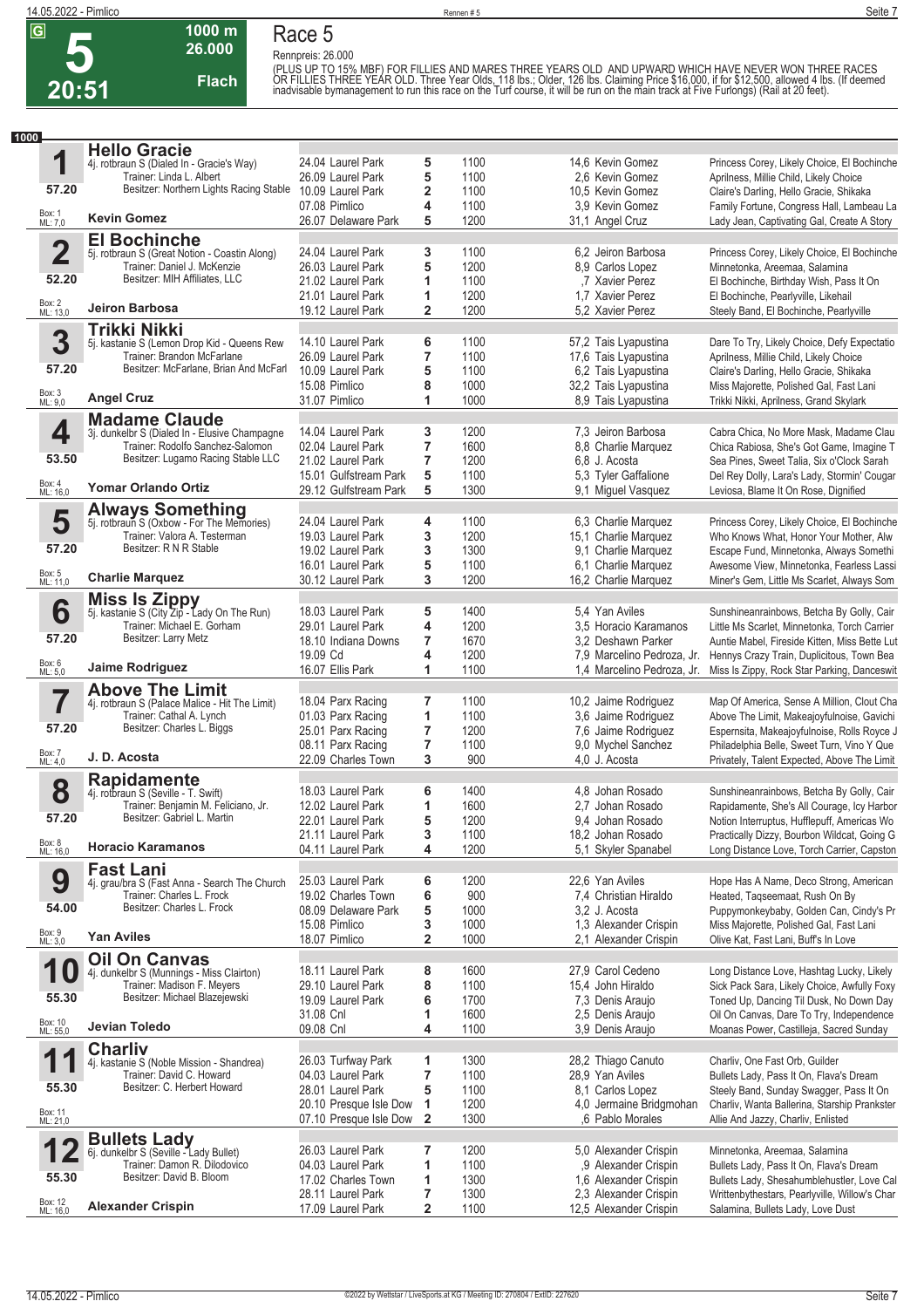**Race 5 Rennpreis: 26.000**

**1000 m 26.000** 

**Flach**

(PLUS UP TO 15% MBF) FOR FILLIES AND MARES THREE YEARS OLD. AND UPWARD WHICH HAVE NEVER WON THREE RACES<br>OR FILLIES THREE YEAR OLD. Three Year Olds, 118 lbs.; Older, 126 lbs. Claiming Price \$16,000, if for \$12,500, allowed

|                     | <b>Orbit Mars</b>                              |                       |                |      |                        |                                              |
|---------------------|------------------------------------------------|-----------------------|----------------|------|------------------------|----------------------------------------------|
|                     | 3j. kastanie S (Orb - Empress Of Midway)       | 15.04 Charles Town    | 1              | 900  | .2 Carlos Lopez        | Orbit Mars, Lunar Notion, Hurricane Director |
|                     | Trainer: Dale Capuano                          | 24.03 Charles Town    | 3              | 900  | .3 Carlos Lopez        | Orbit Mars, Decreed, Valid Reason            |
| 53.50               | Besitzer: Super C Racing Inc.                  | 09.03 Charles Town    | 5              | 900  | 1.4 Carlos Lopez       | Canvas Art, Midnight Regret, Awesome Law     |
|                     |                                                | 17.02 Charles Town    | $\overline{2}$ | 900  | 1.6 Carlos Lopez       | Always Mia, Orbit Mars, Midnight Regret      |
| Box: 13<br>ML: 13,0 | <b>Carlos Eduardo Lopez</b>                    | 23.01 Laurel Park     | $\overline{2}$ | 1100 | 4.0 Carlos Lopez       | Kymmies Chardonnay, Orbit Mars, Monarch      |
|                     | <b>Sprite's Lady</b>                           |                       |                |      |                        |                                              |
|                     | 4j. kastanie S (Super Ninety Nine - Snow Sprit | 13.04 Parx Racing     | 6              | 1670 | 3.7 Edwin Rivera       | Mikey's Jewel, The Biggest One, Liam's Lad   |
|                     | Trainer: Scott A. Lake                         | 13.03 Tampa           | 5              | 1640 | 29.3 Alexis Valdes     | Take Me As I Am, La Viexa, Me Say So         |
| 57.20               | Besitzer: Dennis Johnson                       | 27.02 Gulfstream Park |                | 1700 | 69.8 Rafael Hernandez  | Lucky Peridot, Madeira Wine, Kitten's Roma   |
|                     |                                                | 19.02 Gulfstream Park |                | 1700 | 34.1 Rafael Hernandez  | Uptown Queen, No Down Days, Perfect Kim      |
| Box: 14<br>ML: 9,0  | <b>Charlie Marquez</b>                         | 09.02 Gulfstream Park | 8              | 1700 | 14,3 Jose Ortiz        | Panotti, Divine Exchange, Frankie's Girl     |
|                     | <b>Bossy Mama</b>                              |                       |                |      |                        |                                              |
| 15                  | 4j. rotbraun S (Street Boss - Carmen's Mystery | 19.03 Turfway Park    | 7              | 1200 | 9,1 Rafael Bejarano    | Caravel, Club Car, Thundering Creed          |
|                     | Trainer: Anthony Farrior                       | 22.05 Golden Gate     | 1              | 1100 | 2.4 Assael Espinoza    | Bossy Mama, Fairy Tale Bliss, Warm Summ      |
| 57.20               | Besitzer: Jeff Ganje                           | 01.05 Golden Gate     | 1              | 1000 | 5.8 Assael Espinoza    | Bossy Mama, Til I Found You, Zakkiyyah       |
|                     |                                                | 27.03 Santa Anita     | 3              | 1200 | 2.1 Abel Cedillo       | Mind Meld, Blazingbellablu, Bossy Mama       |
| Box: 15<br>ML: 5,0  | <b>Arnaldo Bocachica</b>                       | 30.01 Santa Anita     | 6              | 1200 | 2,5 Juan Hernandez     | Maddie's Mojito, Ensleys Dream, Jeanne B     |
|                     | .a Dame                                        |                       |                |      |                        |                                              |
| 10                  | . rotbraun S (Karakontie - Legendary Bird)     | 08.03 Penn National   | 5              | 1200 | 12,3 Julio Hernandez   | Jesse The Great, Magicallydelicious, Sunshi  |
|                     | Trainer: A. Ferris Allen. III                  | 18.02 Penn National   | 7              | 1100 | 10,4 Julio Hernandez   | Countess Shanakill, Dashi, Warrior's Blade   |
| 54.90               | Besitzer: Spergerway Stables                   | 03.02 Laurel Park     | 5              | 1200 | 1.6 Horacio Karamanos  | Win Then Grin, Dial Emma Reilly, Youknow     |
|                     |                                                | 01.01 Laurel Park     | 4              | 1200 | 8.8 Horacio Karamanos  | Danny Deep Cuts, Win Then Grin, Captivati    |
| Box: 16<br>ML: 16,0 | Jean C. Alvelo                                 | 27.10 Delaware Park   | 3              | 1200 | 15,5 Horacio Karamanos | Lets Take It Izzy, R Averie Lynn, La Dame    |
| Ergebnis:           | Quoten:                                        |                       |                |      |                        |                                              |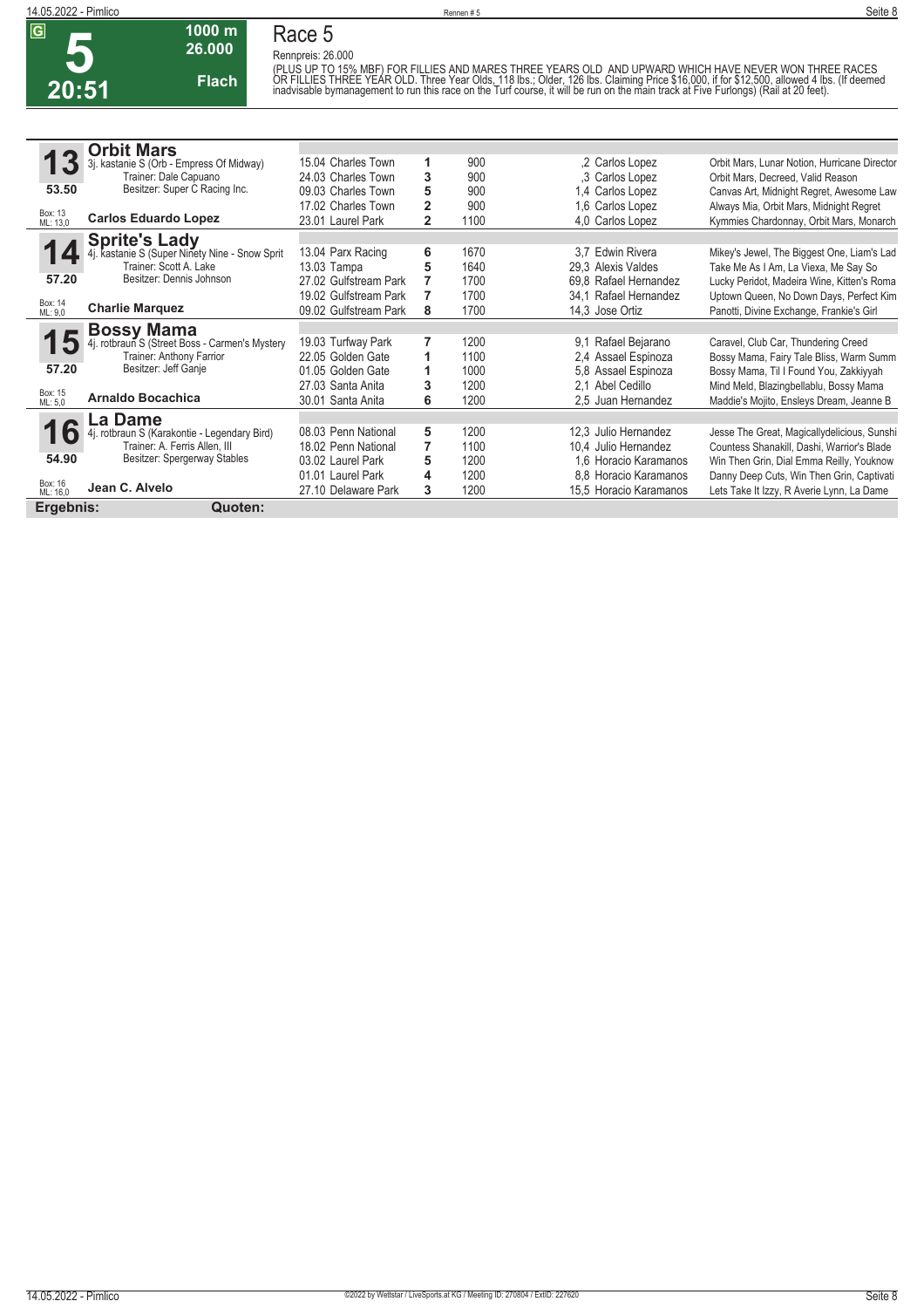**Race 6 Rennpreis: 21.000**

**1200 m 21.000** 

**Flach**

**(PLUS UP TO 15% MBF) FOR MAIDENS, FILLIES THREE YEARS OLD. Weight, 124 lbs. Claiming Price \$10,000, if for \$8,000, allowed 4 lbs.** 

| 1200 |                                                |                                                                                                                                                                                  |                                                                                                         |                                             |                                      |                                                                                                                   |                                                                                                                                                                                                                      |
|------|------------------------------------------------|----------------------------------------------------------------------------------------------------------------------------------------------------------------------------------|---------------------------------------------------------------------------------------------------------|---------------------------------------------|--------------------------------------|-------------------------------------------------------------------------------------------------------------------|----------------------------------------------------------------------------------------------------------------------------------------------------------------------------------------------------------------------|
|      | 1<br>54.00                                     | <b>Kisses For Hannah</b><br>3j. dunkelbr S (Redeemed - For Kisses)<br>Trainer: Kieron Magee<br>Besitzer: Kieron Magee                                                            | 06.09 Tim<br>23.10 Pnl<br>03.10 Pnl<br>31.08 Mountaineer                                                | 5<br>6<br>4<br>8                            | 1300<br>1100<br>1200<br>1600         | 2,8 Carlos Lopez<br>13,4 Glenmore Mayhew<br>4.0 Glenmore Mayhew<br>38,0 Raymond Torres                            | No More Mask, Holiday Connection, Titanic<br>Regal Nurse, Equality's Angel, Sheza Riot<br>Royal Spitfire, Moon Over Michigan, It Cant<br>Pasarela, Shes That Good, Lions N Legs                                      |
|      | Box: 1<br>ML: 55,0                             | Jean C. Alvelo                                                                                                                                                                   | 27.07 Mountaineer                                                                                       | 9                                           | 1100                                 | 52,7 Augusto Marin                                                                                                | Ashlyn's Girl, Ohio Star, Entranced                                                                                                                                                                                  |
|      | $\mathbf 2$<br>54.00                           | Mejoramiga<br>3j. grau/bra S (Connect - Wet)<br>Trainer: Marco P. Salazar<br>Besitzer: Raul Delvalle                                                                             | 30.10 Laurel Park<br>23.09 Laurel Park<br>09.09 Laurel Park                                             | 6<br>11<br>9                                | 1600<br>1200<br>1200                 | 14,2 Jean Alvelo<br>118.2 Luis Batista<br>46,8 Angel Cruz                                                         | Thisnameisokay, Shemademelucky, Keen<br>Spicy Margarita, Misty's Lass, Miss Casey<br>Frosty Brew, Determined Truth, She Is Wisk                                                                                      |
|      | Box: 2<br>ML: 11,0                             | <b>Bryson L. Butterfly</b>                                                                                                                                                       |                                                                                                         |                                             |                                      |                                                                                                                   |                                                                                                                                                                                                                      |
|      | 3<br>54.40<br>Box: 3<br>ML: 16,0               | <b>Illusion Of Hope</b><br>3j. dunkelbr S (Union Jackson - Spirit Of Ten)<br>Trainer: Michael E. Gorham<br>Besitzer: Robert M. Gorham, Jr.<br>Jaime Rodriguez                    | 06.03 Laurel Park<br>24.02 Laurel Park<br>30.01 Laurel Park<br>19.12 Laurel Park                        | 8<br>7<br>$\overline{\mathbf{2}}$<br>9      | 1100<br>1200<br>1200<br>1100         | 8.1 Jean Alvelo<br>8.5 Jean Alvelo<br>28,6 Jean Alvelo<br>26,4 Angel Cruz                                         | Heidi T, Watch Your Tone, Holy Pink<br>Magic In Me, Derby Julep, Chasing Artemis<br>Monarch Beach, Illusion Of Hope, Derby Jul<br>Stormin' Cougar, Crosstown Girl, Joe Mike J                                        |
|      | 4<br>56.20<br>Box: 4<br>ML: 4,0                | <b>Icy Reply</b><br>3j. rotbraun S (Keen Ice - Pay The Man)<br>Trainer: Rodolfo Sanchez-Salomon<br>Besitzer: Abuelitas Racing Stables<br>Luis Garcia<br><b>Touch Of Her Hand</b> | 01.05 Laurel Park<br>09.04 Laurel Park<br>01.04 Laurel Park<br>18.03 Laurel Park<br>13.02 Laurel Park   | 2<br>$\overline{\mathbf{2}}$<br>6<br>3<br>6 | 1200<br>1100<br>1600<br>1200<br>1700 | 3.8 Yan Aviles<br>21,5 Yan Aviles<br>13.1 Luis Garcia<br>10.6 Luis Garcia<br>17,1 Kirsten Swan                    | Watch Your Tone, Icy Reply, She's A Tripp<br>Rockinhippiechick, Icy Reply, Cherokee Part<br>Embrace The Whinny, Harper's Do, Rational<br>Mo Fire, Harper's Do, Icy Reply<br>Imagine The Mojo, Party Monster, Keen Ma |
|      | 5<br>51.30                                     | 3j. dunkelbr S (Shanghai Bobby - Beautiful Lu)<br>Trainer: Dale Capuano<br>Besitzer: Steven T. Newby                                                                             | 21.04 Charles Town                                                                                      | 5                                           | 1300                                 | 1,3 Carlos Lopez                                                                                                  | Awesome Incentive, Rona, Cookie Dunk Du                                                                                                                                                                              |
|      | Box: 5<br>ML: 7,0                              | <b>Yan Aviles</b>                                                                                                                                                                |                                                                                                         |                                             |                                      |                                                                                                                   |                                                                                                                                                                                                                      |
|      | 6<br>56.20<br>Box: 6<br>ML: 7,0                | She's A Tripp<br>3j. dunkelbr S (Mucho Macho Man - My Daugh<br>Trainer: Carlos A. Mancilla<br><b>Besitzer: Michael Scheffres</b><br>Johan Rosado                                 | 01.05 Laurel Park<br>07.04 Laurel Park<br>18.03 Laurel Park<br>13.02 Laurel Park<br>27.12 Laurel Park   | 3<br>7<br>4<br>4<br>3                       | 1200<br>1200<br>1200<br>1700<br>1400 | 27,9 Johan Rosado<br>11,6 Johan Rosado<br>10,9 Johan Rosado<br>1,0 Jaime Rodriguez<br>4,5 Mychel Sanchez          | Watch Your Tone, Icy Reply, She's A Tripp<br>Market Of Stocks, Kobe's Girl, Satisfied<br>Mo Fire, Harper's Do, Icy Reply<br>Imagine The Mojo, Party Monster, Keen Ma<br>Shemademelucky, Magic In Me, She's A Tri     |
|      | 52.20<br>Box: 7<br>ML: 31,0                    | <b>Buffum's Beauty</b><br>3j. grau/bra S (Buffum - Senorita Siete)<br>Trainer: Carlos A. Mancilla<br>Besitzer: The Cottonwood Stable LLC<br><b>Maclovio Enriquez Jr.</b>         | 07.05 Laurel Park<br>28.11 Laurel Park<br>30.10 Laurel Park<br>07.10 Laurel Park<br>08.07 Delaware Park | 6<br>$\overline{7}$<br>10<br>8<br>9         | 1600<br>1600<br>1600<br>1200<br>1000 | 62,2 Maclovio Enriquez Jr.<br>116,0 Kevin Gomez<br>66.9 Alisson Nunez<br>93,4 Alisson Nunez<br>13,4 Joseph Trejos | She'srunninghappy, Please Marry Me, Ratio<br>Gunhand, Krug, Notion To Tapit<br>Thisnameisokay, Shemademelucky, Keen<br>Happybirthdaycorey, Keen Machine, I'm A Li<br>She's A Big Deal, Mi Casimira, Bon Fire Div     |
|      | 8<br>54.40<br>Box: 8<br>ML: 13,0               | <b>Superiority</b><br>3j. dunkelbr S (Mastery - Painted Woman)<br>Trainer: Annette M. Eubanks<br>Besitzer: Rising Sun Racing Stables, In 20.01 Laurel Park<br><b>Angel Cruz</b>  | 06.03 Laurel Park<br>06.02 Laurel Park<br>19.12 Laurel Park<br>12.11 Laurel Park                        | 7<br>3<br>8<br>7<br>9                       | 1100<br>1200<br>1400<br>1100<br>1200 | 3.5 Rosario Montanez<br>3.4 Rosario Montanez<br>4,5 Jean Alvelo<br>5.3 Charlie Marquez<br>8.1 Angel Cruz          | Heidi T, Watch Your Tone, Holy Pink<br>Emma Devine, Mo Fire, Superiority<br>Camelia Rod, Keen Machine, Rubi De Leon<br>Stormin' Cougar, Crosstown Girl, Joe Mike J<br>Determined Truth, Estate, Divine Huntress      |
|      | 9<br>56.20<br>Box: 9<br>ML: 5,0                | <b>Harper's Do</b><br>3j. dunkelbr S (Straight Talking - Lu Lu Mess)<br>Trainer: Mario Serey, Jr.<br>Besitzer: Mario Serey, Jr.<br><b>Grant Whitacre</b>                         | 07.05 Laurel Park<br>21.04 Laurel Park<br>01.04 Laurel Park<br>18.03 Laurel Park<br>24.02 Laurel Park   | 4<br>7<br>2<br>2<br>5                       | 1600<br>1400<br>1600<br>1200<br>1200 | 3.8 Jean Alvelo<br>16,0 Grant Whitacre<br>3.1 Jean Alvelo<br>12,3 Jean Alvelo<br>9.3 Maclovio Enriquez Jr.        | She'srunninghappy, Please Marry Me, Ratio<br>Shinelikeadiamond, Fashionista, Looking Fo<br>Embrace The Whinny, Harper's Do, Rational<br>Mo Fire, Harper's Do, Icy Reply<br>Magic In Me, Derby Julep, Chasing Artemis |
|      | 1<br>53.10<br>Box: 10<br>ML: 13,0<br>Ergebnis: | <b>Petite Rouge</b><br>3j. kastanie S (Kobe's Back - Moral High Grou<br>Trainer: Kevin C. Boniface<br>Besitzer: Bonita Farm And Pearce-Batt<br>Jeiron Barbosa<br>Quoten:         | 30.04 Laurel Park<br>27.09 Delaware Park<br>16.09 Laurel Park<br>25.08 Cnl<br>09.08 Delaware Park       | 10<br>5<br>9<br>3<br>5                      | 1600<br>1700<br>1600<br>1600<br>1670 | 27,5 Xavier Perez<br>1.7 Jevian Toledo<br>34,3 Leonardo Corujo<br>4,2 Leonardo Corujo<br>12,6 Paco Lopez          | Pounding Music, Hollywood Walk, Cush Eff<br>Pergola, Brummagem, Fade<br>Louella Street, Amazon Queen, Lady Prowe<br>Eiswein, Iggy Bigs, Petite Rouge<br>Helluva Lady, Golden Belief, Style                           |
|      |                                                |                                                                                                                                                                                  |                                                                                                         |                                             |                                      |                                                                                                                   |                                                                                                                                                                                                                      |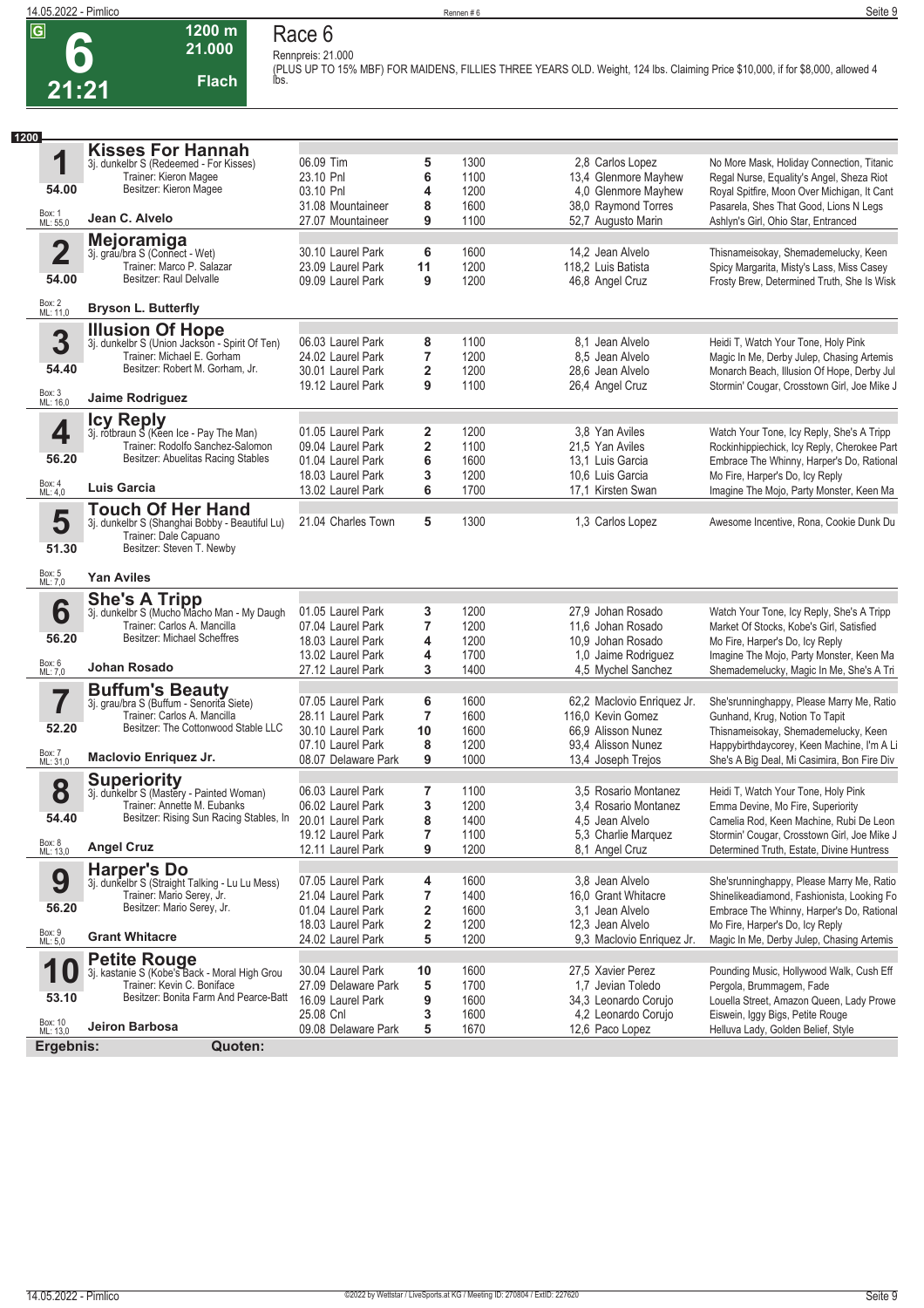**14.05.2022 - Pimlico** Rennen # 7 **Seite 10**

# **7**

### **Race 7**

**1200 m**

|                    | 32.000                                                                          | Rennpreis: 32.000                        |                         |              |                                                |                                                                                                                                                                                                                                         |
|--------------------|---------------------------------------------------------------------------------|------------------------------------------|-------------------------|--------------|------------------------------------------------|-----------------------------------------------------------------------------------------------------------------------------------------------------------------------------------------------------------------------------------------|
|                    | <b>Flach</b>                                                                    |                                          |                         |              |                                                | (PLUS UP TO 15% MBF) FOR FILLIES AND MARES THREE YEARS OLD AND UPWARD WHICH HAVE STARTED FOR A CLAIMING<br>PRICE OF \$25,000 OR LESS AND WHICH HAVE NEVER WON TWO RACES OR CLAIMING \$25,000-\$20,000 AND WHICH HAVE<br>NEVER WON TWO R |
| 21:49              |                                                                                 |                                          |                         |              |                                                |                                                                                                                                                                                                                                         |
|                    |                                                                                 |                                          |                         |              |                                                |                                                                                                                                                                                                                                         |
| 1200               | <b>Hot Lookin Royal</b>                                                         |                                          |                         |              |                                                |                                                                                                                                                                                                                                         |
| 1                  | 3j. rotbraun S (Friesan Fire - Lookin At Royalty<br>Trainer: Annette M. Eubanks | 28.04 Laurel Park                        | 1                       | 1400         | 6,0 Angel Cruz                                 | Hot Lookin Royal, Rationalmillennial, Kobe's                                                                                                                                                                                            |
| 52.20              | Besitzer: Rising Sun Racing Stables, In                                         |                                          |                         |              |                                                |                                                                                                                                                                                                                                         |
| Box: 1<br>ML: 35,0 | <b>Angel Cruz</b>                                                               |                                          |                         |              |                                                |                                                                                                                                                                                                                                         |
|                    | <b>Date Night Kisses</b><br>3j. rotbraun S (Weigelia - Tribal Verse)            |                                          |                         |              |                                                |                                                                                                                                                                                                                                         |
| $\overline{2}$     | Trainer: Jamie Ness                                                             | 30.04 Laurel Park<br>16.04 Laurel Park   | 1<br>$\overline{7}$     | 1400<br>1600 | 4,0 Charlie Marquez<br>19,0 Charlie Marquez    | Date Night Kisses, Alittlesliceof Pie, Smart E<br>I'm Blushing, Charmed Way, Dats A Superst                                                                                                                                             |
| 53.50              | Besitzer: Super C Racing Inc. And Jag                                           | 01.04 Laurel Park                        | 3                       | 1400         | 15.3 Kevin Gomez                               | Dawnland, Senson, Date Night Kisses                                                                                                                                                                                                     |
|                    |                                                                                 | 26.02 Laurel Park                        | 4                       | 1300         | 11,6 Forest Boyce                              | Charming Way, Glowsity, Solid Tune                                                                                                                                                                                                      |
| Box: 2<br>ML: 26,0 | <b>Charlie Marquez</b>                                                          | 25.11 Laurel Park                        | 3                       | 1400         | 11,9 Forest Boyce                              | Dry Well, Sullivan Street, Date Night Kisses                                                                                                                                                                                            |
|                    | <b>Mail Call</b>                                                                |                                          |                         |              |                                                |                                                                                                                                                                                                                                         |
| 3                  | 3j. rotbraun S (Uncle Lino - Aviary)<br>Trainer: Robert E. Gamber               | 28.04 Laurel Park<br>25.09 Delaware Park | 6<br>1                  | 1100<br>1200 | 8.1 Jean Alvelo<br>4,1 Jorge Ruiz              | Hufflepuff, Rockinhippiechick, Reid's Fangirl<br>Mail Call, Peacearella, Karma Is Golden                                                                                                                                                |
| 49.90              | Besitzer: Robert E. Gamber                                                      | 06.09 Tim                                | 6                       | 1300         | 1.7 J. Acosta                                  | Extra Crunchy, Preparefortakeoff, Rubi De L                                                                                                                                                                                             |
| Box: 3<br>ML: 16,0 | Jean C. Alvelo                                                                  |                                          |                         |              |                                                |                                                                                                                                                                                                                                         |
|                    | <b>Camelia Rod</b>                                                              |                                          |                         |              |                                                |                                                                                                                                                                                                                                         |
| 4                  | 3j. kastanie S (Divining Rod - Atlantic Tide)                                   | 01.05 Laurel Park                        | 8                       | 1600         | 12,3 Leonardo Corujo                           | In A Spin, Mary Jane Chrome, Evangeline A                                                                                                                                                                                               |
|                    | Trainer: W. Thomas McMahon                                                      | 26.02 Laurel Park                        | 6                       | 1600         | 25.3 Leonardo Coruio                           | Gamestonks, Click To Confirm, Jackie The                                                                                                                                                                                                |
| 52.20              | Besitzer: Jose M. Gallegos                                                      | 20.01 Laurel Park<br>01.01 Laurel Park   | 1<br>5                  | 1400<br>1100 | 2,5 Leonardo Corujo                            | Camelia Rod, Keen Machine, Rubi De Leon                                                                                                                                                                                                 |
| Box: 4<br>ML: 55,0 | Leonardo Corujo                                                                 |                                          |                         |              | 19,0 Leonardo Corujo                           | Middle Island, Dial Me Maybe, Kobe's Girl                                                                                                                                                                                               |
|                    | <b>Fancy Princess</b>                                                           |                                          |                         |              |                                                |                                                                                                                                                                                                                                         |
| 5                  | 5j. dunkelbr S (Buffum - Prom Queen)                                            | 18.03 Laurel Park                        | 5                       | 1400         | 10.4 Johan Rosado                              | Canoodle, Summer Odds, Hummin' The Fu                                                                                                                                                                                                   |
| 53.50              | Trainer: Bobby Lee Plummer<br>Besitzer: Debbie Abshire                          | 12.02 Laurel Park                        | 4                       | 1200         | 18.1 Johan Rosado                              | Honor Your Mother, Targe, Summer Odds                                                                                                                                                                                                   |
|                    |                                                                                 | 28.01 Laurel Park                        | 3                       | 1200         | 19.9 Johan Rosado                              | Response Time, Closertotheheart, Fancy Pr                                                                                                                                                                                               |
| Box: 5<br>ML: 7.0  | Maclovio Enriquez Jr.                                                           | 22.10 Laurel Park<br>05.09 Tim           | 8<br>$\overline{2}$     | 1200<br>1300 | 31,3 Carlos Lopez<br>6.8 Carlos Lopez          | Hope Has A Name, Memphis Mafia, Mendin<br>Volnay, Fancy Princess, Practically Dizzy                                                                                                                                                     |
|                    | <b>Monarch Beach</b>                                                            |                                          |                         |              |                                                |                                                                                                                                                                                                                                         |
| 6                  | 3j. rotbraun S (Golden Lad - Michaels Butterfly                                 | 16.04 Laurel Park                        | 3                       | 1400         | 9.8 Yan Aviles                                 | Chica Rabiosa, Startwithabang, Monarch Be                                                                                                                                                                                               |
|                    | Trainer: Charles L. Frock<br>Besitzer: Oller, John And C And B Stab             | 27.03 Laurel Park                        | 6                       | 1100         | 25.5 Antonio Lopez                             | She's A Big Deal, My Boss, Mo Fire                                                                                                                                                                                                      |
| 49.00              |                                                                                 | 12.02 Laurel Park                        | 5                       | 1600         | 11,5 J. Acosta                                 | Jackie The Joker, Click To Confirm, Jerusal                                                                                                                                                                                             |
| Box: 6<br>ML: 13,0 | <b>Yan Aviles</b>                                                               | 30.01 Laurel Park<br>23.01 Laurel Park   | 1<br>3                  | 1200<br>1100 | 1.1 Arnaldo Bocachica<br>4,8 Arnaldo Bocachica | Monarch Beach, Illusion Of Hope, Derby Jul<br>Kymmies Chardonnay, Orbit Mars, Monarch                                                                                                                                                   |
|                    | <b>Fortes</b>                                                                   |                                          |                         |              |                                                |                                                                                                                                                                                                                                         |
|                    | 4j. rotbraun S (Congrats - True Fortune)                                        | 01.05 Laurel Park                        | $\overline{7}$          | 1600         | 34.3 Grant Whitacre                            | Dantastic, Unrequited Love, Folly                                                                                                                                                                                                       |
|                    | Trainer: Mario Serey, Jr.                                                       | 22.04 Laurel Park                        | 5                       | 1200         | 12,2 Grant Whitacre                            | Summer Odds, Who Knows What, Tritone G                                                                                                                                                                                                  |
| 54.00              | Besitzer: Mario Serey, Jr.                                                      | 08.04 Laurel Park                        | $\overline{\mathbf{2}}$ | 1200         | 5.3 Grant Whitacre                             | Summer Odds, Fortes, Hufflepuff                                                                                                                                                                                                         |
|                    |                                                                                 | 26.03 Laurel Park                        | $\overline{\mathbf{2}}$ | 1100         | 39,4 Grant Whitacre                            | Behind The Couch, Fortes, My My Girl                                                                                                                                                                                                    |
| Box: 7<br>ML: 9,0  | <b>Grant Whitacre</b>                                                           | 05.03 Laurel Park                        | 4                       | 1200         | 3.0 Jean Alvelo                                | Strike Magic, Special Freedom, Lightfoot Mi                                                                                                                                                                                             |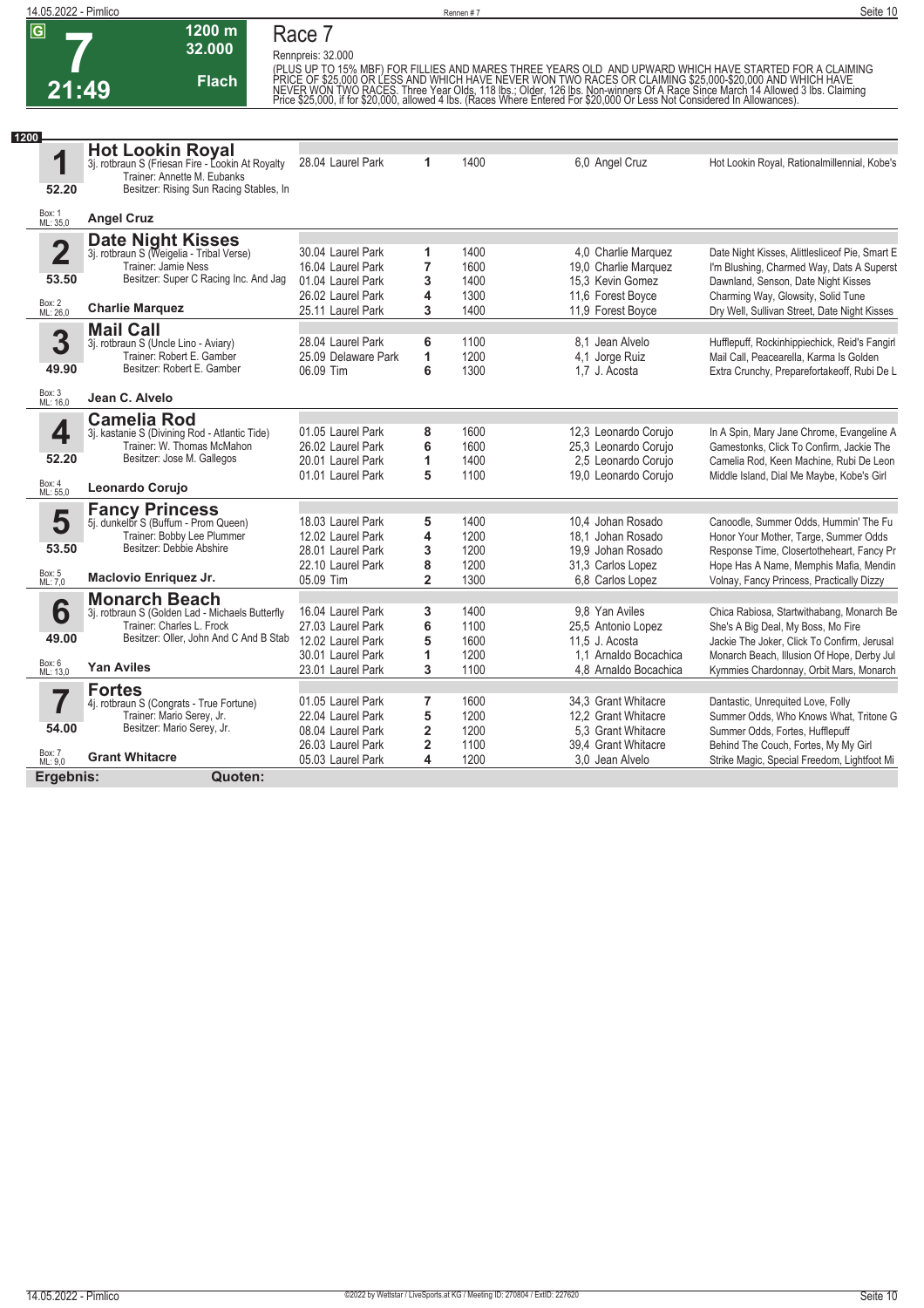**Race 8 Rennpreis: 56.000**

**1000 m 56.000** 

**Flach**

(PLUS UP TO 15% MBF) FOR FILLIES AND MARES THREE YEARS OLD AND UPWARD WHICH HAVE NEVER WON THREE RACES<br>OTHER THAN MAIDEN, CLAIMING, WAIVER CLAIMING, STARTER OR STATE SIRED OR STATE BRED RACES OR WHICH HAVE<br>NEVER WON FOUR R

| 1000               |                                                                   |                       |                         |              |                          |                                               |
|--------------------|-------------------------------------------------------------------|-----------------------|-------------------------|--------------|--------------------------|-----------------------------------------------|
|                    | <b>Bath And Tennis</b>                                            |                       |                         |              |                          |                                               |
| 1                  | 7j. dunkelbr S [IE] (Footstepsinthesand - Gold                    | 14.11 Laurel Park     | 6                       | 1100         | 37,8 Carlos Lopez        | Whiskey And Rye, Dr B, Olive Kat              |
|                    | Trainer: Charles A. Demario                                       | 07.10 Laurel Park     | 7                       | 1600         | 22,8 Tais Lyapustina     | Foggy Dreams, Giulia Ammannati, Wildcat       |
| 51.70              | Besitzer: Kirk P. Sheehan                                         | 30.09 Laurel Park     | 6                       | 1100         | 79,1 Tais Lyapustina     | Robin Sparkles, Quiet Company, Spun Glas      |
|                    |                                                                   | 11.09 Laurel Park     | 5                       | 1100         | 4.4 Carlos Lopez         | Nellysford, Caterina One, Something Magic     |
| Box: 1<br>ML: 21,0 | Maclovio Enriquez Jr.                                             | 25.07 Pimlico         | 5                       | 1000         | 12,6 Tais Lyapustina     | Polished Gal, Buff's In Love, Lady Magica     |
|                    | <b>Adelaide Miss</b>                                              |                       |                         |              |                          |                                               |
| $\mathbf 2$        | 4j. rotbraun S (Vancouver - Miss Judged)                          | 19.02 Fair Grounds    | 9                       | 1700         | 9,4 Colby Hernandez      | She Can't Sing, Pass The Plate, Abscond       |
|                    | Trainer: Brittany T. Russell                                      | 22.01 Fair Grounds    | 3                       | 1700         | 14,2 Colby Hernandez     | Pass The Plate, Lovely Ride, Adelaide Miss    |
| 55.80              | Besitzer: Respect The Valleys, LLC                                | 19.12 Fair Grounds    | 1                       | 1600         | 1,6 Brian Hernandez, Jr. | Adelaide Miss, Clara Peeters, Russian Mafi    |
|                    |                                                                   | 15.10 Belmont Park    | 7                       | 1400         | 48,7 Jorge Vargas, Jr.   | Aug Lutes, Bay Storm, Keeper Of Time          |
| Box: 2<br>ML: 4,0  | Jevian Toledo                                                     | 16.09 Belmont Park    | 1                       | 1600         | 12,1 Kendrick Carmouche  | Adelaide Miss, Evvie Jets, Messidor           |
|                    | <b>Spun Glass</b>                                                 |                       |                         |              |                          |                                               |
| 3                  | 5j. kastanie S (Hard Spun - Allwewantforxmas)                     | 30.09 Laurel Park     | 3                       | 1100         | 3,7 Feargal Lynch        | Robin Sparkles, Quiet Company, Spun Glas      |
|                    | Trainer: Michael J. Trombetta                                     | 24.08 Cnl             | 1                       | 1000         | 3,8 Feargal Lynch        | Spun Glass, Sail On Ellen, Epic Idea          |
| 55.80              | Besitzer: R. Larry Johnson                                        | 03.08 Cnl             | 3                       | 1100         | 4,3 Mychel Sanchez       | Gogo Shoes, Mudslide Wicked, Spun Glass       |
|                    |                                                                   | 19.07 Cnl             | 7                       | 1100         | 10,4 Mychel Sanchez      | Puppymonkeybaby, Envied, Door Buster          |
| Box: 3<br>ML: 3,0  | <b>Feargal Lynch</b>                                              | 04.07 Pimlico         | 6                       | 1000         | 6.1 Julian Pimentel      | Ellanation, Dendrobia, Quiet Company          |
|                    |                                                                   |                       |                         |              |                          |                                               |
|                    | <b>Foggy Dreams</b><br>6j. dunkelbr S (Shakin It Up - Dance Over) | 23.04 Laurel Park     | 7                       |              |                          |                                               |
| 4                  | Trainer: Rodolfo Sanchez-Salomon                                  |                       |                         | 1600<br>1600 | 23,3 Angel Cruz          | Deciding Vote, In A Hurry, Coconut Cake       |
| 54.00              | Besitzer: J R Sanchez Racing Stable                               | 15.04 Laurel Park     | 5                       |              | 4.1 Jeiron Barbosa       | Misty Taste, Daria's Angel, Foggy Dreams      |
|                    |                                                                   | 31.12 Laurel Park     | 6                       | 1300<br>1800 | 26,0 Jorge Ruiz          | Alta Velocita, Judi Blue Eyes, Tara's Talent  |
| Box: 4<br>ML: 9,0  | <b>Angel Cruz</b>                                                 | 07.11 Laurel Park     | 4<br>1                  | 1600         | 9,3 Jorge Ruiz           | Kiss The Girl, Judi Blue Eyes, Misty Taste    |
|                    |                                                                   | 07.10 Laurel Park     |                         |              | 7,4 Jorge Ruiz           | Foggy Dreams, Giulia Ammannati, Wildcat       |
|                    | <b>Polished Gal</b>                                               |                       |                         |              |                          |                                               |
| 5                  | 6j. rotbraun S (Plan - Top Coat)                                  | 14.12 Penn National   | 5                       | 1200         | 4,9 Ricardo Chiappe      | Cutefacechubywaist, Littlebitalily, Russian M |
| 55.80              | Trainer: Hugh I. McMahon                                          | 16.10 Laurel Park     | 1                       | 1100         | 2,4 Jorge Ruiz           | Polished Gal, Chromeplated Heart, Honorge     |
|                    | Besitzer: Larry E. Rabold                                         | 30.09 Laurel Park     | 1                       | 1100         | 5,0 Jorge Ruiz           | Polished Gal, Grand Skylark, Epic Idea        |
|                    |                                                                   | 16.09 Laurel Park     | 4                       | 1100         | 5,1 Angel Cruz           | Golden Can, Behind The Couch, Chromepla       |
| Box: 5<br>ML: 55,0 | Jorge Ruiz                                                        | 15.08 Pimlico         | $\overline{2}$          | 1000         | 7,0 Angel Cruz           | Miss Majorette, Polished Gal, Fast Lani       |
|                    | <b>Dendrobia</b>                                                  |                       |                         |              |                          |                                               |
| 6                  | 7j. rotbraun S (Denman - Boudicca)                                | 23.04 Laurel Park     | 9                       | 1100         | 59,5 Forest Boyce        | True Valour, Grateful Bred, Battle Station    |
|                    | Trainer: Timothy L. Keefe                                         | 30.09 Laurel Park     | 4                       | 1100         | 21,8 Forest Boyce        | Robin Sparkles, Quiet Company, Spun Glas      |
| 55.80              | Besitzer: McGinnes, Cynthia R. And Cl                             | 21.08 Pimlico         | 10                      | 1700         | 18,5 Forest Boyce        | Kiss The Girl, Awesome Jazz, Holly's Lady     |
|                    |                                                                   | 24.07 Pimlico         | 6                       | 1000         | 5.8 Forest Boyce         | Can The Queen, Flyingontheground, What        |
| Box: 6<br>ML: 7,0  | <b>Forest Boyce</b>                                               | 04.07 Pimlico         | $\overline{\mathbf{2}}$ | 1000         | 10,9 Forest Boyce        | Ellanation, Dendrobia, Quiet Company          |
|                    | <b>Paisley Singing</b><br>5j. dunkelbr S (Golden Lad - Signaling) |                       |                         |              |                          |                                               |
| 7                  |                                                                   | 23.04 Laurel Park     | 6                       | 1200         | 51,7 Carlos Lopez        | Kaylasaurus, Prodigy Doll, Street Lute        |
|                    | Trainer: Charles A. Frock                                         | 20.02 Laurel Park     | 3                       | 1200         | 16,5 Jorge Ruiz          | Princess Kokachin, Alta Velocita, Paisley Si  |
| 52.60              | Besitzer: C And B Stables                                         | 29.01 Laurel Park     | 7                       | 1600         | 21,4 Charlie Marquez     | Kiss The Girl, Artful Splatter, Coconut Cake  |
|                    |                                                                   | 26.12 Laurel Park     | 3                       | 1200         | 25,2 Jorge Ruiz          | Kaylasaurus, Princess Kokachin, Paisley Si    |
| Box: 7<br>ML: 16,0 | <b>Yan Aviles</b>                                                 | 26.11 Laurel Park     | 3                       | 1200         | 53,0 Carlos Lopez        | Princess Kokachin, Never Enough Time, Pai     |
|                    | <b>The Grass Is Blue</b>                                          |                       |                         |              |                          |                                               |
| 8                  | 4j. kastanie S (Broken Vow - Shine Softly)                        | 02.07 Prairie Meadows | 4                       | 1700         | 7,9 Junior Alvarado      | Army Wife, Shesa Mystery, Pauline's Pearl     |
|                    | Trainer: H. Graham Motion                                         | 14.05 Pimlico         | 6                       | 1800         | 6.2 Irad Ortiz. Jr.      | Army Wife, Willful Woman, Lady Traveler       |
| 55.80              | Besitzer: Medallion Racing, Deters, Ch                            | 03.04 Aqueduct        | 4                       | 1800         | 6,6 Manuel Franco        | Search Results, Maracuja, Army Wife           |
|                    |                                                                   | 06.03 Aqueduct        | 3                       | 1600         | 6,2 Manuel Franco        | Search Results, Miss Brazil, The Grass Is BI  |
| Box: 8<br>ML: 35,0 | Jorge Ruiz                                                        | 24.01 Aqueduct        | 1                       | 1800         | 1.7 Manuel Franco        | The Grass Is Blue, Coffee Bar, Diamond Or     |
|                    | <b>Margie's Heaven</b>                                            |                       |                         |              |                          |                                               |
| 9                  | 5j. rotbraun S (Golden Lad - Margaret Mary)                       | 19.12 Laurel Park     | 2                       | 1100         | 5,1 Angel Cruz           | Fille d'Esprit, Margie's Heaven, Bunting      |
|                    | Trainer: Hugh I. McMahon                                          | 13.11 Laurel Park     | 2                       | 1100         | 4,7 Angel Cruz           | Princess Kokachin, Margie's Heaven, Ms He     |
| 52.60              | Besitzer: Sola Dei Gloria Stable                                  | 16.09 Laurel Park     | 2                       | 1100         | ,9 Angel Cruz            | Bunting, Margie's Heaven, Tara's Talent       |
|                    |                                                                   | 20.08 Pimlico         | 1                       | 1000         | 1,3 Angel Cruz           | Margie's Heaven, Olive Kat, Bunting           |
| Box: 9<br>ML: 9,0  | Jeiron Barbosa                                                    | 10.07 Pimlico         | 1                       | 1000         | 2,5 Angel Cruz           | Margie's Heaven, Tea In China, Grand Skyl     |
| Ergebnis:          | Quoten:                                                           |                       |                         |              |                          |                                               |
|                    |                                                                   |                       |                         |              |                          |                                               |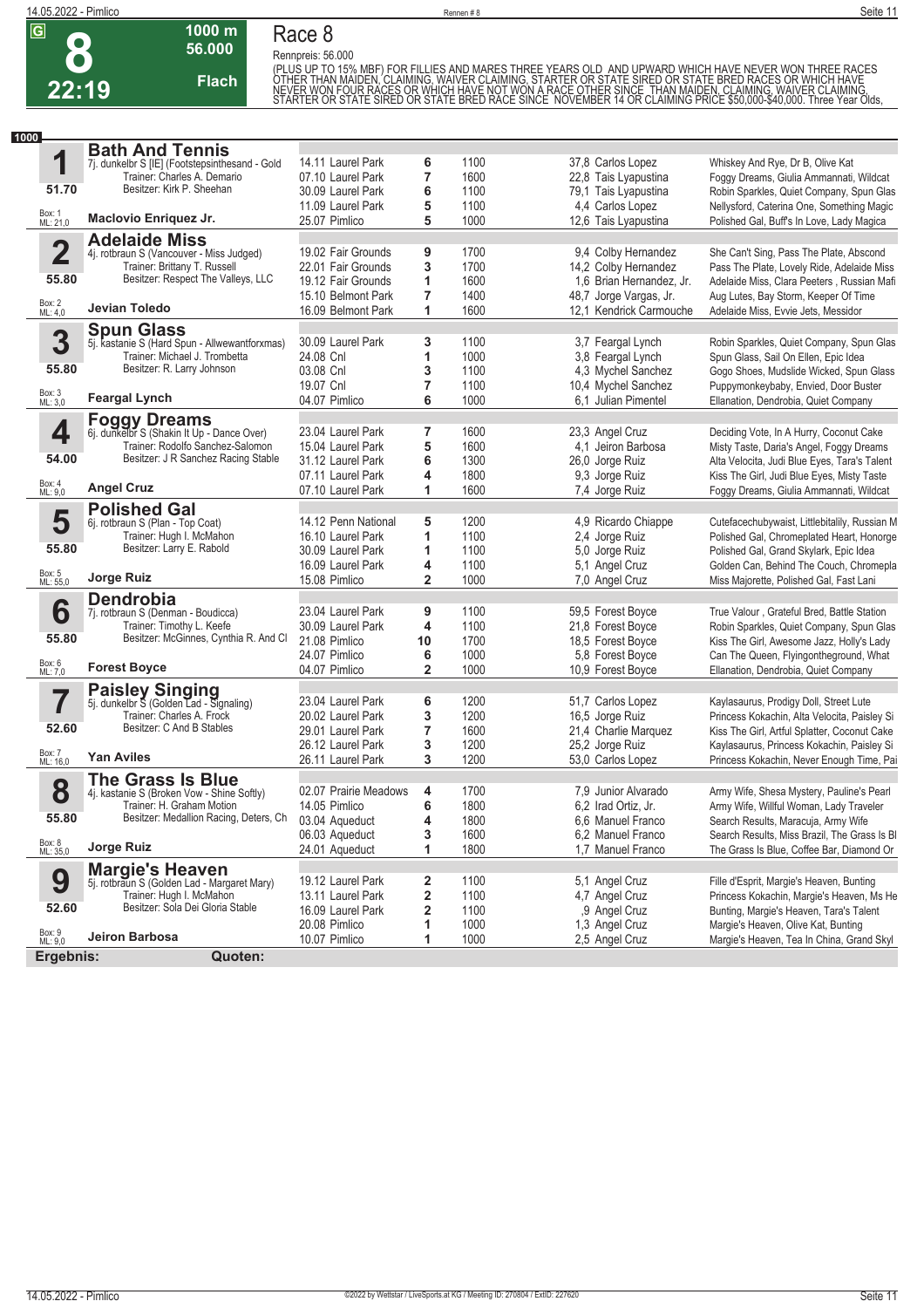## **Race 9**

**1200 m 24.000** 

**Flach**

**Rennpreis: 24.000** (PLUS UP TO 15% MBF) FOR FILLIES THREE YEARS OLD. Weight, 124 lbs. Non-winners Of A Race Since March 14 Allowed 3 lbs.<br>Claiming Price \$10,000, if for \$8,000, allowed 4 lbs. (Races Where Entered For \$7,000 Or Less Not Consi

| 1200                    |                                               |                    |                |      |                            |                                               |
|-------------------------|-----------------------------------------------|--------------------|----------------|------|----------------------------|-----------------------------------------------|
|                         | <b>Salty Saul</b>                             |                    |                |      |                            |                                               |
| 1                       | 3j. dunkelbr S (Exaggerator - Port Authority) | 24.04 Laurel Park  | 7              | 1100 | 12,9 Maclovio Enriquez Jr. | Shiny Penny, Mo Fire, Miz The Best            |
|                         | Trainer: Carlos A. Mancilla                   | 16.03 Charles Town | 1              | 900  | 2.6 Maclovio Enriquez Jr.  | Salty Saul, Awesome Incentive, Jess For Ki    |
| 54.00                   | <b>Besitzer: Michael Scheffres</b>            | 06.02 Laurel Park  | $\overline{7}$ | 1200 | 16,4 Maclovio Enriquez Jr. | Rubi De Leon, Kobe's Girl, Dial Me Maybe      |
|                         |                                               | 20.01 Laurel Park  | 10             | 1400 | 24,5 Denis Araujo          | Camelia Rod, Keen Machine, Rubi De Leon       |
| Box: 1<br>ML: 21,0      | Maclovio Enriquez Jr.                         | 19.12 Laurel Park  | 11             | 1100 | 39.7 Xavier Perez          | Stormin' Cougar, Crosstown Girl, Joe Mike J   |
|                         | <b>No More Mask</b>                           |                    |                |      |                            |                                               |
| $\overline{\mathbf{2}}$ | 3j. rotbraun S (Palace - Anythingicandoforu)  | 14.04 Laurel Park  | 2              | 1200 | 2.3 J. Acosta              | Cabra Chica, No More Mask, Madame Clau        |
|                         | Trainer: David C. Howard                      | 08.04 Laurel Park  | 1              | 1300 | .4 J. Acosta               | No More Mask, Heidi T. Miz The Best           |
| 56.20                   | Besitzer: Shake And Bake Racing, LLC          | 26.03 Laurel Park  | 8              | 1400 | 8.0 J. Acosta              | Ridiculous, Yo Nessroundonkern, Rustys Gf     |
|                         |                                               | 05.03 Laurel Park  | 1              | 1200 | 2.1 J. Acosta              | No More Mask, Magic In Me, Emma Devine        |
| Box: 2<br>ML: 24,0      | J.D. Acosta                                   | 24.02 Laurel Park  | 1              | 1300 | 4,3 J. Acosta              | No More Mask, Sommer Velvet, Hit A Home       |
|                         | <b>Market Of Stocks</b>                       |                    |                |      |                            |                                               |
| 3                       | 3j. dunkelbr S (Exaggerator - Jasmine Garden  | 28.04 Laurel Park  | 7              | 1100 | 16.8 Jevian Toledo         | Hufflepuff, Rockinhippiechick, Reid's Fangirl |
|                         | Trainer: Ricardo D'Angelo                     | 07.04 Laurel Park  | 1              | 1200 | .8 Jevian Toledo           | Market Of Stocks, Kobe's Girl, Satisfied      |
| 56.20                   | Besitzer: R D B Services, LLC                 | 18.02 Laurel Park  | 4              | 1200 | 3.0 Jevian Toledo          | Sister Supream, Smart Eulee, Heliacal Risin   |
|                         |                                               | 21.01 Laurel Park  | 8              | 1200 | 3.7 Jevian Toledo          | Joe Mike Jim, Fashionista, Miss Foxann        |
| Box: 3<br>ML: 5,0       | Jevian Toledo                                 | 20.11 Laurel Park  | 3              | 1100 | 2,4 Jevian Toledo          | Mama G's Wish, Nobody's Secret, Market O      |
|                         | <b>Miz The Best</b>                           |                    |                |      |                            |                                               |
| 4                       | 3j. grau/bra S (Klimt - Kinley)               | 01.05 Laurel Park  | 10             | 1600 | 67,0 Yan Aviles            | In A Spin, Mary Jane Chrome, Evangeline A     |
|                         | Trainer: Henry Walters                        | 24.04 Laurel Park  | 3              | 1100 | 36,5 Yan Aviles            | Shiny Penny, Mo Fire, Miz The Best            |
| 49.90                   | Besitzer: AJ Will Win Stables, LLC            | 08.04 Laurel Park  | 3              | 1300 | 46.1 Yan Aviles            | No More Mask, Heidi T, Miz The Best           |
|                         |                                               | 25.03 Laurel Park  | 7              | 1600 | 57,3 Yan Aviles            | Heliacal Rising, Lola Flo, Chica Rabiosa      |
| Box: 4<br>ML: 11,0      | <b>Yan Aviles</b>                             | 11.03 Laurel Park  | 5              | 1700 | 11,2 Yan Aviles            | Imagine The Mojo, Chica Rabiosa, Tinas Sh     |
|                         | <b>Mo Fire</b>                                |                    |                |      |                            |                                               |
| 5                       | 3j. rotbraun S (Friesan Fire - Mo Fun Lady)   | 24.04 Laurel Park  | 2              | 1100 | 3.1 Grant Whitacre         | Shiny Penny, Mo Fire, Miz The Best            |
|                         | Trainer: Mario Serey, Jr.                     | 10.04 Laurel Park  | 6              | 1100 | 26,4 Grant Whitacre        | Moody Woman, Noble Bid, Bandits Warrior       |
| 56.20                   | Besitzer: Baxter Racing Stable                | 27.03 Laurel Park  | 3              | 1100 | 28.8 Grant Whitacre        | She's A Big Deal, My Boss, Mo Fire            |
|                         |                                               | 18.03 Laurel Park  | 1              | 1200 | 5.0 Grant Whitacre         | Mo Fire, Harper's Do, Icy Reply               |
| Box: 5<br>ML: 4,0       | <b>Grant Whitacre</b>                         | 25.02 Laurel Park  | $\overline{2}$ | 1400 | 6.8 Grant Whitacre         | Heliacal Rising, Mo Fire, Kobe's Girl         |
|                         | <b>Sax</b>                                    |                    |                |      |                            |                                               |
| 6                       | 3j. kastanie S (Jimmy Creed - Psychic Elaine) | 08.05 Laurel Park  | 4              | 1400 | 6.6 Grant Whitacre         | Betcha By Golly, Ghost Maiden, Six o'Clock    |
|                         | Trainer: Mario Serey, Jr.                     | 25.03 Laurel Park  | 4              | 1600 | 1.8 Victor Carrasco        | Heliacal Rising, Lola Flo, Chica Rabiosa      |
| 54.90                   | Besitzer: Mario Serey, Jr.                    | 21.02 Laurel Park  | 6              | 1200 | 5.9 Victor Carrasco        | Sea Pines, Sweet Talia, Six o'Clock Sarah     |
|                         |                                               | 22.01 Oaklawn Park | 7              | 1600 | 3.5 Martin Garcia          | Warrior's Battle, Tone It Up, Dare Me         |
| Box: 6<br>ML: 45,0      | Jose R. Betancourt                            | 27.11 Cd           | $\overline{7}$ | 1700 | 15.5 Martin Garcia         | Bhoma, Lavendar Lane, Feeling Happy           |
| Ergebnis:               | Quoten:                                       |                    |                |      |                            |                                               |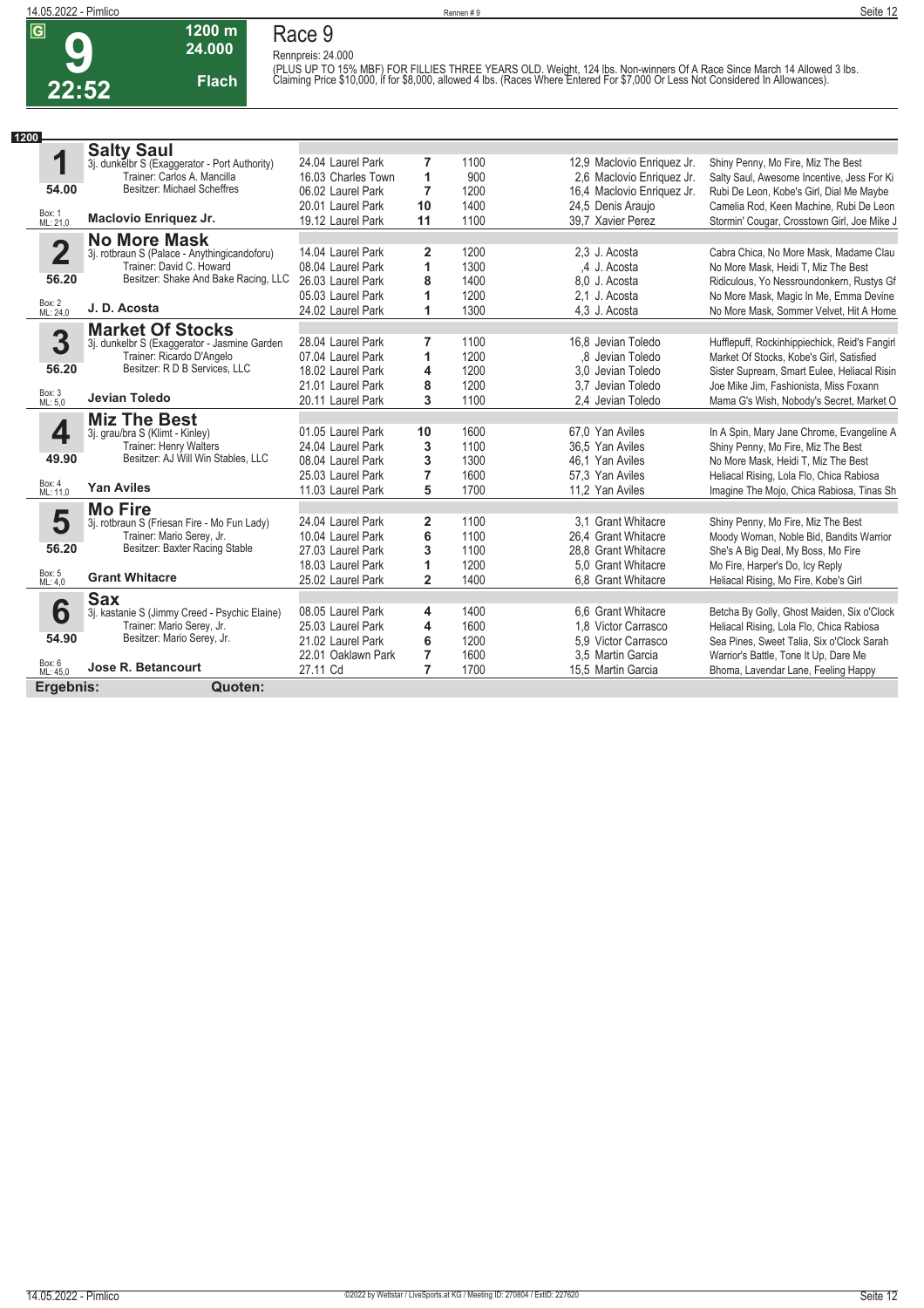**23:02**

### **Clasico Macon S. Simulcast from San Isidro Argentina**

**Rennpreis: 21.155**

**Flach**

**1800 m 21.155** 

**SIMULCAST from San Isidro, Argentina Race #12. To Wager Please ask for Pimlico Race #10. Stake, Open, 4 yo's & up, Dist. 1800 meters.** 

| 1800                    |                                                                                  |                       |                         |              |                                         |                                                                                        |
|-------------------------|----------------------------------------------------------------------------------|-----------------------|-------------------------|--------------|-----------------------------------------|----------------------------------------------------------------------------------------|
|                         | <b>Aplaudime</b>                                                                 |                       |                         |              |                                         |                                                                                        |
| 1                       | 4j. grau/bra H [AR] (Cima De Triomphe - Pequ<br>Trainer: Americo Del Valle Jerez | 21.04 Lp              | 4                       | 1600         | 8,4 Alejandro Sanchez                   | Hatim, Berserker (ARG), Magnificent (ARG)                                              |
|                         |                                                                                  | 13.03 Har             | $\overline{7}$          | 2000         | 7,3 Rodrigo Blanco                      | Maret, Jenofonte Stark (ARG), Brullemail (                                             |
| 51.70                   | Besitzer: La Toti                                                                | 21.01 Har             | 1                       | 1600         | 7,8 Rodrigo Blanco                      | Aplaudime, Elcoteldelnene (ARG), East En                                               |
|                         |                                                                                  | 27.12 Har             | $\overline{2}$          | 1600         | 8.8 Juan Villagra                       | Brullemail, Aplaudime (ARG), Luckman (AR                                               |
| Box: 1<br>ML: 16,0      | Mario E. Fernandez                                                               | 07.12 Lp              | $\overline{2}$          | 1600         | 9.3 Dario Lencinas                      | Don Holly, Aplaudime (ARG), Senor Fabulo                                               |
|                         | <b>Kodiak Boy</b>                                                                |                       |                         |              |                                         |                                                                                        |
| $\overline{\mathbf{2}}$ | 4j. dunkelbr H [AR] (Treasure Beach - Kokola)                                    | 03.04 Si              | 1                       | 1600         | 2.7 Adrian Giannetti                    | Kodiak Boy, Roberts Hit (ARG), Lince Iberic                                            |
|                         | Trainer: Carlos Daniel Etchechoury                                               | 13.11 Har             | 5                       | 2500         | 9.0 Adrian Giannetti                    | Irwin, Storefront (ARG), Shy Friend (ARG)                                              |
| 57.20                   | Besitzer: Las Monjitas                                                           | 16.10 Si              | 4                       | 2000         | 2.0 Juan Noriega                        | Zodiacal, Irwin (ARG), Vespaciano (ARG)                                                |
|                         |                                                                                  | 18.09 Si              | 1                       | 1800         | 4,4 Adrian Giannetti                    | Kodiak Boy, Roberts Hit (ARG), Shy Friend                                              |
| Box: 2<br>ML: 24,0      | <b>Adrian M. Giannetti</b>                                                       | 31.07 Har             | 4                       | 1600         | 17,6 Adrian Giannetti                   | Irwin, Storefront (ARG), Last Oportunity (A                                            |
|                         | <b>Il Migliore</b>                                                               |                       |                         |              |                                         |                                                                                        |
| 3                       | 4j. dunkelbr H [AR] (Il Campione - Evartina)                                     | 25.04 Har             | $\overline{\mathbf{2}}$ | 1600         | 2.7 Goncalves Fernandes                 | Llano, Il Migliore (ARG), El Bermejo (ARG)                                             |
|                         | Trainer: Nicolas Martin Ferro                                                    | 24.03 Si              | 3                       | 1800         | 2.3 Pavon Ortega                        | Spirit Of Light, The Talisman (ARG), Il Migli                                          |
| 53.50                   | Besitzer: Hs. Cachagua                                                           | 02.03 Si              | 1                       | 1600         | 3.0 Pavon Ortega                        | Il Migliore, Gran Tesoro (ARG), Movie Like                                             |
|                         | <b>Eduardo Ortega Pavon</b>                                                      | 07.02 Har             | 1                       | 1400         | 3,1 Pavon Ortega                        | Il Migliore, Bien Rumbeao (ARG), El Saca                                               |
| Box: 3<br>ML: 45,0      |                                                                                  |                       |                         |              |                                         |                                                                                        |
|                         | Llano                                                                            |                       |                         |              |                                         |                                                                                        |
| 4                       | 4j. dunkelbr H [AR] (Le Blues - Silbada)                                         | 25.04 Har             | 1                       | 1600         | 6.1 Juan Paoloni                        | Llano, Il Migliore (ARG), El Bermejo (ARG)                                             |
|                         | Trainer: Julio Nicolas Mugueta<br>Besitzer: Sol De Otono                         | 17.04 Har             | 1                       | 1400         | 3.7 Juan Paoloni                        | Llano, Fix Felix (ARG), Vacation Tom (ARG                                              |
| 55.80                   |                                                                                  | 25.03 Har             | 3                       | 1600         | 6.0 Juan Paoloni                        | Super Inter, El Bermejo (ARG), Llano (ARG                                              |
|                         |                                                                                  | 08.11 Har             | $\overline{2}$          | 1600         | 8.3 Juan Villagra                       | El Bermejo, Llano (ARG), Bar De Copas (A                                               |
| Box: 4<br>ML: 28,0      | Juan Carlos Noriega                                                              | 29.10 Har             | 4                       | 1800         | 3.4 Orlando Roncoli                     | Super Inter, Maret (ARG), Sale Violento (A                                             |
|                         | Global Big<br>8j. rotbraun H [AR] (Global Hunter - Do Us Par                     |                       |                         |              |                                         |                                                                                        |
| 5                       |                                                                                  | 27.04 Si              | 7                       | 1800         | 45.9 Geronimo Garcia                    | Que Chula, Perfect Smile (ARG), Croupier (                                             |
| 54.00                   | Trainer: Carlos Cesar Cabrera<br>Besitzer: La Grota                              | 16.03 Si              | 6                       | 2200         | 19,1 Pavon Ortega                       | Durazzo, Don Tigre (ARG), Logical Song (B                                              |
|                         |                                                                                  | 21.02 Har             | 4                       | 2400         | 22,8 William Pereyra                    | Cool City, Noche De Birras (ARG), Estruen                                              |
| Box: 5<br>ML: 31,0      | <b>Brian R. Enrique</b>                                                          | 08.12 Si              | 4<br>4                  | 1600<br>2000 | 12.9 Martin Valle                       | Bekir, Guest Seattle (ARG), Classic Rye (A                                             |
|                         |                                                                                  | 12.11 Si              |                         |              | 8.2 Martin Valle                        | El Refusilo, Dargreen (ARG), Ya Te Muestr                                              |
|                         | <b>Master Charm</b>                                                              |                       |                         |              |                                         |                                                                                        |
| 6                       | 5j. dunkelbr H [AR] (Mastercraftsman - Encant                                    | 26.03 Lp              | 1                       | 2000         | 2.9 Dario Lencinas                      | Master Charm, Rain Ruler (ARG), Chanter (                                              |
| 53.50                   | Trainer: Ezequiel I. Sanchez<br>Besitzer: Chichin                                | 27.02 Lp              | $\overline{\mathbf{2}}$ | 1600         | 4,9 Dario Lencinas                      | Shaheen, Master Charm (ARG), Esquilinu                                                 |
|                         |                                                                                  | 15.01 Lp              | 4                       | 1600<br>1500 | 16.6 Dario Lencinas                     | The Talisman, Sir Vision (ARG), Leon Saba                                              |
| Box: 6<br>ML: 16,0      | <b>Dario Ezequiel Lencinas</b>                                                   | 16.12 Lp<br>26.10 Lp  | 1<br>8                  | 1700         | 10.1 Dario Lencinas<br>5.9 Alexis Lopez | Master Charm, Roman Craf (ARG), The Jor<br>Global Halo, Balaju (ARG), El Decidido (AR  |
|                         |                                                                                  |                       |                         |              |                                         |                                                                                        |
|                         | <b>Sohail</b>                                                                    |                       |                         |              |                                         |                                                                                        |
| 7                       | 4j. dunkelbr H [AR] (Equal Stripes - Sonja D'Or<br>Trainer: Pablo Pedro Sahaqian | 15.04 Si<br>19.03 Har | 4<br>1                  | 2000<br>1600 | 3.7 Pablo Carrizo<br>5.1 Pablo Carrizo  | Pay The Man, Roberts Hit (ARG), Buen Par                                               |
| 51.70                   | Besitzer: Tinta Roja                                                             | 18.02 Har             |                         | 1400         |                                         | Sohail, Elcoteldelnene (ARG), Leblon (ARG                                              |
|                         |                                                                                  | 20.09 Har             | 4<br>7                  | 1400         | 7,5 Wilson Moreyra<br>4,2 Juan Noriega  | Full Taylor, Pecato Joy (ARG), El Impenetr<br>Angel Del Jazz, Lakers (ARG), Royal Rimo |
| Box: 7<br>ML: 8,0       | <b>Martin Javier Valle</b>                                                       |                       |                         |              |                                         |                                                                                        |
|                         |                                                                                  |                       |                         |              |                                         |                                                                                        |
| Ergebnis:               | Quoten:                                                                          |                       |                         |              |                                         |                                                                                        |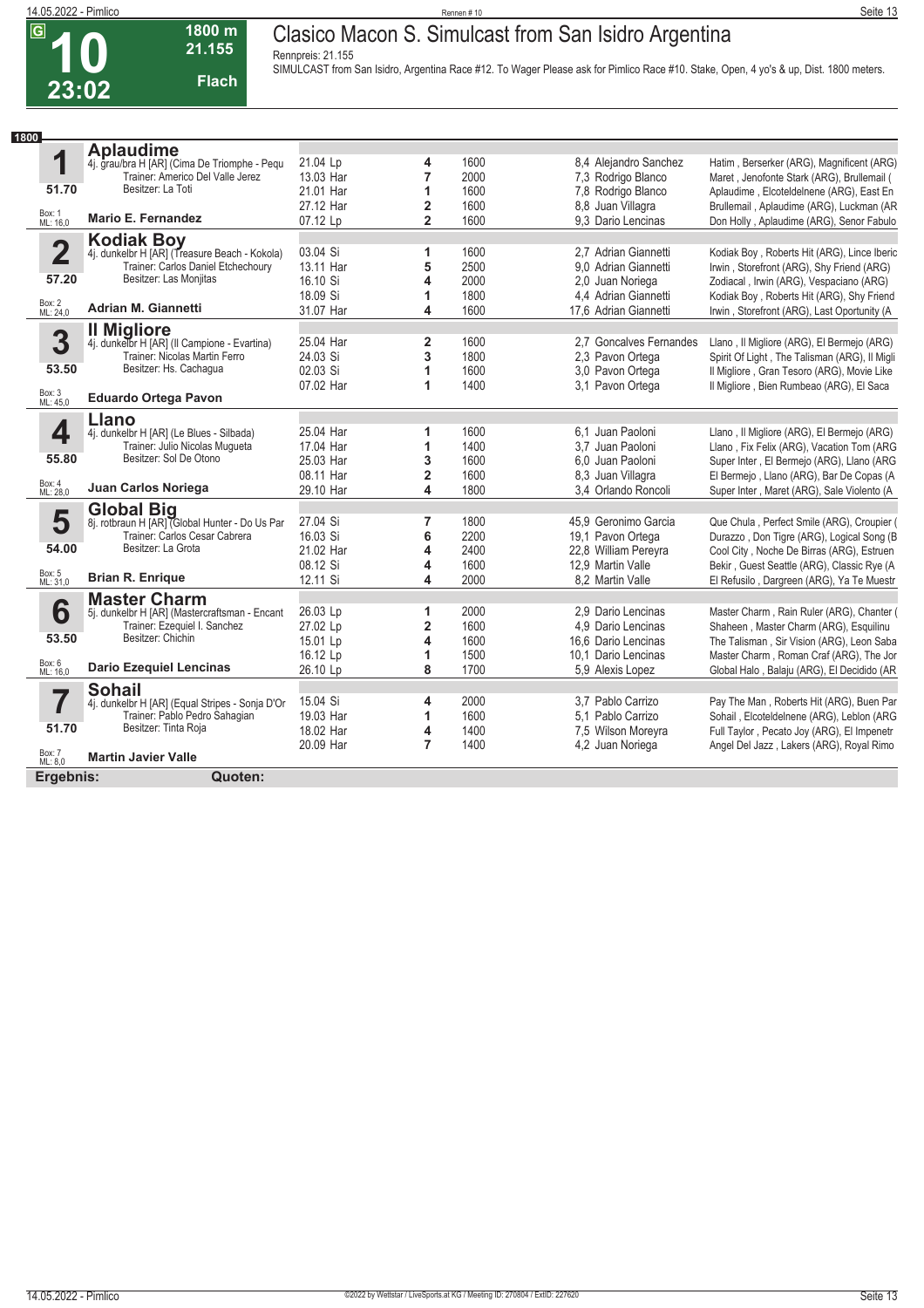**23:32**

**Flach**

#### **14.05.2022 - Pimlico** Rennen # 11 **Seite 14 1000 m 18.388 Clasico Santiago Lawrie G3 S. Simulcast from San Isidro Argentina (Stakes) Rennpreis: 18.388**

**SIMULCAST from San Isidro, Argentina Race #13. To Wager Please ask for Pimlico Race #11. Stake, Open, 4 yo's & up, Dist. 1000 meters.** 

| 1000                     |                                                                        |           |                         |      |                          |                                           |
|--------------------------|------------------------------------------------------------------------|-----------|-------------------------|------|--------------------------|-------------------------------------------|
|                          | <b>Agiosto</b>                                                         |           |                         |      |                          |                                           |
| 1                        | 5j. dunkelbr H [AR] (Angiolo - Incredulidad)                           | 01.05 Har | 11                      | 1000 | 97,4 Rodrigo Blanco      | Luthier Blues, Sin Cambio (ARG), Lorenzo  |
|                          | Trainer: Eduardo Gaston Accosano                                       | 14.03 Har | 10                      | 1200 | 10,0 Ivan Monasterolo    | Top Rimoute, Storm Dynamico (ARG), Filo   |
| 59.90                    | Besitzer: Las 3 Semillas                                               | 11.12 Si  | 16                      | 1000 | 23.5 Ivan Monasterolo    | Luthier Blues, Queen Liz (ARG), Senegales |
|                          |                                                                        | 13.11 Har | 8                       | 1000 | 11.1 Ivan Monasterolo    | Luthier Blues, Sin Cambio (ARG), Lorenzo  |
| Box: 1<br>ML: 21,0       | <b>Facundo Marcelo Coria</b>                                           | 16.10 Si  | 4                       | 1000 | 13,4 Ivan Monasterolo    | Senegalesca, Yuto Bataraz Key (ARG), Qu   |
|                          |                                                                        |           |                         |      |                          |                                           |
| $\overline{\mathbf{2}}$  | Renio Joy<br>5j. rotbraun H [AR] (Fortify - Giant Remex)               | 20.04 Si  | 1                       | 1000 | 4,3 Juan Villagra        | Renio Joy, Angel Mateando (ARG), Semafo   |
|                          | Trainer: Fabian Osvaldo David                                          | 12.03 Si  | $\overline{\mathbf{2}}$ | 1000 | 21,1 Juan Villagra       | Lider Blue, Renio Joy (ARG), Yuto Bataraz |
| 59.90                    | Besitzer: Buena Vida                                                   | 18.02 Har | 9                       | 1000 | 14,3 Juan Villagra       | Key Topic, Sin Cambio (ARG), Sanson Gre   |
|                          |                                                                        | 16.10 Si  | 9                       | 1000 | 14,4 Juan Villagra       |                                           |
| Box: 2<br>ML: 55,0       | Juan C. Villagra                                                       | 20.08 Si  | $\overline{2}$          | 1000 |                          | Senegalesca, Yuto Bataraz Key (ARG), Qu   |
|                          |                                                                        |           |                         |      | 8.4 Juan Villagra        | Agiosto, Renio Joy (ARG), Maximus Johan   |
|                          | <b>Carameliza</b>                                                      |           |                         |      |                          |                                           |
| 3                        | 4j. dunkelbr S [AR] (Le Blues - Candy Explotio                         | 09.04 Si  | 1                       | 1000 | 9.9 Goncalves Fernandes  | Carameliza, Madonna Key (ARG), Antes Y    |
|                          | Trainer: Nicolas Martin Ferro                                          | 06.03 Si  | 1                       | 1000 | 3.1 Goncalves Fernandes  | Carameliza, Dona Tita (ARG), Armerina (A  |
| 57.20                    | Besitzer: Carmel                                                       | 11.02 Si  | 2                       | 1200 | 6.6 Martin Valle         | At A Glance, Carameliza (ARG), Madonna    |
|                          |                                                                        | 07.01 Si  | 5                       | 1000 | 5,2 Martin Valle         | Antes Y Despues, Princesa Lake (ARG), Ci  |
| Box: 3<br>ML: 7,0        | <b>Francisco Leandro Fernand</b>                                       | 18.12 Si  | $\overline{2}$          | 1000 | 6.4 Martin Valle         | La Mome, Carameliza (ARG), Armerina (A    |
|                          | Senegalesca                                                            |           |                         |      |                          |                                           |
| 4                        | 4j. dunkelbr S [AR] (Sebi Halo - Incredulidad)                         | 09.04 Si  | 4                       | 1000 | 1,7 William Pereyra      | Carameliza, Madonna Key (ARG), Antes Y    |
|                          | Trainer: Juan Franco Saldivia                                          | 11.12 Si  | 3                       | 1000 | 4,5 William Pereyra      | Luthier Blues, Queen Liz (ARG), Senegales |
| 57.20                    | Besitzer: Stud Haras Yo.Bru.Gi                                         | 16.10 Si  | 1                       | 1000 | 10,1 William Pereyra     | Senegalesca, Yuto Bataraz Key (ARG), Qu   |
|                          |                                                                        | 28.08 Si  | 1                       | 1000 | 3.3 William Pereyra      | Senegalesca, Elveda (ARG), Puerto Argent  |
| Box: 4<br>ML: 26,0       | <b>William Pereyra</b>                                                 | 31.07 Har | 5                       | 1000 | 6.2 William Perevra      | Happy Cross, Arkinda (ARG), Super Terms   |
|                          | <b>Antes Y Despues</b>                                                 |           |                         |      |                          |                                           |
| 5                        | 5j. kastanie S [AR] (Angiolo - Intercoqueta)                           | 09.04 Si  | 3                       | 1000 | 10,1 Rodriguez Aserito   | Carameliza, Madonna Key (ARG), Antes Y    |
|                          | Trainer: Fabio R. Cacciabue                                            | 28.02 Har | 9                       | 1000 | 16,7 Rodriguez Aserito   | Urban Lady, Testarda (ARG), Force Majeur  |
| 58.10                    | Besitzer: Los Capricornianos                                           | 07.01 Si  | 1                       | 1000 | 3,8 Rodriguez Aserito    | Antes Y Despues, Princesa Lake (ARG), Ci  |
|                          |                                                                        | 11.12 Si  | 11                      | 1000 | 125,9 Damian Ramella     | Luthier Blues, Queen Liz (ARG), Senegales |
| Box: 5<br>ML: 11,0       | <b>Maximiliano Aserito Rodrig</b>                                      | 15.07 Har | 5                       | 1000 | 4.7 Damian Ramella       | Force Majeure, Urban Lady (ARG), La Hilar |
|                          |                                                                        |           |                         |      |                          |                                           |
|                          | Urban Lady<br>5j. dunkelbr S [AR] (Strategic Prince - Upa Up           |           |                         |      |                          |                                           |
| 6                        |                                                                        | 01.05 Har | 5                       | 1000 | 4.8 Dario Gomez          | Luthier Blues, Sin Cambio (ARG), Lorenzo  |
|                          | Trainer: Ezequiel I. Sanchez                                           | 04.04 Har | 1                       | 1000 | 2.7 Dario Gomez          | Urban Lady, Alisier (ARG), Testarda (ARG) |
| 58.10                    | Besitzer: Las Banderitas                                               | 28.02 Har | 1                       | 1000 | 2.5 Dario Gomez          | Urban Lady, Testarda (ARG), Force Majeur  |
|                          |                                                                        | 21.01 Har | $\overline{\mathbf{2}}$ | 1000 | 1,7 Dario Gomez          | Icaria, Urban Lady (ARG), Testarda (ARG)  |
| Box: 6<br>ML: 6,0        | <b>Dario Ramon Gomez</b>                                               | 23.12 Har | 1                       | 1000 | 1.4 Dario Gomez          | Urban Lady, Agitando Panuelos (ARG), La   |
|                          | <b>Yuto Bataraz Key</b>                                                |           |                         |      |                          |                                           |
|                          | 4j. dunkelbr H [AR] (Key Deputy - Martineta C                          | 04.04 Har | 10                      | 1000 | 10.2 Goncalves Fernandes | Urban Lady, Alisier (ARG), Testarda (ARG) |
|                          | Trainer: Edgardo O. Martucci                                           | 12.03 Si  | 3                       | 1000 | 3.6 Goncalves Fernandes  | Lider Blue, Renio Joy (ARG), Yuto Bataraz |
| 59.00                    | Besitzer: Rodolfo Pedro                                                | 21.01 Har | 3                       | 1200 | 2.0 Facundo Coria        | Codringer, Despacito (ARG), Yuto Bataraz  |
|                          |                                                                        | 11.12 Si  | $\overline{7}$          | 1000 | 5.0 Facundo Coria        | Luthier Blues, Queen Liz (ARG), Senegales |
| <b>Box: 7</b><br>ML: 5,0 | <b>Martin Javier Valle</b>                                             | 13.11 Har | 5                       | 1000 | 8.5 Facundo Coria        | Luthier Blues, Sin Cambio (ARG), Lorenzo  |
|                          |                                                                        |           |                         |      |                          |                                           |
| 8                        | <b>Angel Mateando</b><br>4j. kastanie H [AR] (Gran Mateo - Dulce Carol | 20.04 Si  | $\overline{\mathbf{2}}$ | 1000 | 12,8 Eduardo Ortega      | Renio Joy, Angel Mateando (ARG), Semafo   |
|                          | Trainer: Alberto D. Arellano                                           | 06.03 Si  | 1                       | 1000 | 6.7 Luis Vai             | Angel Mateando, Una Felicidad (ARG), Wa   |
| 59.00                    | Besitzer: Juan Domingo                                                 | 19.02 Si  | 10                      | 1000 | 75,3 Luis Vai            | Happy Cross, Santos Davos (ARG), Hit Tim  |
|                          |                                                                        | 30.01 Si  | $\overline{7}$          | 1200 | 3.5 Luis Vai             | Pacha Kutiy, Aguador De Sevilla (ARG), De |
| Box: 8<br>ML: 16,0       | Luis Fernando Vai                                                      | 09.01 Si  | 1                       | 1000 | 4.2 Luis Vai             | Angel Mateando, Helluva Win (ARG), Soy J  |
|                          |                                                                        |           |                         |      |                          |                                           |
| Ergebnis:                | Quoten:                                                                |           |                         |      |                          |                                           |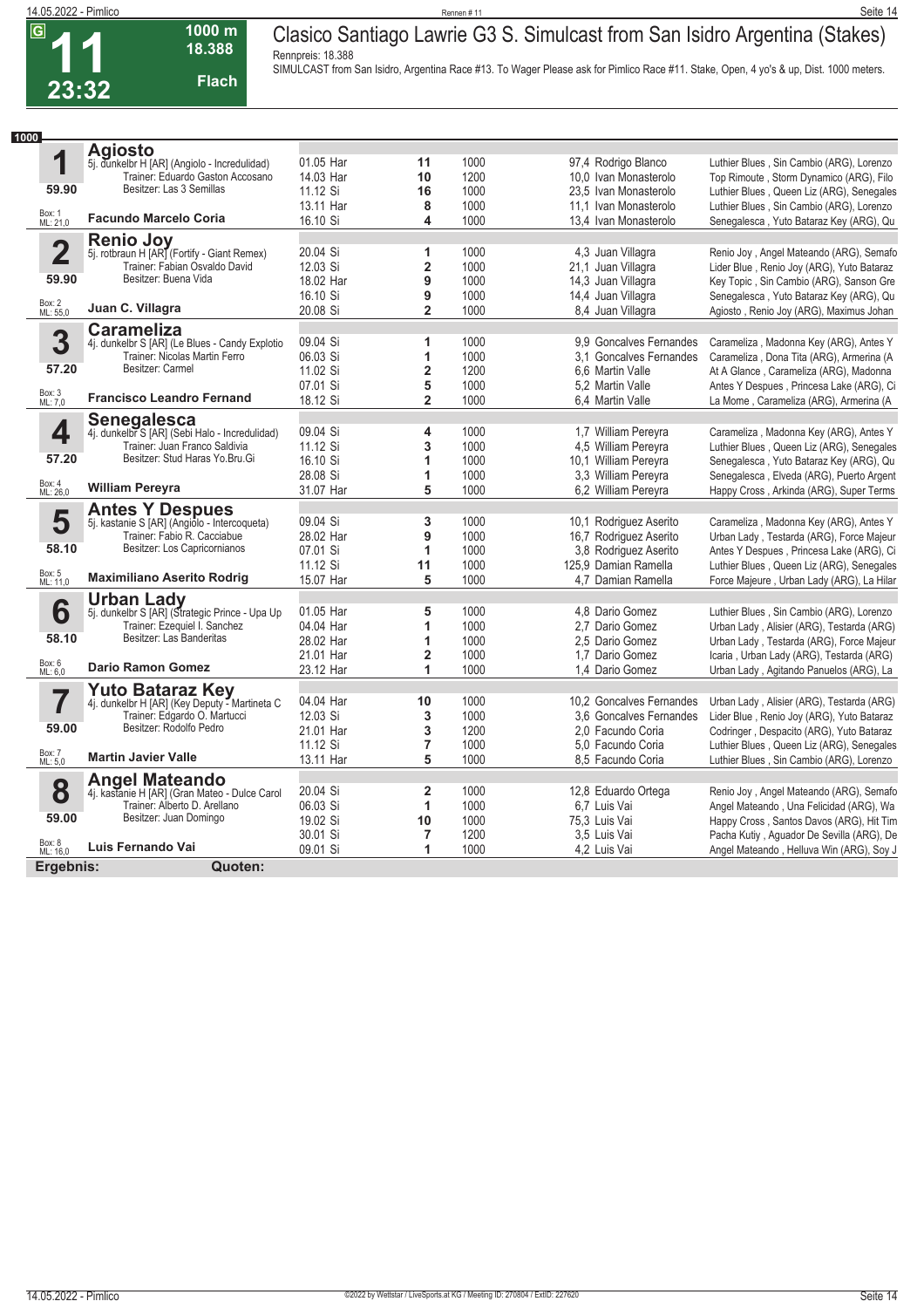**12**

#### **14.05.2022 - Pimlico** Rennen # 12 **Seite 15 Simulcast from San Isidro Argentina**

**Rennpreis: 14.373**

**14.373 Flach**

**2000 m**

**SIMULCAST from San Isidro, Argentina Race #14. To Wager Please ask for Pimlico Race #12. Allowance, Colts and fillies, 4 yo, Dist. 2000 meters.** 

| 2000                     |                                                                                     |                        |                               |              |                                                  |                                                                                        |
|--------------------------|-------------------------------------------------------------------------------------|------------------------|-------------------------------|--------------|--------------------------------------------------|----------------------------------------------------------------------------------------|
|                          | <b>Buen Partido</b>                                                                 |                        |                               |              |                                                  |                                                                                        |
| 1                        | 4j. dunkelbr H [AR] (Equal Stripes - Boudica)<br>Trainer: Enrique Martin Ferro      | 15.04 Si               | 3                             | 2000         | 7,2 Lautaro Balmaceda                            | Pay The Man, Roberts Hit (ARG), Buen Par                                               |
|                          | Besitzer: Etica                                                                     | 02.04 Har              | 6                             | 2200         | 3.2 Lautaro Balmaceda                            | Machacado, Crowdpleaser (ARG), Super G                                                 |
| 55.80                    |                                                                                     | 06.03 Si               | 1                             | 2000         | 4,2 Lautaro Balmaceda                            | Buen Partido, Real Fiction (ARG), Encarrila                                            |
| Box: 1<br>ML: 7,0        | Juan C. Villagra                                                                    | 12.02 Har<br>10.01 Har | 3<br>6                        | 2200<br>2000 | 17,8 Lautaro Balmaceda<br>15,9 Lautaro Balmaceda | Super Giaco, Crowdpleaser (ARG), Buen P<br>Tuco Salamanca, Kennedy Back (ARG), Pi      |
|                          |                                                                                     |                        |                               |              |                                                  |                                                                                        |
| $\overline{\mathbf{2}}$  | <b>Super Giaco</b><br>4j. dunkelbr H [AR] (Super Saver - Kascha)                    | 02.04 Har              | 3                             | 2200         | 4,7 Rodrigo Blanco                               | Machacado, Crowdpleaser (ARG), Super G                                                 |
|                          | Trainer: Carlos Daniel Etchechoury                                                  | 12.02 Har              | 1                             | 2200         | 11,4 Martin Valle                                | Super Giaco, Crowdpleaser (ARG), Buen P                                                |
| 55.80                    | Besitzer: Firmamento                                                                | 17.12 Har              | 5                             | 2000         | 13,6 Rodrigo Blanco                              | Fanta City, Tuco Salamanca (ARG), Crowd                                                |
|                          |                                                                                     | 08.11 Har              | 4                             | 2000         | 41,5 Rodrigo Blanco                              | Curious Again, Levine (ARG), Hocico Blanc                                              |
| Box: 3<br>ML: 6,0        | <b>Martin Javier Valle</b>                                                          | 16.10 Si               | 5                             | 2000         | 7,7 Rodrigo Blanco                               | Expreso Oriente, Full Aquiles (ARG), Verde                                             |
|                          | <b>Fennan Boy</b>                                                                   |                        |                               |              |                                                  |                                                                                        |
| 3                        | 4j. dunkelbr H [AR] (Asiatic Boy - Fennana)                                         | 09.04 Si               | 1                             | 2000         | 4,1 Cristian Velazquez                           | Fennan Boy, Re Picaron (ARG), Serino (A                                                |
|                          | Trainer: Jose Carlos Lo Brutto                                                      | 06.03 Si               | 4                             | 2000         | 5,3 Cristian Velazquez                           | Buen Partido, Real Fiction (ARG), Encarrila                                            |
| 55.80                    | Besitzer: Vadarkblar                                                                | 05.02 Si               | 5                             | 2000         | 4,2 Juan Noriega                                 | Hedy, Encarrilado (ARG), Peru City (ARG)                                               |
| Box: 4<br>ML: 21,0       | <b>Rolando I. Frias</b>                                                             | 14.01 Si<br>11.12 Si   | $\overline{\mathbf{2}}$<br>3  | 2000<br>2000 | 3,3 Juan Noriega                                 | Veneraction, Fennan Boy (ARG), Hedy (AR                                                |
|                          |                                                                                     |                        |                               |              | 7,5 Cristian Velazquez                           | Don Tigre, Veneraction (ARG), Fennan Boy                                               |
| 4                        | <b>Jenofonte Stark</b>                                                              | 02.04 Har              | 8                             | 2000         | 19,8 Brian Enrique                               | Dreaman, Special Dubai (ARG), Shy Friend                                               |
|                          | 4j. dunkelbr H [AR] (Fortify - Stormy Creepada<br>Trainer: Gustavo E. Scarpello     | 13.03 Har              | 2                             | 2000         | 3.4 Brian Enrique                                | Maret, Jenofonte Stark (ARG), Brullemail (                                             |
| 55.80                    | Besitzer: Los Betos                                                                 | 13.11 Har              | $\overline{7}$                | 2500         | 7,9 Pavon Ortega                                 | Irwin, Storefront (ARG), Shy Friend (ARG)                                              |
|                          |                                                                                     | 09.10 Har              | 1                             | 2200         | 2,8 Juan Villagra                                | Jenofonte Stark, Luckman (ARG), Rex Rye                                                |
| Box: 5<br>ML: 11,0       | <b>Brian R. Enrique</b>                                                             | 06.08 Har              | 4                             | 1600         | 3.3 Ivan Monasterolo                             | Beatle Frances, Reminder (ARG), Super M                                                |
|                          | <b>Don Chaja</b>                                                                    |                        |                               |              |                                                  |                                                                                        |
| 5                        | 4j. dunkelbr H [AR] (Seek Again - Dona Racha                                        | 30.04 Si               | $\overline{\mathbf{2}}$       | 1600         | 2.8 Fabricio Barroso                             | French Hunter, Don Chaja (ARG), Panucho                                                |
|                          | Trainer: Carlos Daniel Etchechoury                                                  | 27.03 Si               | 1                             | 1400         | 2,1 William Pereyra                              | Don Chaja, Say Never Again (ARG), Sir Ed                                               |
| 55.80                    | Besitzer: San Benito                                                                | 24.06 Har              | $\overline{\mathbf{2}}$       | 1600         | 2.8 Goncalves Fernandes                          | El Escudo, Don Chaja (ARG), Jenofonte St                                               |
| Box: 6<br>ML: 4,0        | <b>Fabricio Raul Barroso</b>                                                        | 11.06 Har              | 4                             | 1400         | 6.4 Goncalves Fernandes                          | Tiempo Divino, Petrovo (ARG), Mr. Aidan (                                              |
|                          |                                                                                     |                        |                               |              |                                                  |                                                                                        |
|                          | <b>Last Oportunity</b><br>4j. dunkelbr H [AR] (Catcher In The Rye - La V            | 17.09 Har              |                               | 1800         | 2,6 William Pereyra                              | Beatle Frances, El Escudo (ARG), Mr. Aida                                              |
| 6                        | Trainer: Juan Franco Saldivia                                                       | 31.07 Har              | 4<br>3                        | 1600         | 8.0 Gustavo Calvente                             | Irwin, Storefront (ARG), Last Oportunity (A                                            |
| 55.80                    | Besitzer: Nueva Imagen                                                              | 03.04 Har              | 1                             | 1500         | 9.0 William Pereyra                              | Last Oportunity, Emprestado (ARG), Crowd                                               |
|                          |                                                                                     |                        |                               |              |                                                  |                                                                                        |
| <b>Box: 7</b><br>ML: 8,0 | <b>William Pereyra</b>                                                              |                        |                               |              |                                                  |                                                                                        |
|                          |                                                                                     |                        |                               |              |                                                  |                                                                                        |
|                          | <b>Sarpado Spring</b><br>4j. rotbraun H [AR] (Greenspring - Sand Wells)             | 22.03 Lp               | 3                             | 2000         | 3.3 Gonzalo Borda                                | El Darwin, El Quintral (ARG), Sarpado Spri                                             |
|                          | Trainer: Marcelo Sebastian Sueldo                                                   | 21.12 Lp               | 1                             | 2000         | 1,2 Rodrigo Blanco                               | Sarpado Spring, Capirotado (ARG), Carrob                                               |
| 55.80                    | Besitzer: Montana                                                                   | 20.11 Lp               | 2                             | 2000         | 1,8 Rodrigo Blanco                               | Super Barty, Sarpado Spring (ARG), Carro                                               |
| Box: 8<br>ML: 21,0       | Gerardo Tempestti Villalon                                                          | 21.10 Lp<br>05.10 Lp   | $\mathbf 2$<br>$\overline{2}$ | 2000<br>1600 | 2,0 Rodrigo Blanco<br>1,7 Rodrigo Blanco         | El Quintral, Sarpado Spring (ARG), Indian<br>Abroncao, Sarpado Spring (ARG), Hit Sara  |
|                          |                                                                                     |                        |                               |              |                                                  |                                                                                        |
| 8                        | <b>Chilaquil</b><br>4j. dunkelbr H [AR] (Equal Stripes - Carmener                   | 24.04 Lp               | 1                             | 2000         | 1,6 Pavon Ortega                                 | Chilaquil, Creo En Dios (ARG), Unico Talen                                             |
|                          | Trainer: Juan Manuel Moncada                                                        | 24.03 Si               | $\overline{2}$                | 1600         | 3.1 Pavon Ortega                                 | Tino d'Oro, Chilaquil (ARG), Pure Estratega                                            |
| 55.80                    | Besitzer: El Sol                                                                    |                        |                               |              |                                                  |                                                                                        |
|                          |                                                                                     |                        |                               |              |                                                  |                                                                                        |
| Box: 9<br>ML: 51,0       | Mario E. Fernandez                                                                  |                        |                               |              |                                                  |                                                                                        |
|                          | <b>Hedy</b>                                                                         |                        |                               |              |                                                  |                                                                                        |
| 9                        | 4j. dunkelbr H [AR] (Interaction - Happy Year)                                      | 05.02 Si               | 1                             | 2000         | 6.2 Goncalves Fernandes                          | Hedy, Encarrilado (ARG), Peru City (ARG)                                               |
| 55.80                    | Trainer: Ricardo Alberto Cardon<br>Besitzer: La Tinuca                              | 14.01 Si               | 3                             | 2000         | 4,6 Goncalves Fernandes                          | Veneraction, Fennan Boy (ARG), Hedy (AR                                                |
|                          |                                                                                     | 11.12 Si<br>04.11 Si   | 5<br>4                        | 2000<br>1600 | 48,2 Alexis Allois<br>18.3 Alexis Allois         | Don Tigre, Veneraction (ARG), Fennan Boy<br>Green River, Silver Action (ARG), Don Jonr |
| Box: 10<br>ML: 16,0      | Gabriel Laureano Bonasola                                                           | 11.10 Har              | $\overline{7}$                | 1400         | 11,9 Alexis Allois                               | Santo Runner, Sicko Mode (ARG), Il Ravel                                               |
|                          | <b>Super Barty</b>                                                                  |                        |                               |              |                                                  |                                                                                        |
| 1<br>$\bf{U}$            |                                                                                     | 21.04 Lp               | 5                             | 1600         | 9.8 Daniel Arias                                 | Hatim, Berserker (ARG), Magnificent (ARG)                                              |
|                          | 4j. dunkelbr H [AR] (Super Saver - Barty Nistel<br>Trainer: Juan Quintana Gutierrez | 22.03 Lp               | 5                             | 2000         | 2.8 Goncalves Fernandes                          | El Darwin, El Quintral (ARG), Sarpado Spri                                             |
| 55.80                    | Besitzer: Maluchi                                                                   | 27.02 Lp               | 3                             | 2200         | 3.8 Walter Aquirre                               | Galan Gales, Estruendoso Dubai (ARG), S                                                |
|                          |                                                                                     | 31.01 Har              | 4                             | 2000         | 28,2 Elvio Candia                                | Fanta City, Super Curioso (ARG), Super Int                                             |
| Box: 11<br>ML: 21,0      |                                                                                     | 28.12 Lp               | 4                             | 2000         | 4,3 Goncalves Fernandes                          | Lord Of Lords, Don Holly (ARG), Asiatic Till                                           |
| 1                        | <b>Grisolado</b>                                                                    |                        |                               |              |                                                  |                                                                                        |
|                          | 4j. dunkelbr H [AR] (Portal Del Alto - Roman Li                                     | 15.04 Si               | 6                             | 2000         | 16,5 Gonzalo Borda                               | Pay The Man, Roberts Hit (ARG), Buen Par                                               |
| 55.80                    | Trainer: Luis Alberto Sanchez<br>Besitzer: Coalnegu                                 | 24.03 Si<br>05.02 Si   | 5<br>$\overline{7}$           | 1600<br>1600 | 3,3 Juan Noriega<br>15,6 Juan Noriega            | Movie Like, Unava Hit (ARG), Leaf Reward<br>Logical Song, Gringo Guerrero (ARG), Yo    |
|                          |                                                                                     | 08.01 Har              | 5                             | 1800         | 7,4 Juan Noriega                                 | Super Curioso, Curious Again (ARG), Stan                                               |
| Box: 12<br>ML: 31,0      | Juan Carlos Noriega                                                                 | 29.06 Si               | 1                             | 1600         | 65,1 Juan Noriega                                | Grisolado, Don Galeon (ARG), Il Divo (ARG                                              |
|                          | Laager                                                                              |                        |                               |              |                                                  |                                                                                        |
|                          | 4j. dunkelbr H [AR] (Global Hunter - Ladies Ni                                      | 15.04 Si               | 8                             | 2000         | 23,5 Cristian Velazquez                          | Pay The Man, Roberts Hit (ARG), Buen Par                                               |
|                          | Trainer: Hugo Miguel Perez                                                          | 12.03 Si               | 1                             | 1600         | 2.8 Cristian Velazquez                           | Laager, Elliptical (ARG), Maravilloso (ARG)                                            |
| 55.80                    | Besitzer: Don Armando                                                               | 25.02 Si               | 2                             | 1400         | 2,5 Cristian Velazquez                           | Vacation Tom, Laager (ARG), Sharp Eyed (                                               |
|                          |                                                                                     | 30.01 Si               | $\overline{\mathbf{2}}$       | 1400         | 3,1 Cristian Velazquez                           | High Commander, Laager (ARG), Moon St                                                  |
| Box: 13<br>ML: 51,0      | <b>Cristian Ernesto Velazquez</b>                                                   | 26.12 Si               | 3                             | 1400         | 16,5 Cristian Velazquez                          | Burnaby, Hit Bambu Fitz (ARG), Laager (A                                               |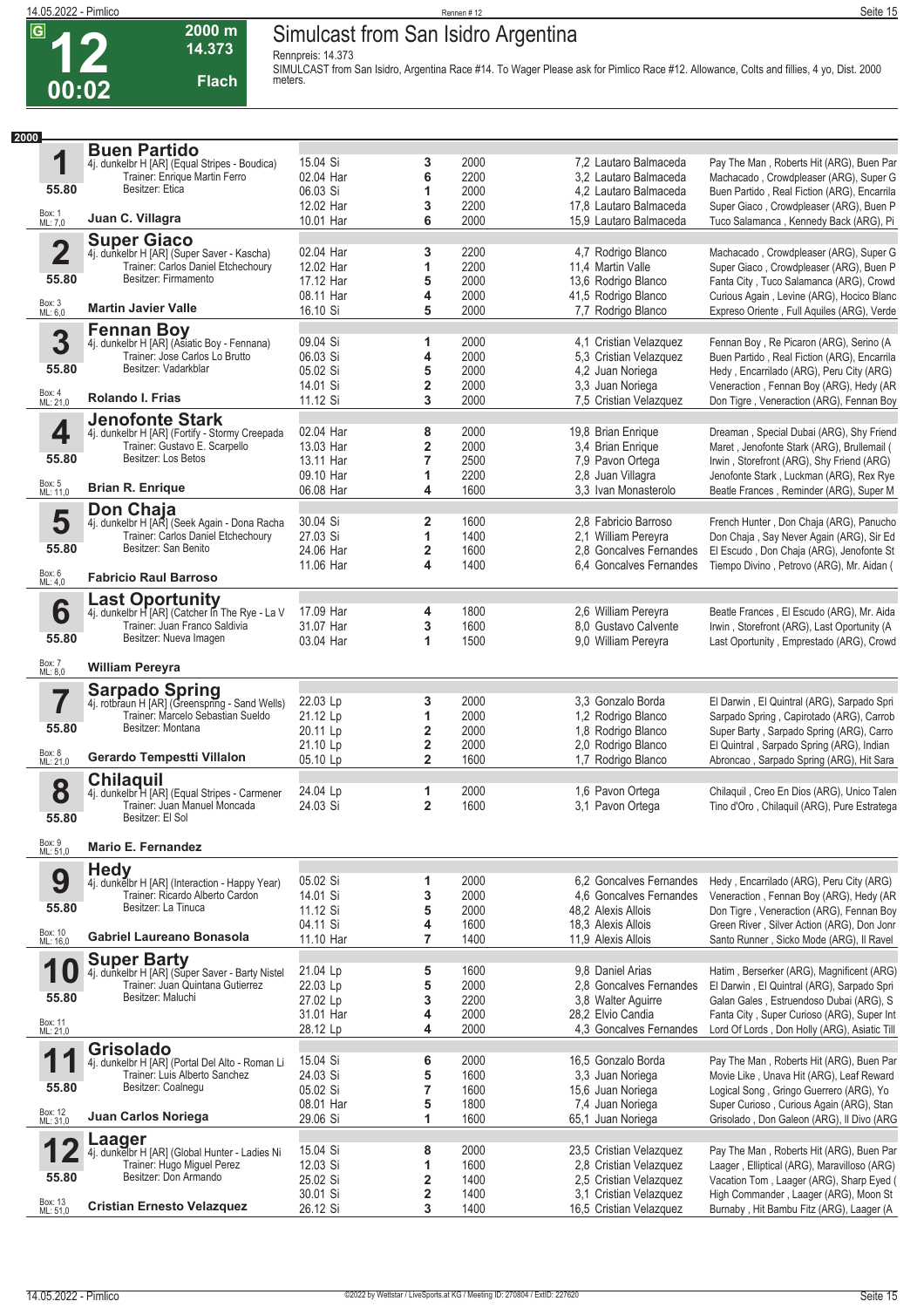**12**

#### **14.05.2022 - Pimlico** Rennen # 12 **Seite 16 Simulcast from San Isidro Argentina**

**Rennpreis: 14.373**

**14.373 Flach**

**2000 m**

**SIMULCAST from San Isidro, Argentina Race #14. To Wager Please ask for Pimlico Race #12. Allowance, Colts and fillies, 4 yo, Dist. 2000 meters.** 

|                     | /eneraction                                    |           |   |      |                         |                                             |
|---------------------|------------------------------------------------|-----------|---|------|-------------------------|---------------------------------------------|
|                     | 4j. dunkelbr H [AR] (Interaction - Venerancia) | 14.01 Si  |   | 2000 | 1,9 Pavon Ortega        | Veneraction, Fennan Boy (ARG), Hedy (AR     |
|                     | Trainer: Alfredo F. Gaitan Dassie              | 11.12 Si  |   | 2000 | 2,2 Pavon Ortega        | Don Tigre, Veneraction (ARG), Fennan Boy    |
| 55.80               | Besitzer: Haras Pozo De Luna                   | 12.11 Si  |   | 2000 | 2.3 Pavon Ortega        | Durazzo, Piccolo Veloce (ARG), Veneractio   |
|                     |                                                | 22.10 Si  |   | 1600 | 16,0 Pavon Ortega       | Mar A Lago, Veneraction (ARG), Durazzo (    |
| Box: 14<br>ML: 9,0  | <b>Eduardo Ortega Pavon</b>                    | 18.09 Si  |   | 1400 | 55.3 Pavon Ortega       | Ultra Clasico, Mar A Lago (ARG), Veneracti  |
|                     | <b>Encarrilado</b>                             |           |   |      |                         |                                             |
|                     | dunkelbr H [AR] (Fragotero - Elisabeta)        | 15.04 Si  | 5 | 2000 | 3.7 Osvaldo Alderete    | Pay The Man, Roberts Hit (ARG), Buen Par    |
|                     | Trainer: Pablo Pedro Sahagian                  | 25.03 Har |   | 2000 | Osvaldo Alderete<br>2.1 | Encarrilado, Ettore (ARG), Hocico Blanco (  |
| 55.80               | Besitzer: Tinta Roja                           | 06.03 Si  |   | 2000 | 1.8 Osvaldo Alderete    | Buen Partido, Real Fiction (ARG), Encarrila |
|                     |                                                | 05.02 Si  |   | 2000 | 3.8 Osvaldo Alderete    | Hedy, Encarrilado (ARG), Peru City (ARG)    |
| Box: 15<br>ML: 11,0 | Osvaldo A. Alderete                            | 10.01 Har | 5 | 2000 | 2.6 Goncalves Fernandes | Tuco Salamanca, Kennedy Back (ARG), Pi      |
|                     | aqo Morenoـ                                    |           |   |      |                         |                                             |
|                     | dunkelbr H [AR] (Seek Again - La Laguna A      | 02.04 Har | 8 | 2200 | 8.6 William Pereyra     | Machacado, Crowdpleaser (ARG), Super G      |
|                     | Trainer: Luciano R. Cerutti                    | 05.02 Si  |   | 1600 | William Pereyra<br>13.1 | Logical Song, Gringo Guerrero (ARG), Yo     |
| 55.80               | Besitzer: Carampanque                          | 09.01 Si  |   | 1600 | William Pereyra<br>14.1 | Lago Moreno, Full Aquiles (ARG), Candy C    |
|                     |                                                | 03.12 Si  |   | 1400 | William Pereyra<br>8.1  | Dollar Spring, Candy Cure (ARG), Equal La   |
| Box: 16<br>ML: 16.0 | <b>Francisco Leandro Fernand</b>               | 21.11 Si  | 3 | 1600 | 25,6 William Pereyra    | Don Galeon, Es Besugueiro (ARG), Lago M     |
| Ergebnis:           | Quoten:                                        |           |   |      |                         |                                             |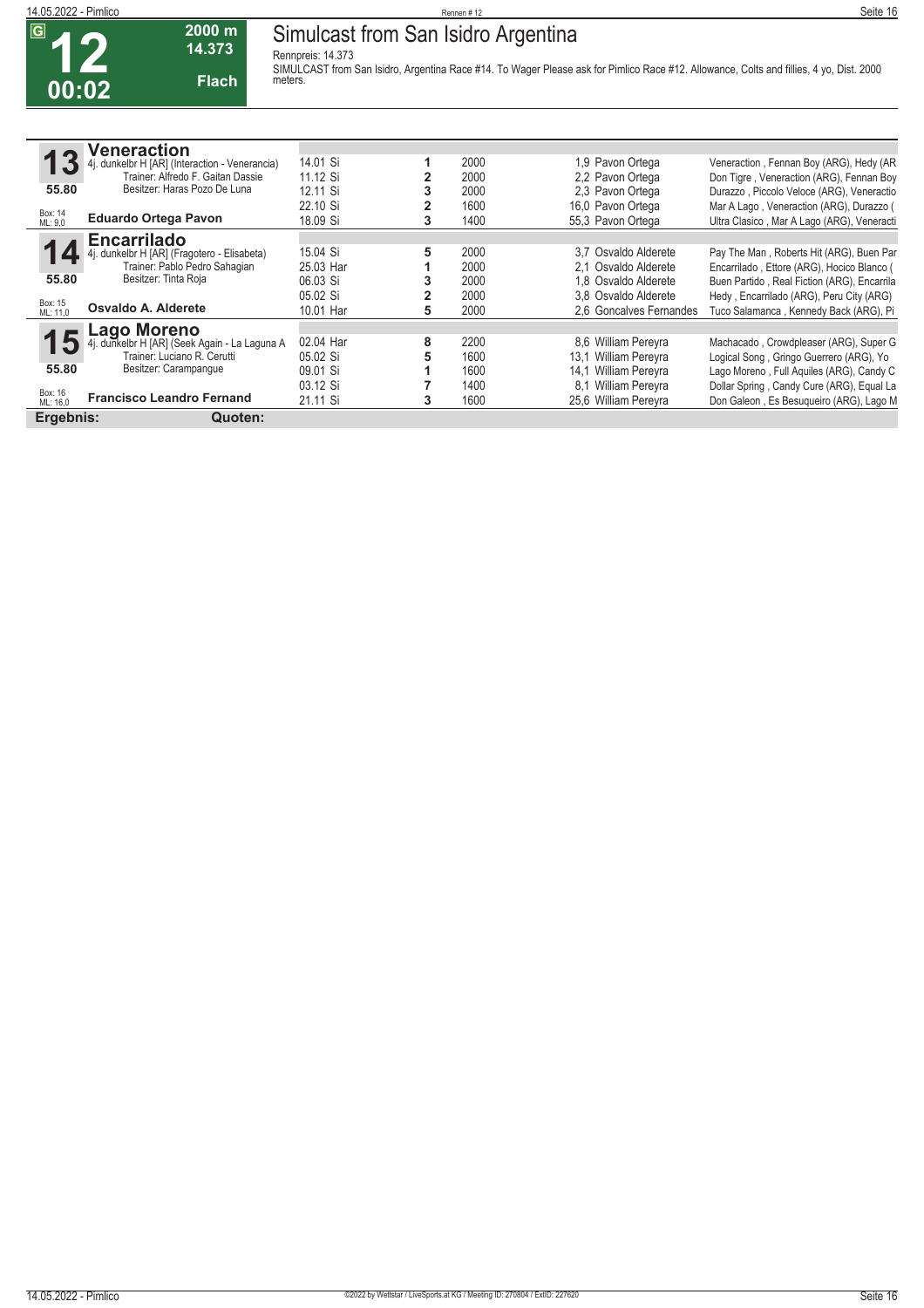**00:32**

### **14.05.2022 - Pimlico** Rennen # 13 **Seite 17 Simulcast from San Isidro Argentina**

**Rennpreis: 14.373**

**2000 m 14.373** 

**Flach**

**SIMULCAST from San Isidro, Argentina Race #15. To Wager Please ask for Pimlico Race #13. Allowance, Fillies, 4 yo, Dist. 2000 meters.** 

| 2000                    |                                                                            |                       |                |              |                                              |                                                                                        |
|-------------------------|----------------------------------------------------------------------------|-----------------------|----------------|--------------|----------------------------------------------|----------------------------------------------------------------------------------------|
|                         | <b>Che Violenta</b>                                                        |                       |                |              |                                              |                                                                                        |
| 1                       | 4j. dunkelbr S [AR] (Violence - Stormy Aura)                               | 15.04 Si              | 2              | 2000         | 8,4 Gonzalo Borda                            | Love Story, Che Violenta (ARG), Cinquetti (                                            |
|                         | Trainer: Facundo E. Ortiz                                                  | 28.02 Har             | 3              | 1800         | 31,4 Gonzalo Borda                           | Chispiante, Speedboast (ARG), Che Violen                                               |
| 55.80                   | Besitzer: Ilusion Clasica                                                  | 24.01 Har             | 1              | 1400         | 10,9 Ivan Monasterolo                        | Che Violenta, Liberty Lake (ARG), Cuequita                                             |
|                         |                                                                            | 29.10 Har             | 7              | 1000         | 10,9 Rolando Frias                           | St. Columba, Carpata (ARG), Eh Amea (AR                                                |
| Box: 1<br>ML: 4,0       | Luis Diego Brigas                                                          | 14.08 Har             | 6              | 1200         | 15,1 Cristian Montoya                        | Far Away Love, Boqueria (ARG), So Pra Mi                                               |
|                         | Maja Candy                                                                 |                       |                |              |                                              |                                                                                        |
| $\overline{\mathbf{2}}$ | 4j. dunkelbr S [AR] (Master Of Hounds - Ever                               | 11.03 Har             | 7              | 2200         | 7,8 Rodriguez Aserito                        | Venuca, Queen Election (ARG), Cinquetti (                                              |
|                         | Trainer: Fabio R. Cacciabue                                                | 05.02 Si              | 1              | 2000         | 23,3 Rodriguez Aserito                       | Maja Candy, Edonis (ARG), Super Funny (                                                |
| 55.80                   | Besitzer: El Reto                                                          | 21.01 Har             | 6              | 1600         | 10,6 Rodriguez Aserito                       | Biscotella, Far Gal (ARG), Ni La Ven (ARG)                                             |
|                         |                                                                            | 11.12 Si              | 8              | 1600         | 32,9 Damian Ramella                          | Ivanka, Deajuera (ARG), Intensivamente (A                                              |
| Box: 2<br>ML: 21,0      | <b>Maximiliano Aserito Rodrig</b>                                          |                       |                |              |                                              |                                                                                        |
|                         | <b>Esmeralda Mia</b>                                                       |                       |                |              |                                              |                                                                                        |
| 3                       | 4j. dunkelbr S [AR] (Catcher In The Rye - Esm                              | 30.04 Si              | 6              | 2000         | 18,8 Luis Brigas                             | Joy Epica, Venuca (ARG), Buena Brujula (                                               |
|                         | Trainer: Guillermo Jose Frenkel-Santill                                    | 02.04 Har             | 9              | 2200         | 59,8 Juan Villagra                           | Wild Ones, Emerit Craf (ARG), Son De La                                                |
| 55.80                   | Besitzer: El Quinton Lobos                                                 | 11.03 Har             | 4              | 2200         | 5.7 Goncalves Fernandes                      | Venuca, Queen Election (ARG), Cinquetti (                                              |
|                         |                                                                            | 14.02 Har             | 1              | 2200         | 2.2 Goncalves Fernandes                      | Esmeralda Mia, Queen Election (ARG), Me                                                |
| Box: 3<br>ML: 8,0       | Juan C. Villagra                                                           | 16.01 Har             | 2              | 2000         | 5,6 Goncalves Fernandes                      | Chispiante, Esmeralda Mia (ARG), Super P                                               |
|                         | <b>Potra Argentina</b><br>4j. dunkelbr S [AR] (Portal Del Alto - Pura Pura |                       |                |              |                                              |                                                                                        |
| 4                       |                                                                            | 11.03 Har             | 8              | 2200         | 7,0 Luis Vai                                 | Venuca, Queen Election (ARG), Cinquetti (                                              |
| 55.80                   | Trainer: Carlos Daniel Etchechoury<br>Besitzer: La Nora                    | 30.01 Si              | 1              | 1400         | 3.1 Luis Vai                                 | Potra Argentina, Sexy Bomb (ARG), La Mir                                               |
|                         |                                                                            | 03.12 Si              | 4              | 1400         | 11,7 Luis Vai                                | Elated, Ever Chasing (ARG), Vil Joy (ARG)                                              |
| Box: 4<br>ML: 21,0      | <b>William Pereyra</b>                                                     |                       |                |              |                                              |                                                                                        |
|                         | <b>Eraria</b>                                                              |                       |                |              |                                              |                                                                                        |
| 5                       | 4j. dunkelbr S [AR] (Il Campione - Itaperina)                              | 25.03 Har             | 2              | 1600         | 2,0 Pavon Ortega                             | Tilly Punto Com, Eraria (ARG), Boqueria (A                                             |
|                         | Trainer: Nicolas A. Gaitan                                                 | 26.02 Har             | 1              | 1600         | 5,2 Pavon Ortega                             | Eraria, Super Pleasure (ARG), Holy Ruler (                                             |
| 55.80                   | Besitzer: Los Patrios                                                      | 30.01 Si              | 3              | 1400         | 6.2 Pavon Ortega                             | Hony Boone, Bomb Coquette (ARG), Eraria                                                |
| Box: 5<br>ML: 35,0      | <b>Eduardo Ortega Pavon</b>                                                |                       |                |              |                                              |                                                                                        |
|                         | <b>Potra Decimal</b>                                                       |                       |                |              |                                              |                                                                                        |
| 6                       | 4j. dunkelbr S [AR] (Aerosol - Binary)                                     | 23.03 Si              | 5              | 1800         | 10,4 Gabriel Bonasola                        | Sopa De Lima, Bonic Star (ARG), Deajuera                                               |
|                         | Trainer: Juan Martin Giussi                                                | 11.03 Har             | 6              | 2200         | 23.5 Gabriel Bonasola                        | Venuca, Queen Election (ARG), Cinquetti (                                              |
| 55.80                   | Besitzer: Los Ciruelos                                                     | 09.01 Si              | 1              | 2000         | 4,5 Gabriel Bonasola                         | Potra Decimal, Queen Election (ARG), Elm                                               |
|                         |                                                                            | 18.12 Si              | 2              | 2000         | 5.8 Gabriel Bonasola                         | La Nina Punales, Potra Decimal (ARG), Ed                                               |
| Box: 6<br>ML: 31,0      | <b>Mario E. Fernandez</b>                                                  | 21.11 Si              | 6              | 2000         | 8,2 Gabriel Bonasola                         | Salsa Verde, Esmeralda Mia (ARG), La Nin                                               |
|                         | <b>Queen Election</b>                                                      |                       |                |              |                                              |                                                                                        |
| 7                       | 4j. dunkelbr S [AR] (Cima De Triomphe - Sens                               | 15.04 Si              | 5              | 2000         | 4,5 Gabriel Bonasola                         | Love Story, Che Violenta (ARG), Cinquetti (                                            |
|                         | Trainer: Ricardo Alberto Cardon                                            | 11.03 Har             | 2              | 2200         | 6,2 Rodrigo Bascunan                         | Venuca, Queen Election (ARG), Cinquetti (                                              |
| 55.80                   | Besitzer: Sala De Guardia                                                  | 06.03 Si              | 1              | 2000         | 2,0 Rodrigo Bascunan                         | Queen Election, Guns Of Glory (ARG), Indi                                              |
| Box: 7                  |                                                                            | 14.02 Har             | 2              | 2200         | 3,6 Rodrigo Bascuêan                         | Esmeralda Mia, Queen Election (ARG), Me                                                |
| ML: 9,0                 | Gabriel Laureano Bonasola                                                  | 09.01 Si              | $\overline{2}$ | 2000         | 27,6 Rodrigo Bascunan                        | Potra Decimal, Queen Election (ARG), Elm                                               |
|                         | <b>Dona Road</b>                                                           |                       |                |              |                                              |                                                                                        |
| 8                       | 4j. kastanie S [AR] (Storm Embrujado - Dona                                | 09.04 Si              | 1              | 2000         | 9,2 Pavon Ortega                             | Dona Road, Edonis (ARG), Dona Gla (ARG                                                 |
|                         | Trainer: Benjamin Correas                                                  | 12.03 Si              | 4              | 1600         | 38,2 Fabricio Barroso                        | Far Gal, Dona Gla (ARG), Super Funny (A                                                |
| 55.80                   | Besitzer: Tres G.                                                          | 14.07 Si              | 8              | 1200         | 2.7 Anibal Cabrera                           | Twilight Cat, Mani Nistel (ARG), La Explora                                            |
| Box: 9<br>ML: 9,0       | <b>Francisco Leandro Fernand</b>                                           | 02.06 Si              | 5              | 1200         | 12,7 Anibal Cabrera                          | Milonguita Hounds, Elated (ARG), Dangero                                               |
|                         |                                                                            |                       |                |              |                                              |                                                                                        |
| 9                       | <b>Hit Eva</b><br>4j. dunkelbr S [AR] (Hit It A Bomb - Miss Eva)           | 17.04 Har             | 6              | 1600         | 31,6 Pablo Carrizo                           | Boqueria, Super Cachorra (ARG), Speedbo                                                |
|                         | Trainer: Pablo Pedro Sahagian                                              | 23.03 Si              | 4              | 1800         | 8.5 Pablo Carrizo                            | Sopa De Lima, Bonic Star (ARG), Deajuera                                               |
| 55.80                   | Besitzer: Rosuer                                                           | 16.02 Si              | 4              | 1400         | 3,5 Wilson Moreyra                           | Parakalo, Es La Mejor (ARG), Dear Sally (A                                             |
|                         |                                                                            | 28.01 Si              | 2              | 1400         | 1,7 Wilson Moreyra                           | Rival Lady, Hit Eva (ARG), Nikki Bell (ARG)                                            |
| Box: 10<br>ML: 31,0     | <b>Francisco Jesus Lavigna</b>                                             | 05.01 Si              | 3              | 1200         | 1,8 Francisco Lavigna                        | Fusionada, Es La Mejor (ARG), Hit Eva (A                                               |
|                         | <b>Tenacea</b>                                                             |                       |                |              |                                              |                                                                                        |
| 1                       | 4j. kastanie S [AR] (Cosmic Trigger - Tenace)                              | 27.04 Si              | 3              | 1600         | 2,3 Juan Noriega                             | Deajuera, Fantasy Flash (ARG), Tenacea (                                               |
|                         | Trainer: Nicolas Martin Ferro                                              | 12.03 Si              | 10             | 1400         | 3,7 Juan Noriega                             | La Fantasista, La Moore (ARG), Diatonica (                                             |
| 55.80                   | Besitzer: Abolengo                                                         | 20.02 Har             | 6              | 1600         | 13,8 Juan Noriega                            | Siempre En Mi Mente (ARG, Saragossa Cit                                                |
|                         |                                                                            | 07.02 Har             | 4              | 1400         | 3,1 Juan Noriega                             | Raizguana, Made To Order (ARG), Lady V                                                 |
| Box: 11<br>ML: 11,0     | Juan Carlos Noriega                                                        | 03.01 Har             | 1              | 1400         | 3,2 Juan Noriega                             | Tenacea, Ever Chasing (ARG), Malibu Bles                                               |
|                         | <b>Far Gal</b>                                                             |                       |                |              |                                              |                                                                                        |
| 1                       | 4j. kastanie S [AR] (Galicado - Far Cat)                                   | 15.04 Si              | 4              | 2000         | 4,8 Goncalves Fernandes                      | Love Story, Che Violenta (ARG), Cinquetti (                                            |
| 55.80                   | Trainer: Florentino Sant Cascia<br>Besitzer: Stud Tio Mario                | 12.03 Si<br>21.01 Har | 1              | 1600<br>1600 | 1.7 Goncalves Fernandes<br>15,0 Martin Valle | Far Gal, Dona Gla (ARG), Super Funny (A                                                |
|                         |                                                                            | 26.12 Si              | 2<br>2         | 1400         | 14,8 Rodrigo Bascunan                        | Biscotella, Far Gal (ARG), Ni La Ven (ARG)<br>Sexy Chick, Far Gal (ARG), Hony Boone (A |
| Box: 12<br>ML: 6,0      | <b>Martin Javier Valle</b>                                                 | 17.11 Si              | 7              | 1400         | 10,0 Goncalves Fernandes                     | Sin Escalas, Fantasy Flash (ARG), Turn To                                              |
| Ergebnis:               | Quoten:                                                                    |                       |                |              |                                              |                                                                                        |
|                         |                                                                            |                       |                |              |                                              |                                                                                        |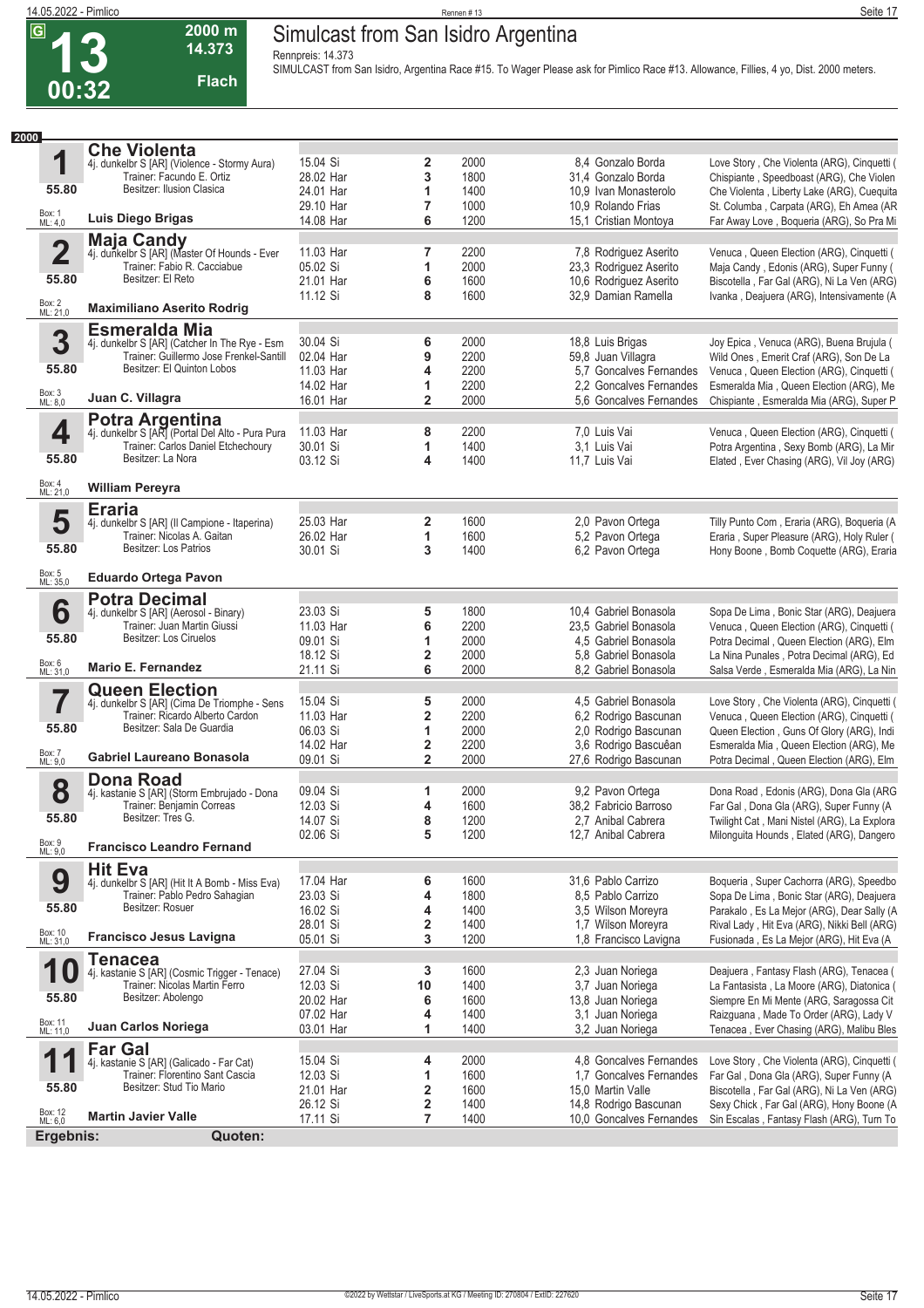**14**

### **Simulcast from San Isidro Argentina**

**Rennpreis: 10.277**

**10.277 Flach**

**1200 m**

**SIMULCAST from San Isidro, Argentina Race #16. To Wager Please ask for Pimlico Race #14. Allowance, Colts and fillies, 4 yo, Dist. 1200 meters.** 

| 1200               |                                                                                   |                       |                         |              |                                               |                                                                                        |
|--------------------|-----------------------------------------------------------------------------------|-----------------------|-------------------------|--------------|-----------------------------------------------|----------------------------------------------------------------------------------------|
|                    | <b>California Runner</b>                                                          |                       |                         |              |                                               |                                                                                        |
| 1                  | 4j. dunkelbr H [AR] (Star Runner - Palm Spring<br>Trainer: Gabriel Nelson Gomez   | 30.04 Si              | 1                       | 1200         | 2,0 Juan Noriega                              | California Runner, Smile Cat (ARG), Super                                              |
| 55.80              | Besitzer: Dona Patricia                                                           | 19.02 Si<br>30.10 Si  | 3<br>15                 | 1200<br>1200 | 2,8 Juan Noriega                              | Full Sureno, Castorino (ARG), California Ru                                            |
|                    |                                                                                   | 02.10 Si              | 3                       | 1200         | 6,8 Agustin Duarte<br>2,5 Agustin Duarte      | California Runner, Tooru (ARG), Chazki (A<br>Pure Zen, Openstock (ARG), California Ru  |
| Box: 1<br>ML: 11,0 | Juan Carlos Noriega                                                               | 05.09 Si              | 3                       | 1200         | 10,4 Agustin Duarte                           | Fix Felix, No Bailo Mas (ARG), California R                                            |
|                    |                                                                                   |                       |                         |              |                                               |                                                                                        |
| $\overline{2}$     | <b>Special Reserve</b><br>4j. dunkelbr H [AR] (Full Mast - Spanish Guitar         | 14.03 Har             | 8                       | 1200         | 12,4 William Pereyra                          | Chazki, Santo Runner (ARG), Super Allie (                                              |
|                    | Trainer: Hector R.A. Fioruccio                                                    | 16.01 Har             | $\overline{7}$          | 1400         | 19,4 Martin Valle                             | Bello Embrujado, Antoine Champion (ARG)                                                |
| 55.80              | Besitzer: Pago Largo                                                              | 12.12 Har             | 1                       | 1400         | 4.3 Carlos Benitez                            | Special Reserve, Equal Bambino (ARG), S                                                |
|                    |                                                                                   |                       |                         |              |                                               |                                                                                        |
| Box: 2<br>ML: 21,0 | <b>Eduardo Ortega Pavon</b>                                                       |                       |                         |              |                                               |                                                                                        |
|                    | <b>Sharp Eyed</b>                                                                 |                       |                         |              |                                               |                                                                                        |
| 3                  | 4j. dunkelbr H [AR] (Sebi Halo - Bellanet)                                        | 10.04 Har             | 1                       | 1200         | 22.5 Pablo Carrizo                            | Sharp Eyed, Briarwood (ARG), Super Fain                                                |
|                    | Trainer: Daniel E. Spandrio<br>Besitzer: Caminito II                              | 12.03 Si              | 7                       | 1600         | 13,7 Osvaldo Alderete                         | Laager, Elliptical (ARG), Maravilloso (ARG)                                            |
| 55.80              |                                                                                   | 25.02 Si              | 3                       | 1400         | 9.0 Osvaldo Alderete                          | Vacation Tom, Laager (ARG), Sharp Eyed (                                               |
| Box: 3<br>ML: 13,0 | Jorge Luis Peralta                                                                | 21.01 Har             | 8                       | 1600         | 30,9 Brian Enrique                            | Aplaudime, Elcoteldelnene (ARG), East En                                               |
|                    |                                                                                   | 29.06 Si              | 12                      | 1600         | 13,0 Pablo Carrizo                            | Grisolado, Don Galeon (ARG), Il Divo (ARG                                              |
|                    | <b>Sueno Hue</b>                                                                  | 02.04 Har             |                         | 1200         | 12.8 Geronimo Garcia                          |                                                                                        |
| 4                  | 4j. kastanie H [AR] (Grand Reward - Liveadrea<br>Trainer: Abel Garces             | 14.02 Har             | 4<br>5                  | 1200         | 13.8 Facundo Coria                            | Santo Runner, Super Allie (ARG), Safety H<br>Royal Symphony, Santo Runner (ARG), Ne    |
| 55.80              | Besitzer: Los Amigos                                                              | 13.11 Har             | 8                       | 1200         | 13,1 Wilson Moreyra                           | Le Mall, Acteon (ARG), Jobetto (ARG)                                                   |
|                    |                                                                                   | 27.09 Har             | 1                       | 1000         | 13.7 Facundo Coria                            | Sueno Hue, Un Espia (ARG), Gran Claudio                                                |
| Box: 4<br>ML: 4,0  | <b>Facundo Marcelo Coria</b>                                                      |                       |                         |              |                                               |                                                                                        |
|                    | <b>Set And Match</b>                                                              |                       |                         |              |                                               |                                                                                        |
| 5                  | 4j. grau/bra H [AR] (Flesh For Fantasy - Salap                                    | 04.05 Si              | 1                       | 1300         | 6.9 Lautaro Balmaceda                         | Set And Match, Clarito In (ARG), Mani Sky                                              |
|                    | Trainer: Pablo Chioccarelli                                                       | 20.04 Si              | 3                       | 1100         | 1.5 Gonzalo Borda                             | Grand Hit, Meydar (ARG), Set And Match (                                               |
| 55.80              | Besitzer: San Fco. De Pilar                                                       | 06.04 Si              | 3                       | 1200         | 4.9 Lautaro Balmaceda                         | Aristosand, Remote Celebre (ARG), Set An                                               |
|                    |                                                                                   | 23.03 Si              | 3                       | 1200         | 34,2 Lautaro Balmaceda                        | Tan Brujo, Bien Coqueto (ARG), Set And M                                               |
| Box: 5<br>ML: 31,0 | <b>Mario E. Fernandez</b>                                                         | 08.09 Si              | $\overline{7}$          | 1400         | 17,9 Lautaro Balmaceda                        | Un Motociclista, Ever Spring (ARG), Mi Sur                                             |
|                    | <b>Super Luismi</b>                                                               |                       |                         |              |                                               |                                                                                        |
| 6                  | 4j. dunkelbr H [AR] (Super Saver - Luisina Hal                                    | 15.04 Si              | 2                       | 1200         | 2,5 William Pereyra                           | Jobetto, Super Luismi (ARG), Yacaeran (A                                               |
|                    | Trainer: Carlos Daniel Etchechoury<br>Besitzer: Las Monjitas                      | 12.03 Si              | 3                       | 1200         | 2,7 Adrian Giannetti                          | Full Sureno, Falmouth (ARG), Super Luismi                                              |
| 55.80              |                                                                                   | 19.02 Si<br>16.01 Har | 4                       | 1400<br>1400 | 6,5 Adrian Giannetti                          | No Bailo Mas, Unbridled Glorioso (ARG), M                                              |
| Box: 6<br>ML: 24,0 | <b>Adrian M. Giannetti</b>                                                        | 11.12 Si              | 9<br>9                  | 1600         | 14,3 Adrian Giannetti<br>4,8 Adrian Giannetti | Bello Embrujado, Antoine Champion (ARG)<br>Unbridled Glorioso, Gran Tesoro (ARG), No   |
|                    |                                                                                   |                       |                         |              |                                               |                                                                                        |
| 7                  | <b>Tan Brujo</b><br>4j. dunkelbr H [AR] (Storm Embrujado - So Pri                 | 15.04 Si              | 6                       | 1200         | 17,1 Jairo Flores                             | Jobetto, Super Luismi (ARG), Yacaeran (A                                               |
|                    | Trainer: Jose Cristobal Blanco                                                    | 23.03 Si              | 1                       | 1200         | 2.2 Martin Valle                              | Tan Brujo, Bien Coqueto (ARG), Set And M                                               |
| 55.80              | Besitzer: Los Tordillos                                                           | 16.02 Si              | 6                       | 1400         | 4,9 Juan Noriega                              | Inspire, Rey Maya (ARG), Settimio Severo (                                             |
|                    |                                                                                   | 30.01 Si              | 4                       | 1400         | 17,4 Juan Noriega                             | Candy Cure, Sexy Simbol (ARG), Don Bim                                                 |
| Box: 7<br>ML: 11,0 | <b>Martin Javier Valle</b>                                                        |                       |                         |              |                                               |                                                                                        |
|                    | <b>Canon Del Colca</b>                                                            |                       |                         |              |                                               |                                                                                        |
| 8                  | 4j. kastanie H [AR] (Full Mast - Gossip Girl)                                     | 15.04 Si              | 10                      | 1200         | 33,8 Osvaldo Alderete                         | Jobetto, Super Luismi (ARG), Yacaeran (A                                               |
|                    | Trainer: Juan Carlos Borda                                                        | 02.04 Har             | $\overline{7}$          | 1200         | 67,4 Osvaldo Alderete                         | Santo Runner, Super Allie (ARG), Safety H                                              |
| 55.80              | Besitzer: Arriba Arequipa                                                         | 14.03 Har             | 5                       | 1200         | 64,4 Osvaldo Alderete                         | Chazki, Santo Runner (ARG), Super Allie (                                              |
| Box: 8<br>ML: 51,0 | Osvaldo A. Alderete                                                               | 12.03 Si              | 4<br>5                  | 1200         | 8,4 Gonzalo Borda<br>3.0 Goncalves Fernandes  | Full Sureno, Falmouth (ARG), Super Luismi<br>Angel Mateando, Una Felicidad (ARG), Wa   |
|                    |                                                                                   | 06.03 Si              |                         | 1000         |                                               |                                                                                        |
| 9                  | <b>Sloe Gin</b>                                                                   | 30.03 Si              |                         | 1400         | 4,7 Martin Valle                              |                                                                                        |
|                    | 4j. dunkelbr H [AR] (Sixties Icon - Success Girl<br>Trainer: Carlos Cesar Cabrera | 12.03 Si              | 7<br>8                  | 1400         | 50,8 Gonzalo Borda                            | Marianito Johan, Mingo Hero (ARG), Brutus<br>Love The Races, French Hunter (ARG), Bu   |
| 55.80              | Besitzer: Pacifica                                                                | 16.02 Si              | $\mathbf 2$             | 1400         | 5,2 William Pereyra                           | Talentoso, Sloe Gin (ARG), Brutus (ARG)                                                |
|                    |                                                                                   | 29.12 Si              | 6                       | 1400         | 4,6 Rodrigo Bascunan                          | Don Galo, Santo Runner (ARG), Te Vuelvo                                                |
| Box: 9<br>ML: 31,0 | <b>William Pereyra</b>                                                            | 01.12 Si              | 1                       | 1400         | 13,5 William Pereyra                          | Sloe Gin, Quattrocento (ARG), Mission Dub                                              |
|                    | <b>Tooru</b>                                                                      |                       |                         |              |                                               |                                                                                        |
| 1                  | 4j. grau/bra H [AR] (Lizard Island - Of Roof)                                     | 09.04 Si              | 8                       | 1400         | 10,3 Pablo Carrizo                            | Lagarto Boy, French Hunter (ARG), Don Es                                               |
|                    | Trainer: Pablo Pedro Sahagian                                                     | 30.01 Si              | 4                       | 1400         | 42,3 Wilson Moreyra                           | No Bailo Mas, Querido Daniel (ARG), Mar                                                |
| 55.80              | Besitzer: As De Picas                                                             | 26.12 Si              | 5                       | 1200         | 7,9 Wilson Moreyra                            | Dom Mario, El Gran Lebowski (ARG), Yaca                                                |
|                    |                                                                                   | 30.11 Si              | 9                       | 1200         | 4,0 Osvaldo Alderete                          | Westworld, Lanzado Al Vacio (ARG), Cafiol                                              |
| Box: 10<br>ML: 8,0 | <b>Pablo Damian Carrizo</b>                                                       | 30.10 Si              | $\overline{\mathbf{2}}$ | 1200         | 2,1 Osvaldo Alderete                          | California Runner, Tooru (ARG), Chazki (A                                              |
|                    | <b>Sixty Lu</b>                                                                   |                       |                         |              |                                               |                                                                                        |
| 1                  | 4j. dunkelbr H [AR] (Sixties Icon - Sirena Azul)                                  | 02.05 Har             | 4                       | 1400         | 10,1 Alexis Paez                              | Comando Secreto, Lanzado Al Vacio (ARG                                                 |
| 55.80              | Trainer: Gabriel Enrique Scagnetti<br>Besitzer: Conta-Dos                         | 09.04 Si<br>21.03 Har | 5<br>5                  | 1400<br>1400 | 29,6 Alexis Paez<br>4,2 Alexis Paez           | Lagarto Boy, French Hunter (ARG), Don Es                                               |
|                    |                                                                                   | 07.03 Har             | 5                       | 1400         | 14,5 Alexis Paez                              | Amiguito Cat, Sarandeado (ARG), Che Mar<br>El Evaristo, Elegido Cri (ARG), Antoine Cha |
| Box: 11<br>ML: 9,0 | Alexis J. Paez                                                                    | 18.02 Har             | $\overline{\mathbf{2}}$ | 1400         | 6,7 Alexis Paez                               | Si Querido, Sixty Lu (ARG), Comando Secr                                               |
| Ergebnis:          | Quoten:                                                                           |                       |                         |              |                                               |                                                                                        |
|                    |                                                                                   |                       |                         |              |                                               |                                                                                        |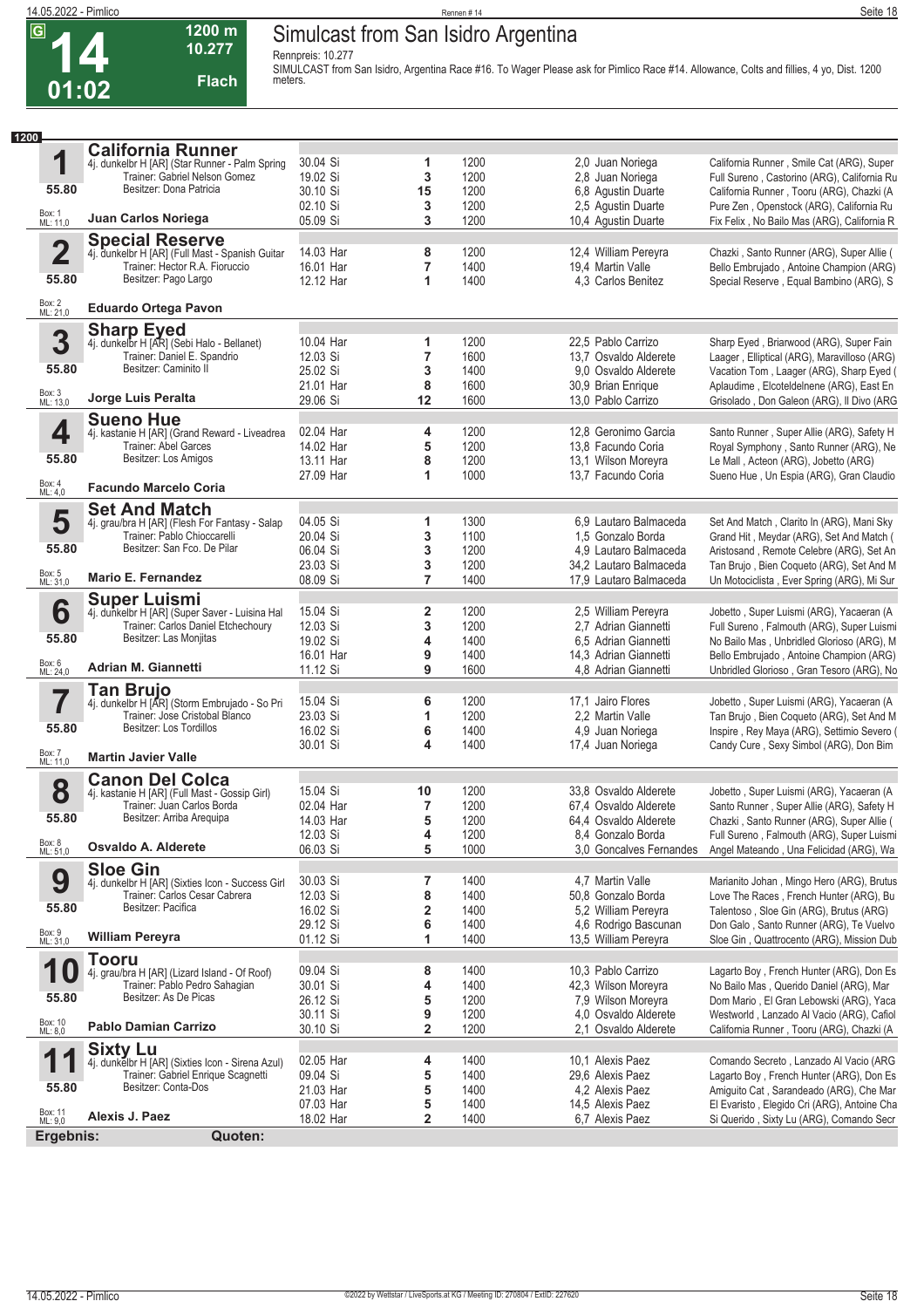#### **14.05.2022 - Pimlico** Rennen # 15 **Seite 19 Simulcast from San Isidro Argentina**

**12.132** 

**1600 m**

**Rennpreis: 12.132 SIMULCAST from San Isidro, Argentina Race #17. To Wager Please ask for Pimlico Race #15. Maiden, Colts and geldings, 4 yo, Dist. 1600 meters.** 

| 1600                |                                                                                                                                    |                       |                                         |              |                                                |                                                                                            |
|---------------------|------------------------------------------------------------------------------------------------------------------------------------|-----------------------|-----------------------------------------|--------------|------------------------------------------------|--------------------------------------------------------------------------------------------|
| 1                   | Alexanderplatz<br>4j. kastanie H [AR] (Easing Along - Astound)<br>Trainer: Juan Ignacio Etchechoury                                | 15.04 Si              | 6                                       | 1600         | 17,1 Gonzalo Borda                             | City Rider, Sentinum (ARG), Super Maipo (                                                  |
| 55.80               | Besitzer: Rubio B.                                                                                                                 |                       |                                         |              |                                                |                                                                                            |
| Box: 1<br>ML: 9,0   | <b>Brian R. Enrique</b>                                                                                                            |                       |                                         |              |                                                |                                                                                            |
| $\overline{2}$      | <b>Sentinum</b><br>4j. kastanie H [AR] (Cityscape - Sincera Fitz)                                                                  | 15.04 Si              | 2                                       | 1600         | 10,4 Osvaldo Alderete                          | City Rider, Sentinum (ARG), Super Maipo (                                                  |
|                     | Trainer: Elvio R. Bortule                                                                                                          | 27.03 Si              | 5                                       | 1400         | 17,7 Osvaldo Alderete                          | Rey Maya, Calistatic (ARG), Es Besuqueiro                                                  |
| 55.80               | Besitzer: Chipi Racing                                                                                                             | 07.03 Har<br>06.11 Si | 5<br>8                                  | 1400<br>1400 | 9.3 Osvaldo Alderete<br>127,4 Osvaldo Alderete | Pay The Man, Heavy Gross (ARG), Second<br>Super Luismi, Moon Stormer (ARG), Es Ca          |
| Box: 2<br>ML: 7,0   | Osvaldo A. Alderete                                                                                                                |                       |                                         |              |                                                |                                                                                            |
| 3<br>55.80          | <b>Expreso Latino</b><br>4j. kastanie H [AR] (Seek Again - Escayola)<br>Trainer: Antonio F. Fazzio<br>Besitzer: Dona Petrona       | 22.04 Si              | 6                                       | 1400         | 72,4 Francisco Lavigna                         | Awesome Andy, Calistatic (ARG), Say Nev                                                    |
| Box: 3<br>ML: 31,0  | <b>Francisco Jesus Lavigna</b>                                                                                                     |                       |                                         |              |                                                |                                                                                            |
|                     | <b>Sexy Simbol</b>                                                                                                                 |                       |                                         |              |                                                |                                                                                            |
| 4                   | 4j. dunkelbr H [AR] (E Dubai - Sexy Night)<br>Trainer: Luciano R. Cerutti                                                          | 27.03 Si<br>18.02 Har | 5<br>14                                 | 1400<br>1400 | 5,8 Eduardo Ortega<br>9.9 Martin Valle         | Don Chaja, Say Never Again (ARG), Sir Ed<br>Full Taylor, Pecato Joy (ARG), El Impenetr     |
| 55.80               | Besitzer: Salvador De Puertos                                                                                                      | 30.01 Si              | 2                                       | 1400         | 5.0 Goncalves Fernandes                        | Candy Cure, Sexy Simbol (ARG), Don Bim                                                     |
| Box: 4<br>ML: 9,0   | <b>Abel Ignacio Romay</b>                                                                                                          | 26.12 Si              | 5                                       | 1400         | 8,7 Elvio Candia                               | Burnaby, Hit Bambu Fitz (ARG), Laager (A                                                   |
|                     | <b>Calistatic</b>                                                                                                                  | 22.04 Si              |                                         |              |                                                |                                                                                            |
| 5                   | 4j. dunkelbr H [AR] (Heliostatic - Californiana)<br>Trainer: Gustavo E. Romero                                                     | 27.03 Si              | $\mathbf{2}$<br>$\overline{\mathbf{2}}$ | 1400<br>1400 | 3.9 Goncalves Fernandes<br>11,6 Juan Villagra  | Awesome Andy, Calistatic (ARG), Say Nev<br>Rey Maya, Calistatic (ARG), Es Besuqueiro       |
| 55.80               | Besitzer: Tramo 20                                                                                                                 | 25.02 Si              | 5                                       | 1400         | 25,7 Ivan Monasterolo                          | Vacation Tom, Laager (ARG), Sharp Eyed (                                                   |
| Box: 5<br>ML: 4,0   | <b>Francisco Leandro Fernand</b>                                                                                                   |                       |                                         |              |                                                |                                                                                            |
| 6                   | <b>Sin Temor</b><br>4j. dunkelbr H [AR] (Suggestive Boy - She's H                                                                  | 16.10 Si              | 5                                       | 2000         | 2,5 Pavon Ortega                               | Pelo Platinado, Curious Again (ARG), Caul                                                  |
|                     | Trainer: Alfredo F. Gaitan Dassie                                                                                                  | 24.09 Si              | $\overline{\mathbf{2}}$                 | 1600         | 8.5 Pavon Ortega                               | Evitandote, Sin Temor (ARG), Global Dand                                                   |
| 55.80               | Besitzer: Haras Pozo De Luna                                                                                                       | 28.08 Si              | 6                                       | 1400         | 6.1 Pavon Ortega                               | Unava Hit, Cumulo (ARG), Lagarto Boy (A                                                    |
| Box: 6<br>ML: 55,0  | <b>Martin Antonio La Palma</b>                                                                                                     |                       |                                         |              |                                                |                                                                                            |
|                     | <b>Sir Edward</b><br>4j. grau/bra H [AR] (Sir Winsalot - Mikita)                                                                   | 27.03 Si              | 3                                       | 1400         | 118,4 Eduardo Suarez                           | Don Chaja, Say Never Again (ARG), Sir Ed                                                   |
| 55.80               | Trainer: Alberto O. Aquirre<br>Besitzer: La Francia                                                                                |                       |                                         |              |                                                |                                                                                            |
| Box: 7<br>ML: 13.0  | <b>Eduardo Damian Suarez</b>                                                                                                       |                       |                                         |              |                                                |                                                                                            |
|                     | <b>Art Club</b>                                                                                                                    |                       |                                         |              |                                                |                                                                                            |
| 8                   | 4j. dunkelbr H [AR] (Catcher In The Rye - Arte<br>Trainer: Miquel Angel Cafere                                                     | 15.04 Si              | 8                                       | 1600         | 9,2 Juan Villagra                              | City Rider, Sentinum (ARG), Super Maipo (                                                  |
| 55.80               | Besitzer: Mamina                                                                                                                   |                       |                                         |              |                                                |                                                                                            |
| Box: 8<br>ML: 13,0  | Juan C. Villagra                                                                                                                   |                       |                                         |              |                                                |                                                                                            |
|                     | <b>Pure Estratega</b>                                                                                                              |                       |                                         |              |                                                |                                                                                            |
| 9                   | 4j. dunkelbr H [AR] (Strategic Prince - Pure E<br>Trainer: Carlos Cesar Cabrera                                                    | 24.03 Si<br>06.03 Si  | 3<br>6                                  | 1600<br>2000 | 5,5 Brian Enrique<br>27,8 Brian Enrique        | Tino d'Oro, Chilaquil (ARG), Pure Estratega<br>Buen Partido, Real Fiction (ARG), Encarrila |
| 55.80               | Besitzer: Quereuguen                                                                                                               | 12.02 Har             | 7                                       | 2200         | 41,7 Rodrigo Bascunan                          | Super Giaco, Crowdpleaser (ARG), Buen P                                                    |
| Box: 9<br>ML: 21,0  | <b>Luis Diego Brigas</b>                                                                                                           | 09.01 Si<br>12.12 Har | $\overline{7}$<br>6                     | 1600<br>1400 | 30,1 Luis Brigas<br>129.6 Ivan Monasterolo     | Lago Moreno, Full Aguiles (ARG), Candy C<br>Un Cotorro, Elcoteldelnene (ARG), Amiquit      |
| 55.80               | <b>Slew Of Valid</b><br>4j. dunkelbr H [AR] (Valid Stripes - Slew Of Re<br>Trainer: Juan Franco Saldivia<br>Besitzer: Maria Isabel |                       |                                         |              |                                                |                                                                                            |
| Box: 10<br>ML: 13,0 | <b>William Pereyra</b>                                                                                                             |                       |                                         |              |                                                |                                                                                            |
|                     |                                                                                                                                    |                       |                                         |              |                                                |                                                                                            |
| 55.80               | Primogenito d'Oro<br>4j. dunkelbr H [AR] (Exodus - Type Nobleza)<br>Trainer: Julio Brito<br>Besitzer: Claudito                     |                       |                                         |              |                                                |                                                                                            |
| Box: 11<br>ML: 21,0 | <b>Facundo M. Quinteros</b>                                                                                                        |                       |                                         |              |                                                |                                                                                            |
| 55.80               | <b>Shining Armor</b><br>4j. kastanie HTAR] (Ap Candy - Shining Force)<br>Trainer: Ricardo Dardo Ibarra<br>Besitzer: Cumeneyen      | 18.04 Har             | 10                                      | 1200         | 31,2 Elvio Candia                              | Pato De Mar, Senor Fabuloso (ARG), Agra                                                    |
| Box: 12<br>ML: 51,0 | <b>Elvio Gaspar Candia Gutier</b>                                                                                                  |                       |                                         |              |                                                |                                                                                            |